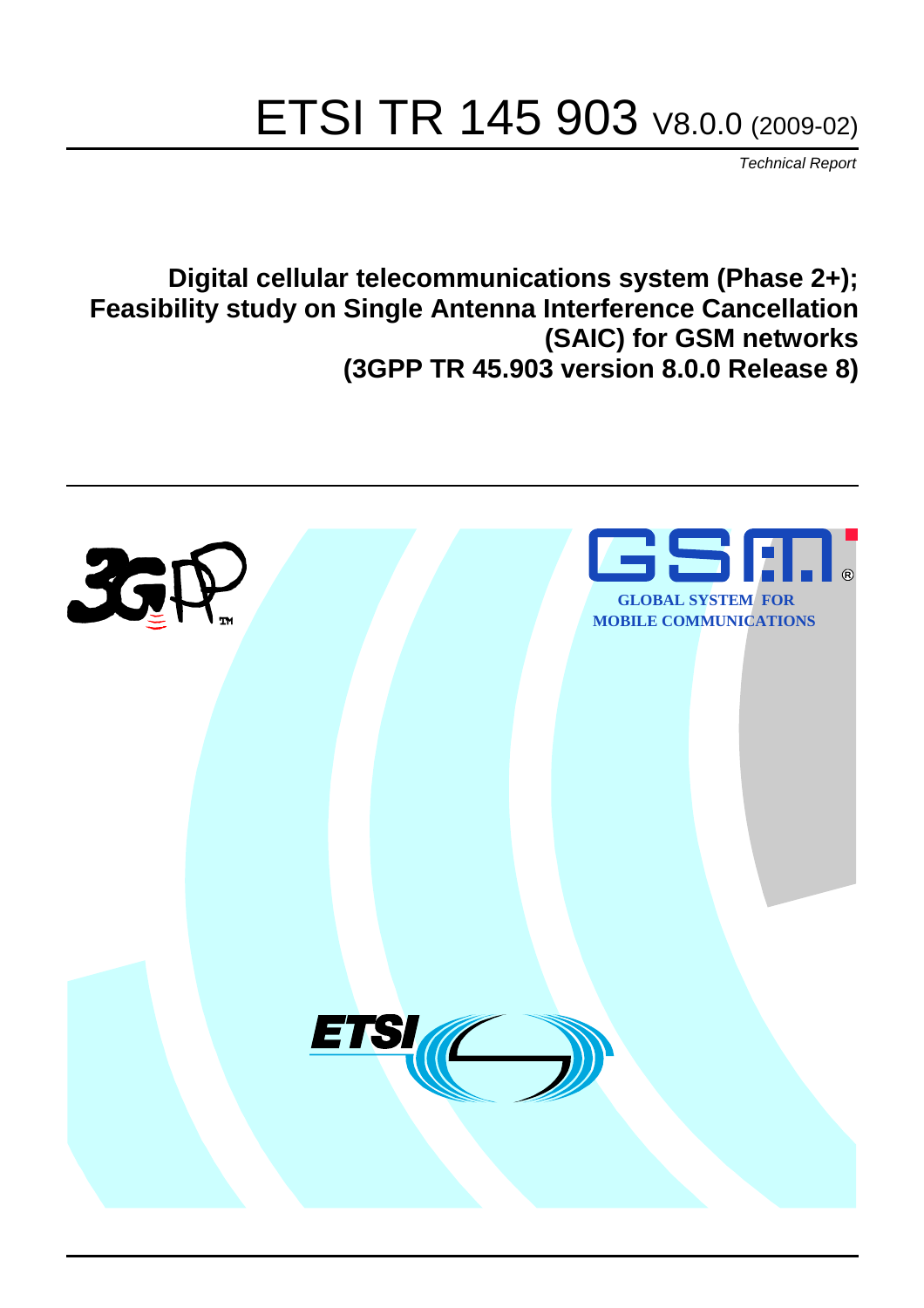Reference RTR/TSGG-0145903v800

> Keywords GSM

#### *ETSI*

#### 650 Route des Lucioles F-06921 Sophia Antipolis Cedex - FRANCE

Tel.: +33 4 92 94 42 00 Fax: +33 4 93 65 47 16

Siret N° 348 623 562 00017 - NAF 742 C Association à but non lucratif enregistrée à la Sous-Préfecture de Grasse (06) N° 7803/88

#### *Important notice*

Individual copies of the present document can be downloaded from: [http://www.etsi.org](http://www.etsi.org/)

The present document may be made available in more than one electronic version or in print. In any case of existing or perceived difference in contents between such versions, the reference version is the Portable Document Format (PDF). In case of dispute, the reference shall be the printing on ETSI printers of the PDF version kept on a specific network drive within ETSI Secretariat.

Users of the present document should be aware that the document may be subject to revision or change of status. Information on the current status of this and other ETSI documents is available at <http://portal.etsi.org/tb/status/status.asp>

If you find errors in the present document, please send your comment to one of the following services: [http://portal.etsi.org/chaircor/ETSI\\_support.asp](http://portal.etsi.org/chaircor/ETSI_support.asp)

#### *Copyright Notification*

No part may be reproduced except as authorized by written permission. The copyright and the foregoing restriction extend to reproduction in all media.

> © European Telecommunications Standards Institute 2009. All rights reserved.

**DECT**TM, **PLUGTESTS**TM, **UMTS**TM, **TIPHON**TM, the TIPHON logo and the ETSI logo are Trade Marks of ETSI registered for the benefit of its Members.

**3GPP**TM is a Trade Mark of ETSI registered for the benefit of its Members and of the 3GPP Organizational Partners. **LTE**™ is a Trade Mark of ETSI currently being registered

for the benefit of its Members and of the 3GPP Organizational Partners.

**GSM**® and the GSM logo are Trade Marks registered and owned by the GSM Association.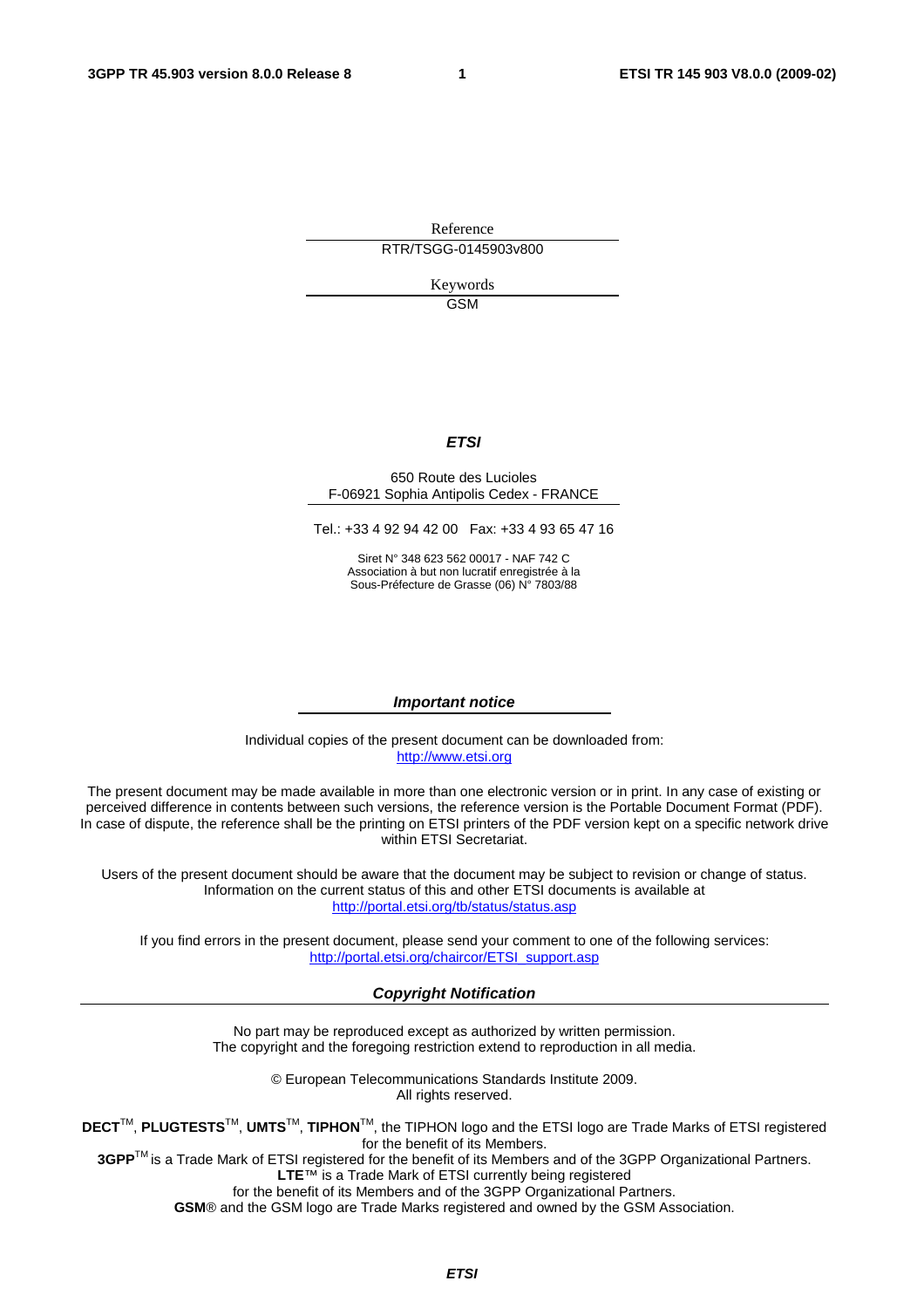# Intellectual Property Rights

IPRs essential or potentially essential to the present document may have been declared to ETSI. The information pertaining to these essential IPRs, if any, is publicly available for **ETSI members and non-members**, and can be found in ETSI SR 000 314: *"Intellectual Property Rights (IPRs); Essential, or potentially Essential, IPRs notified to ETSI in respect of ETSI standards"*, which is available from the ETSI Secretariat. Latest updates are available on the ETSI Web server ([http://webapp.etsi.org/IPR/home.asp\)](http://webapp.etsi.org/IPR/home.asp).

Pursuant to the ETSI IPR Policy, no investigation, including IPR searches, has been carried out by ETSI. No guarantee can be given as to the existence of other IPRs not referenced in ETSI SR 000 314 (or the updates on the ETSI Web server) which are, or may be, or may become, essential to the present document.

# Foreword

This Technical Report (TR) has been produced by ETSI 3rd Generation Partnership Project (3GPP).

The present document may refer to technical specifications or reports using their 3GPP identities, UMTS identities or GSM identities. These should be interpreted as being references to the corresponding ETSI deliverables.

The cross reference between GSM, UMTS, 3GPP and ETSI identities can be found under [http://webapp.etsi.org/key/queryform.asp.](http://webapp.etsi.org/key/queryform.asp)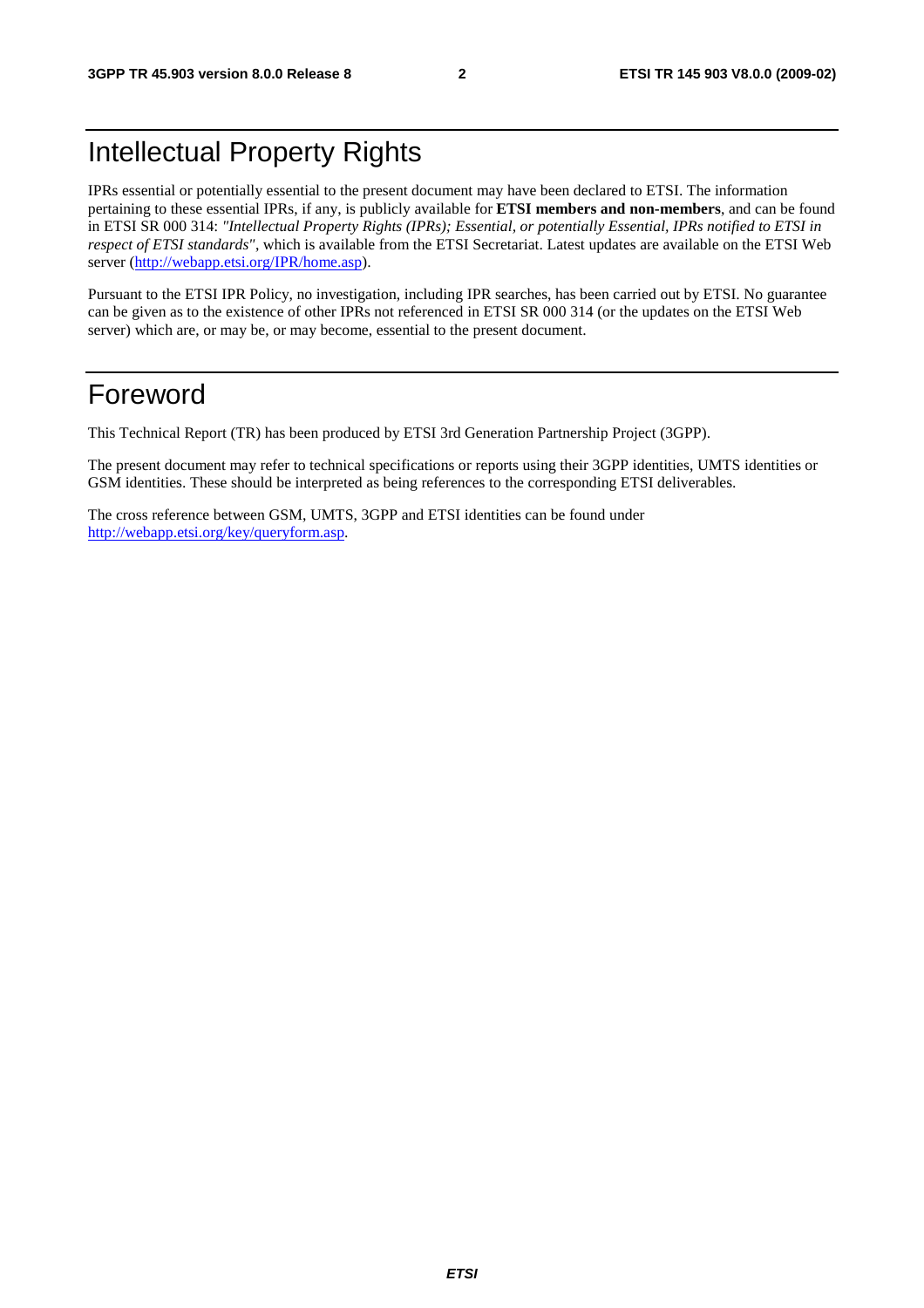#### $\mathbf{3}$

# Contents

| 1              |  |  |  |  |  |
|----------------|--|--|--|--|--|
| 2              |  |  |  |  |  |
| 3              |  |  |  |  |  |
| $\overline{4}$ |  |  |  |  |  |
| 5              |  |  |  |  |  |
| 5.1            |  |  |  |  |  |
| 5.2            |  |  |  |  |  |
| 5.3            |  |  |  |  |  |
| 5.3.1          |  |  |  |  |  |
|                |  |  |  |  |  |
| 5.3.2          |  |  |  |  |  |
| 5.3.3          |  |  |  |  |  |
| 5.4            |  |  |  |  |  |
| 5.4.1          |  |  |  |  |  |
| 5.4.2          |  |  |  |  |  |
| 5.4.3          |  |  |  |  |  |
| 5.4.4          |  |  |  |  |  |
| 5.4.5          |  |  |  |  |  |
| 5.4.6          |  |  |  |  |  |
| 5.5            |  |  |  |  |  |
| 6              |  |  |  |  |  |
|                |  |  |  |  |  |
| 6.1            |  |  |  |  |  |
| 6.2            |  |  |  |  |  |
| 6.2.1          |  |  |  |  |  |
| 6.2.2          |  |  |  |  |  |
| 6.3            |  |  |  |  |  |
| 7              |  |  |  |  |  |
| 7.1            |  |  |  |  |  |
| 7.2            |  |  |  |  |  |
| 7.3            |  |  |  |  |  |
| 7.3.1          |  |  |  |  |  |
|                |  |  |  |  |  |
| 7.4            |  |  |  |  |  |
| 7.4.1          |  |  |  |  |  |
| 7.4.1.1        |  |  |  |  |  |
| 7.4.1.2        |  |  |  |  |  |
| 7.4.1.3        |  |  |  |  |  |
| 7.4.1.4        |  |  |  |  |  |
| 7.4.1.5        |  |  |  |  |  |
| 7.4.1.6        |  |  |  |  |  |
| 7.4.2          |  |  |  |  |  |
| 7.4.3          |  |  |  |  |  |
| 7.4.3.1        |  |  |  |  |  |
| 7.4.3.2        |  |  |  |  |  |
| 7.4.3.3        |  |  |  |  |  |
| 7.5            |  |  |  |  |  |
| 7.6            |  |  |  |  |  |
| 8              |  |  |  |  |  |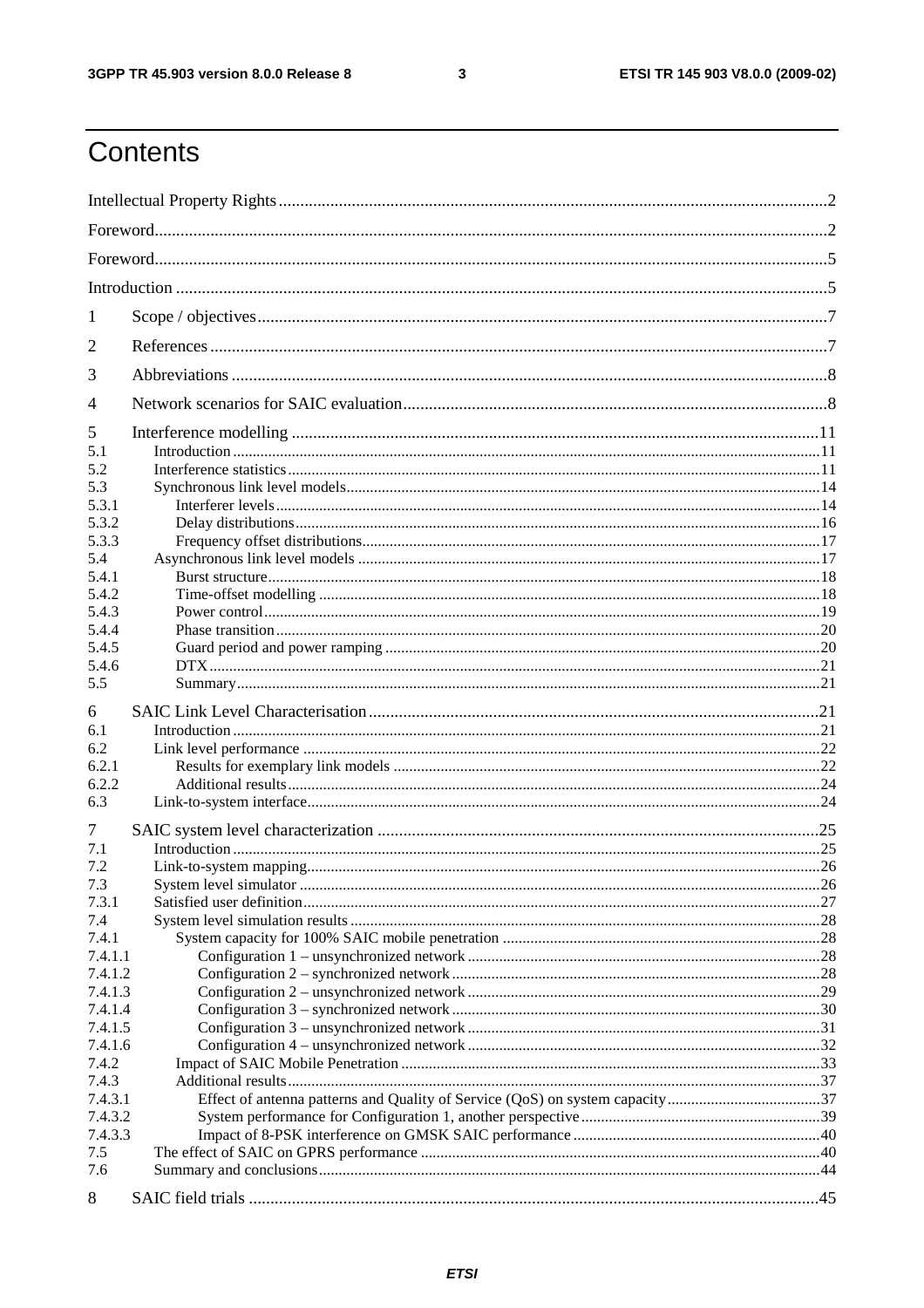$\overline{\mathbf{4}}$ 

| 8.1      |                                                                                         |  |
|----------|-----------------------------------------------------------------------------------------|--|
| 8.2      |                                                                                         |  |
| 9        |                                                                                         |  |
| 9.1      |                                                                                         |  |
| 9.2      |                                                                                         |  |
| 9.3      |                                                                                         |  |
| 10       |                                                                                         |  |
| 10.1     |                                                                                         |  |
| 10.2     |                                                                                         |  |
| 10.3     | Release-independent indication of receiver performance: MS Radio Access Capability IE53 |  |
| 10.4     |                                                                                         |  |
| 10.5     |                                                                                         |  |
| 11       |                                                                                         |  |
| 11.1     |                                                                                         |  |
| 11.1.1   |                                                                                         |  |
| 11.1.2   |                                                                                         |  |
| Annex A: |                                                                                         |  |
|          |                                                                                         |  |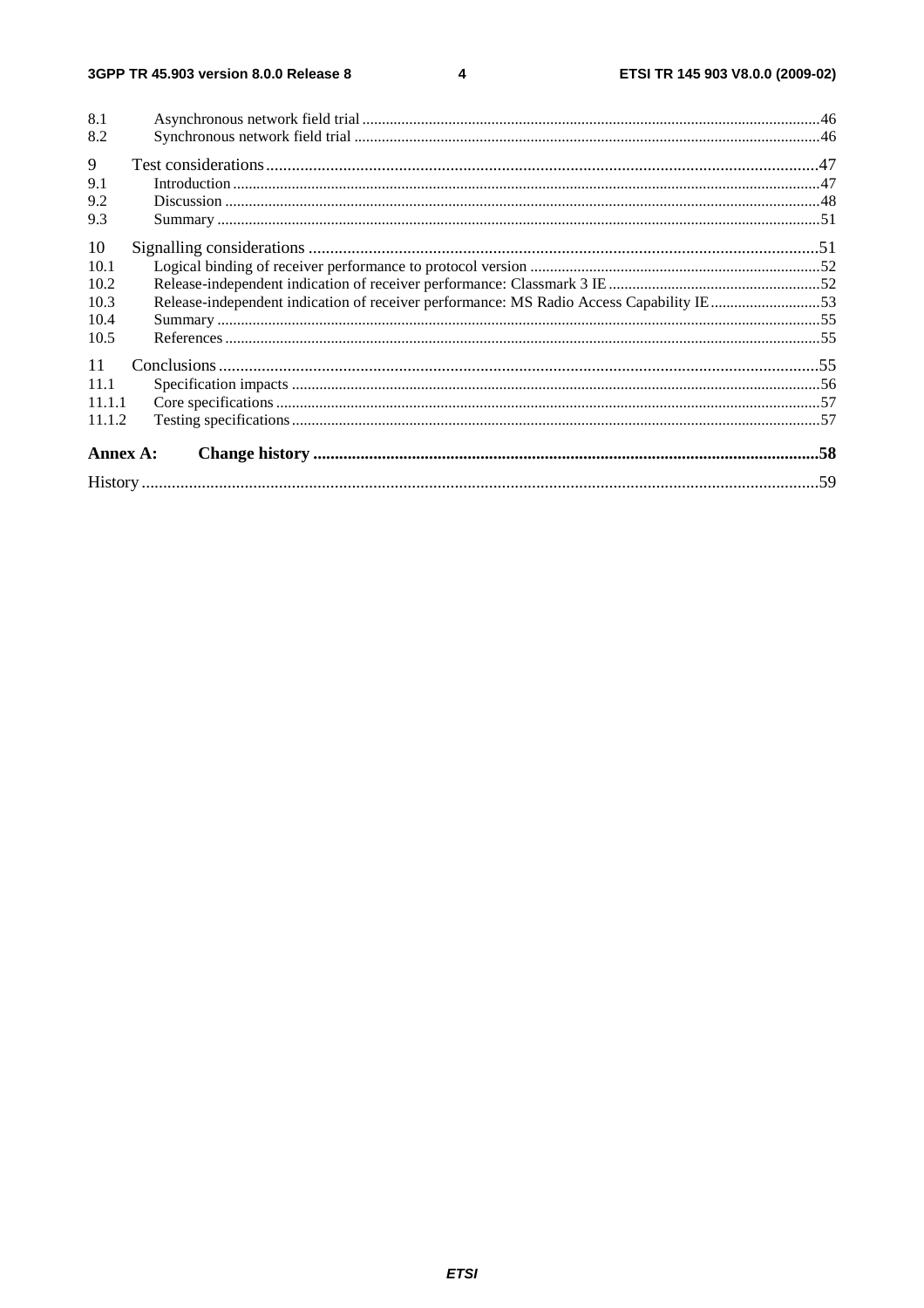# Foreword

This Technical Report has been produced by the  $3<sup>rd</sup>$  Generation Partnership Project (3GPP).

The contents of the present document are subject to continuing work within the TSG and may change following formal TSG approval. Should the TSG modify the contents of the present document, it will be re-released by the TSG with an identifying change of release date and an increase in version number as follows:

Version x.y.z

Where:

- x the first digit:
	- 1 presented to TSG for information;
	- 2 presented to TSG for approval;
	- 3 or greater indicates TSG approved document under change control.
- y the second digit is incremented for all changes of substance, i.e. technical enhancements, corrections, updates, etc.
- z the third digit is incremented when editorial only changes have been incorporated in the document.

# Introduction

This document studies the feasibility of utilising Single Antenna Interference Cancellation (SAIC) as a means of increasing the downlink spectral efficiency of GSM networks.

SAIC is a generic name for techniques, which attempt to cancel or suppress interference by means of signal processing without the use of multiple antennas. The primary application is the downlink, where terminal space and aesthetics typically preclude the use of multiple antennas.

Clause 1 of this document defines the scope and objectives of this feasibility study. Clause 4 defines the network scenarios that have been defined to evaluate SAIC performance in GSM networks. These scenarios are representative of typical GSM deployments worldwide today. Clause 5 presents the interference statistics associated with the network scenarios defined in Clause 4. These interference statistics are developed via system simulations, and are defined in terms of the distributions of the parameters which are critical to understanding SAIC performance. These critical parameters include;

- The Carrier to Interference plus noise Ratio (CIR)
- The Dominant to rest of Interferer Ratio (DIR)
- The other interferer ratios, which define the relative power of the dominant co-channel interferer to each of the other considered interferers
- The delay between the desired signal and each of the interferers.

It is important to understand the network statistics of these key parameters since most SAIC algorithms can only cancel one interferer, and their effectiveness in doing this is affected by the 'remaining' interference, and delays between the desired signal and the interferers.

In Clause 6, candidate SAIC algorithms are evaluated at the link level based on the interference statistics defined in Clause 5. Both 'long-term average' and per burst results are generated. The long-term average results represent the classical way of looking at link performance via link simulations, defining the Bit Error Rate (BER) and Frame Error Rate (FER) averaged over the entire simulation run as a function of the CIR. This is the type of performance that is typically specified in the GSM standards. However, to develop a system capacity estimate, it is necessary to define the link performance on a per burst basis. To this end, Clause 6 also defines the average BER over the burst as a function of the burst CIR and burst DIR. This burst performance is used to develop a link-to-system level mapping. This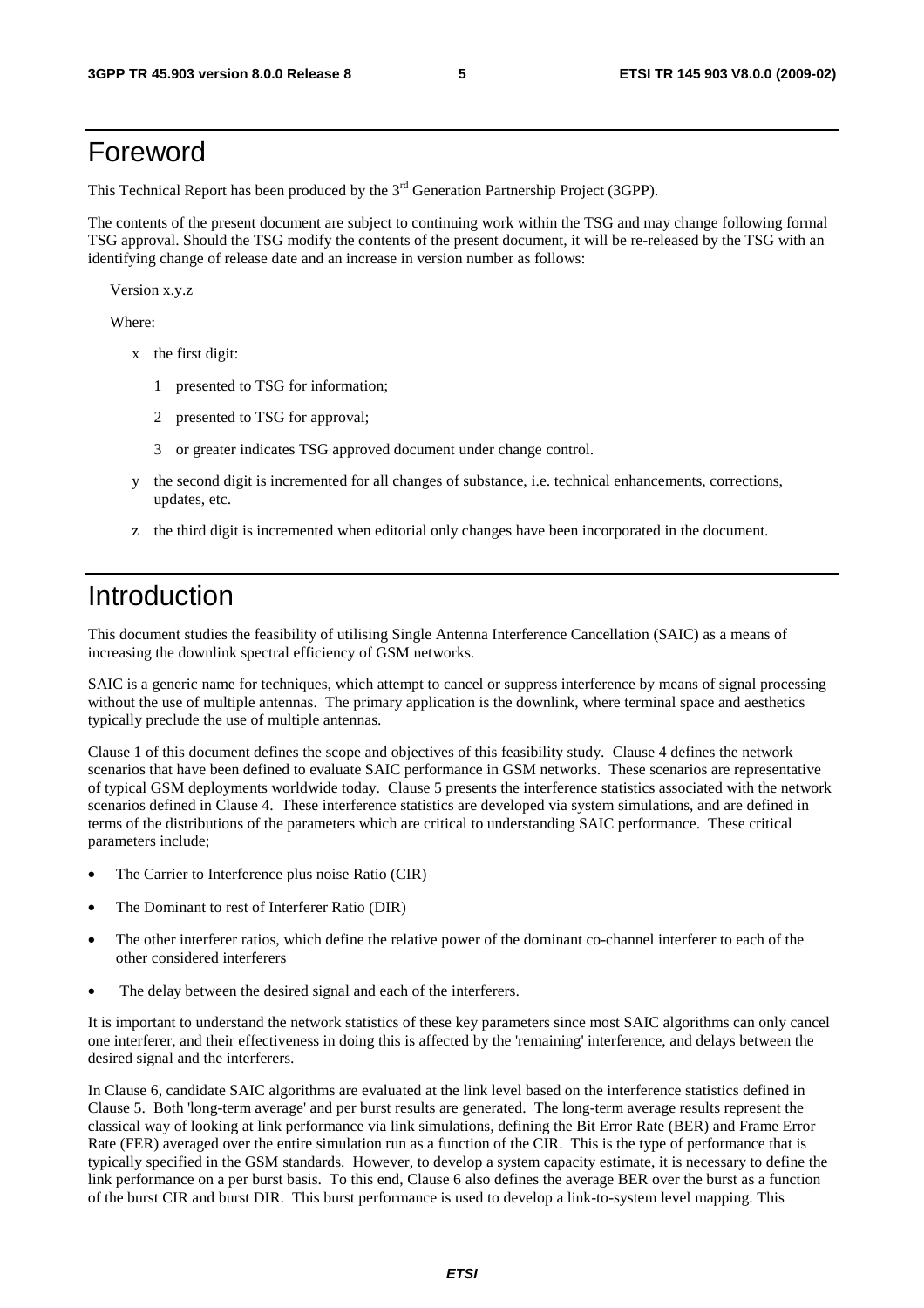mapping is used in Clause 7 to develop voice capacity and data throughput estimates for both conventional and SAIC receivers. The voice capacity gain and data throughput gain for SAIC is then deduced from these estimates.

Clause 8 describes the field trials that have been conducted using an SAIC prototype Mobile Station (MS). Clause 9 addresses testing considerations for SAIC capable MSs, while Clause 10 defines a couple of signalling options for identifying an MS as being SAIC capable. Finally, Clause 11 provides the relevant conclusions that can be drawn from this feasibility study, the most important of which is the conclusion that SAIC is a viable and feasible technology, which will support significant voice capacity gains for both synchronous and asynchronous networks when applied to GMSK modulation. In addition, modest increases in GPRS data throughput are also supported for the types of data traffic considered. Clause 11 also identifies those clauses of the core and testing specifications that will be impacted by the inclusion of an SAIC capability.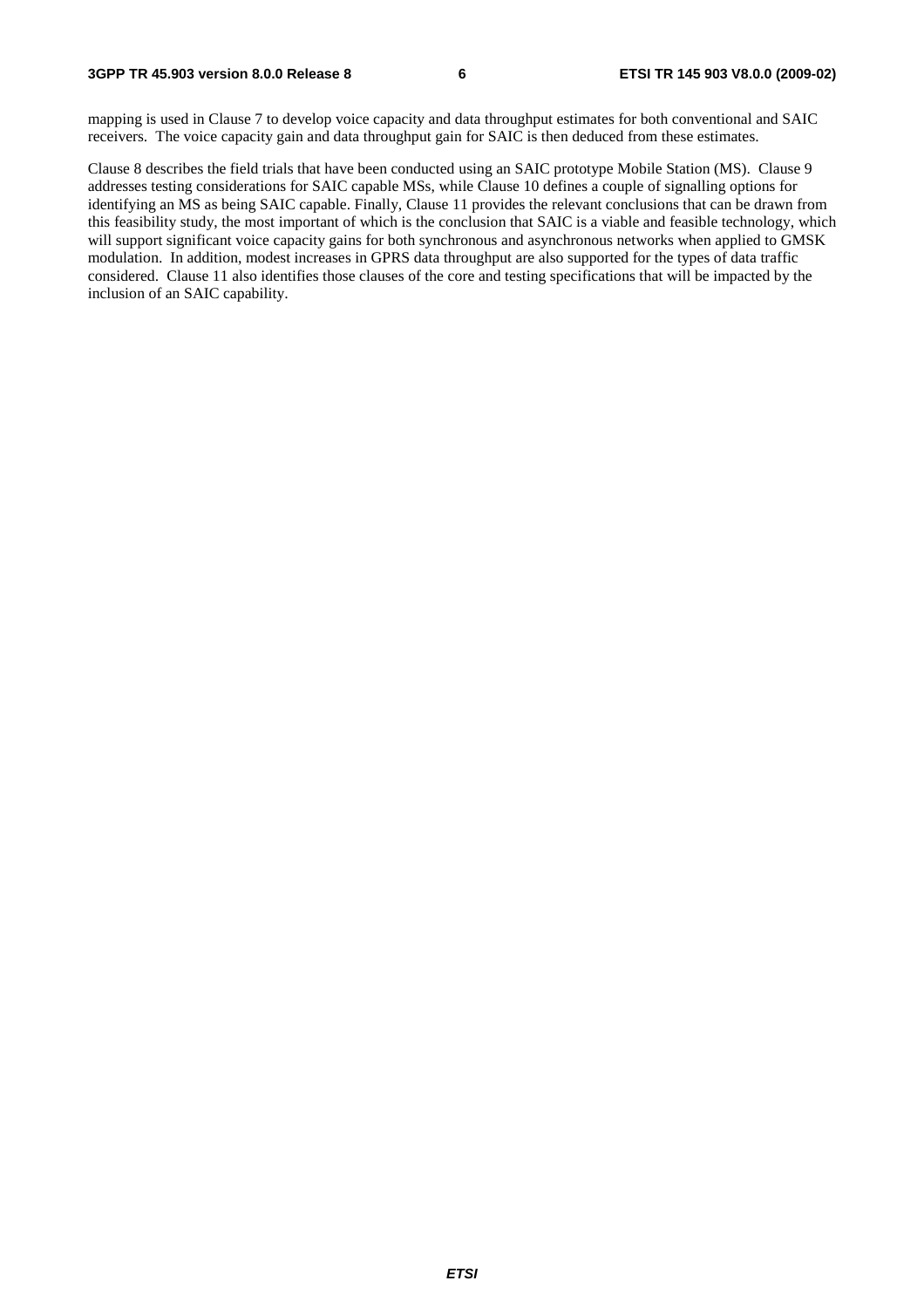# 1 Scope / objectives

The objective of this document, as defined in the work item [2], is to determine the potential of SAIC in typical network layouts. This includes study of the following aspects:

- a) Determine the feasibility of SAIC for GMSK and 8PSK scenarios under realistic synchronized and nonsynchronized network conditions. Using a single Feasibility Study, both GMSK and 8PSK scenarios will be evaluated individually.
- b) Realistic interference statistics including CIR (Carrier to Interference plus noise Ratio) and DIR (Dominant-torest of Interference Ratio) levels and distributions based on network simulations and measurements, where possible.
- c) Robustness against different training sequences.
- d) Determine method to detect/indicate SAIC capability.

# 2 References

The following documents contain provisions, which, through reference in this text, constitute provisions of the present document.

- References are either specific (identified by date of publication, edition number, version number, etc.) or non-specific.
- For a specific reference, subsequent revisions do not apply.
- For a non-specific reference, the latest version applies. In the case of a reference to a 3GPP document (including a GSM document), a non-specific reference implicitly refers to the latest version of that document *in the same Release as the present document*.
- [1] ETSI TR 101 112 v3.2.0 (1998-04), "Universal Mobile Telecommunications System (UMTS); Selection procedures for the choice of radio transmission technologies of the UMTS".
- [2] 3GPP TSG-GERAN TDOC GP-022891: "Work Item Description, Single Antenna Interference Cancellation", Sophia Antipolis, France, 18-22 November 2002.
- [3] 3GPP TSG-GERAN SAIC Workshop TDOC GAHS-030009: "Network level simulation scenarios and assumptions for SAIC", Atlanta, USA, 8-9 January 2003.
- [4] 3GPP TSG-GERAN SAIC Workshop TDOC GAHS-030005: "Scenarios and Modelling Assumptions for SAIC in GERAN", Atlanta, USA, 8-9 January 2003.
- [5] 3GPP TSG-GERAN SAIC Workshop TDOC GAHS-030002: "Single antenna interference cancellation - evaluation principles and scenarios", Atlanta, USA, 8-9 January 2003.
- [6] 3GPP TSG-GERAN SAIC Workshop TDOC GAHS-030020: "Interference Characterization for SAIC Link Level Evaluation", Seattle, USA, 4-5 March 2003.
- [7] 3GPP TSG-GERAN SAIC Workshop TDOC GAHS-030022: "Link Level model for SAIC", Seattle, USA, 4-5 March 2003.

*Additional references are noted in the individual clauses of this document*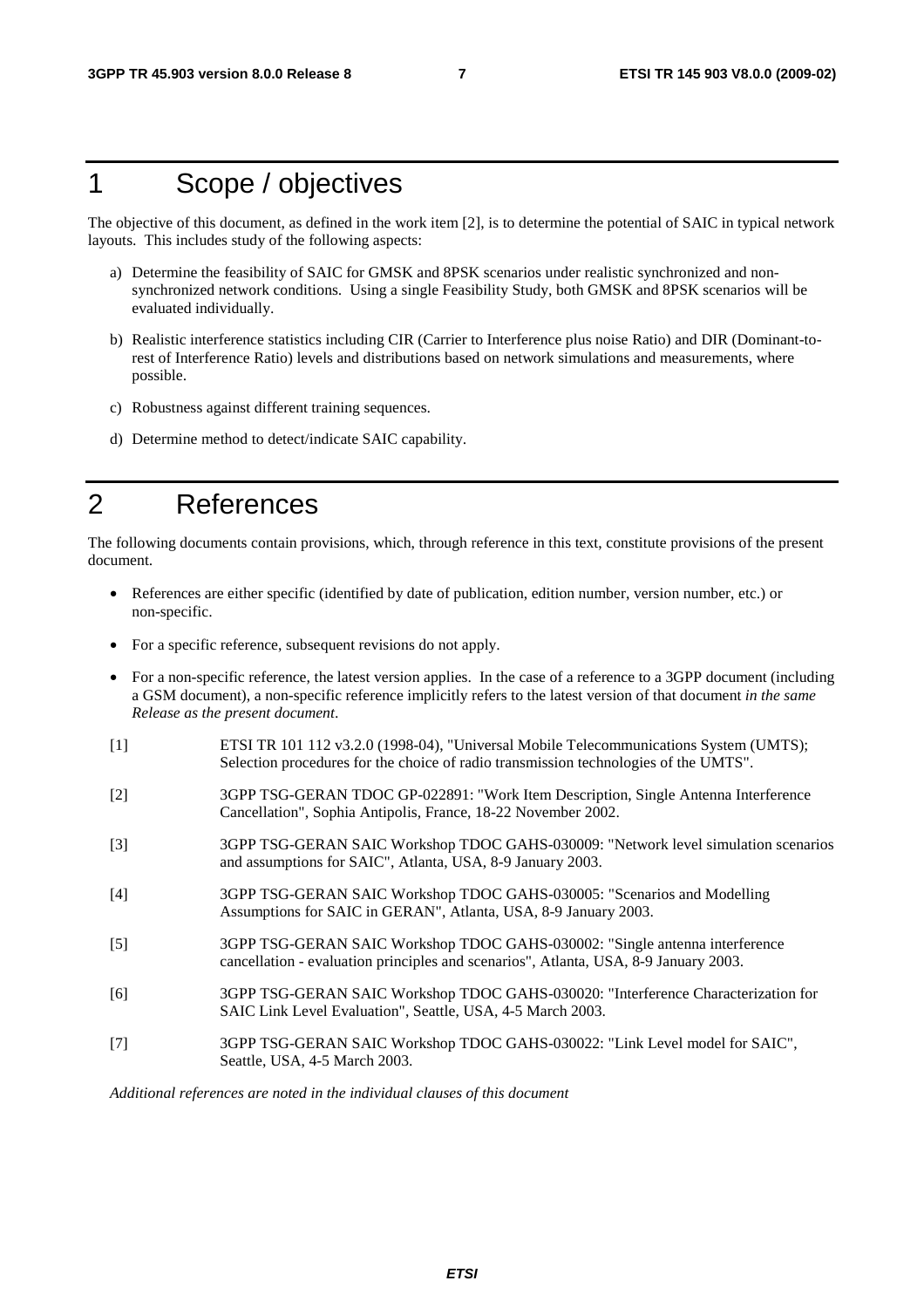| 3                   | Abbreviations                            |
|---------------------|------------------------------------------|
| <b>ACI</b>          |                                          |
| <b>AMR</b>          |                                          |
| <b>BEP</b>          |                                          |
| <b>BER</b>          |                                          |
| <b>BLER</b>         |                                          |
| <b>BTS</b>          |                                          |
| CDF                 |                                          |
| C/I                 |                                          |
| cdfs<br><b>CINR</b> |                                          |
| <b>DIR</b>          | Dominant-to-rest Interference Ratio      |
| DPC                 | <b>Downlink Power Control</b>            |
| <b>DTX</b>          | Discontinuous Transmission               |
| <b>EFL</b>          |                                          |
| <b>FEP</b>          |                                          |
| <b>FER</b>          |                                          |
| FL                  | Frequency Load                           |
| FR                  | <b>Full Rate</b>                         |
| <b>FTP</b>          |                                          |
| <b>GMSK</b>         |                                          |
| <b>GPRS</b>         |                                          |
| <b>HR</b>           | <b>Half Rate</b>                         |
| IE                  |                                          |
| <b>MMS</b>          |                                          |
| <b>MS</b>           |                                          |
| <b>PDF</b>          |                                          |
| <b>PSK</b>          |                                          |
| QoS                 |                                          |
| <b>SAIC</b>         | Single Antenna Interference Cancellation |
| <b>TSC</b>          | <b>Training Sequence</b>                 |

# 4 Network scenarios for SAIC evaluation

A multi-step approach was taken to evaluate SAIC performance in realistic network scenarios. This approach consisted of first determining relevant interference statistics based on the network scenarios described in this clause. These interference statistics were then used to determine the link level performance at the GSM burst level. From this link level characterization, link-to-system mapping tables were developed, which were then used in system level simulations to determine the voice and data capacity gains provided by SAIC capable MSs. The network scenarios used in these simulations were discussed and agreed to as part of SAIC Workshop #1.

It was agreed that the network scenarios, also referred to as configurations in this document, should represent typical GERAN networks at the time frame when operators would be deploying SAIC capable MSs. The goal was to try to make the interference statistics as realistic as possible, while trying to keep the overall complexity of the simulations reasonable. As a result of [3], [4], and [5], the following parameters are considered to be the major issues which affect the interference statistics:

- Frequency Hopping scheme
- Reuse (also adjacent channel reuse) and cell radius
- Regularity of the network (different cell sizes, different number of TRXs per cell, hotspots)
- Propagation conditions, including network topology (street corner effects, shadowing from buildings/hills etc.)
- Downlink Power Control (DPC) scheme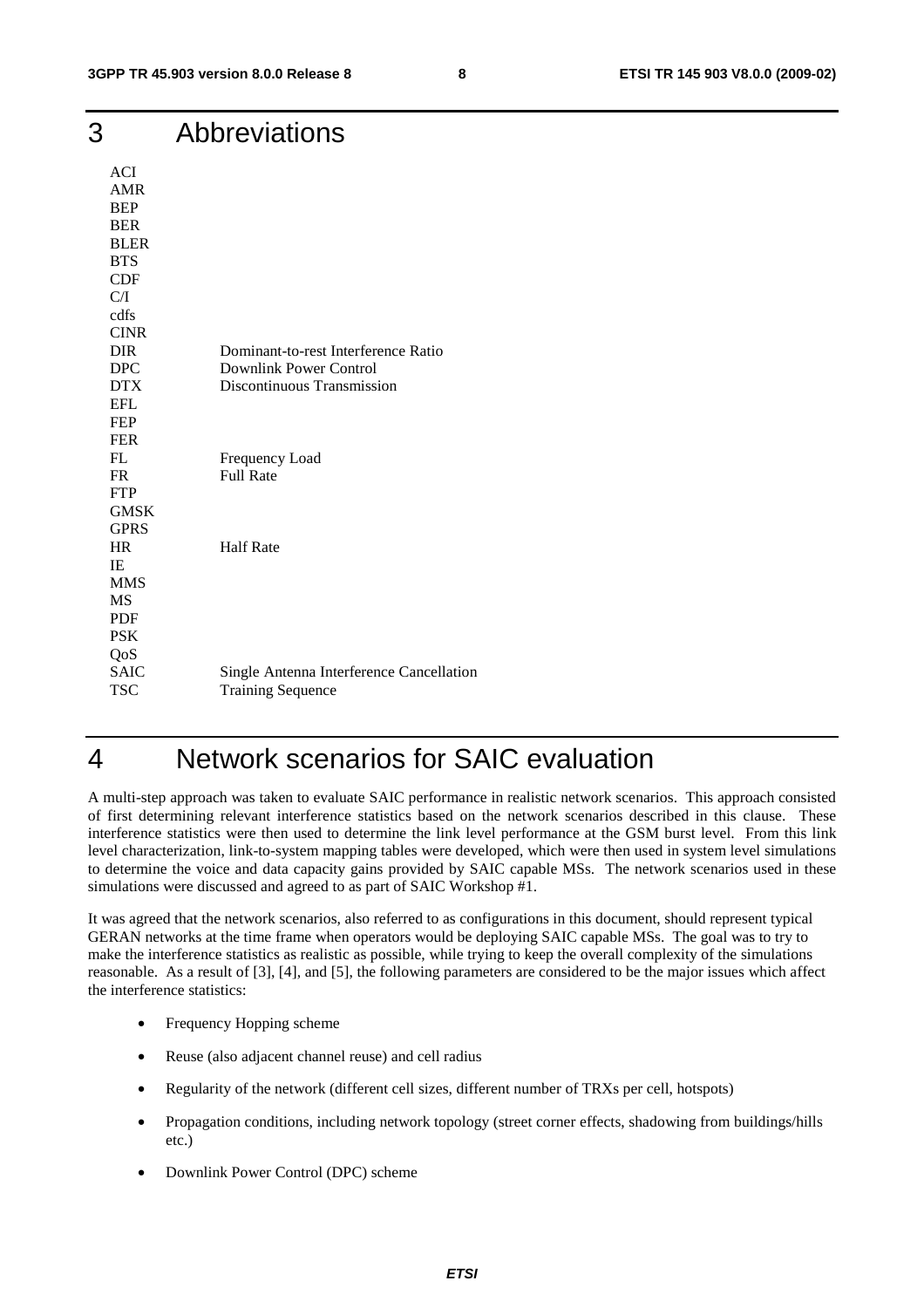- Channel coding, mainly if quality-based DPC is used; schemes with less coding requires higher transmission powers
- Penetration of different MSs/bearers in the network
- SAIC MS penetration: power levels, higher tolerated load/interference for SAIC MSs, but the non-SAIC MS must not be negatively impacted
- Packet-switched connections to support GPRS and EGPRS, which are characterized by short connection times, asymmetry, bursty traffic, multiplexing of several users on the same time slot, and often lack of DPC
- Legacy non-AMR (mainly EFR) mobiles: higher transmit powers, less robustness
- Level of synchronization in the network
- Mobility: speed distribution of the mobiles affects the interference pattern

Going into the study, it was believed that SAIC would support larger gains in tighter reuse networks, as the interference becomes more and more limiting to system performance. Similarly, the higher the load, the more interference to cancel. However, interference scenarios are more complex with a higher load, so the interference cancellation algorithms may be less efficient. Finally, SAIC techniques generally give the largest gains in synchronized networks. These initial observations were found to be true, for the most part as is shown in clause 7, which provides a characterization of the system level performance of SAIC.

Two tables define the network scenario assumptions. Table 4-1 defines operator or configuration specific assumptions, while table 4-2 defines parameters common to all of the configurations. Both tables were derived from [3], [4], [5], and discussed as part of the SAIC Workshop #1. The four configurations defined in Table 4-1, and the common parameters defined in Table 4.2 are described in detail in clause 7.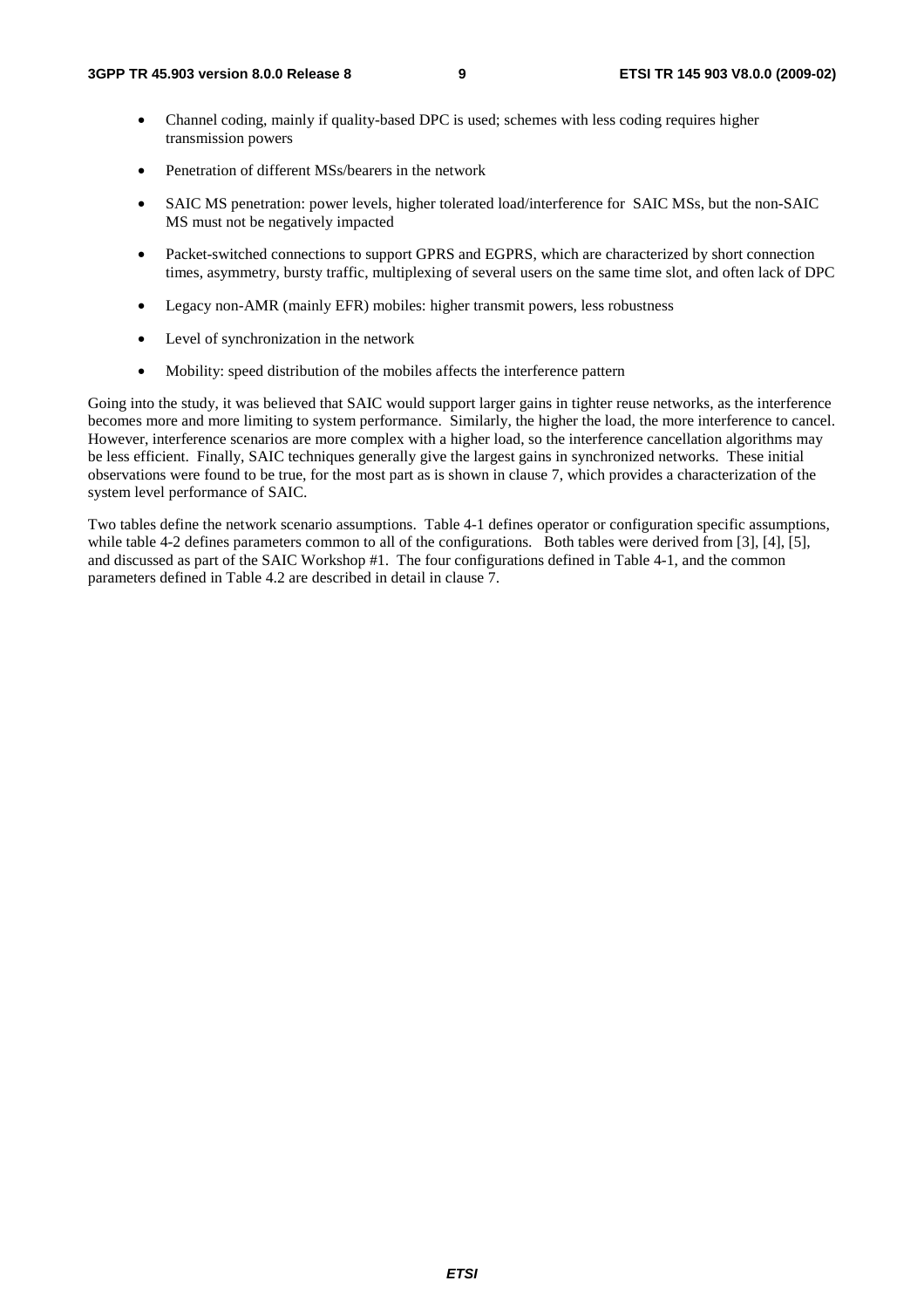| Parameter                                   | Value                  | Unit                     | Comment |
|---------------------------------------------|------------------------|--------------------------|---------|
| Configuration 1 - Asynchronous              |                        |                          |         |
| Frequency                                   | 900                    | <b>MHz</b>               |         |
| <b>Bandwidth</b>                            | 7.8                    | <b>MHz</b>               |         |
| Reuse                                       | 4/12 (BCCH)            |                          |         |
|                                             | 3/9 (TCH)              |                          |         |
| Hopping                                     | <b>Baseband</b>        |                          |         |
| <b>Voice Codec</b>                          | <b>AMR 12.2 FR</b>     |                          |         |
| <b>Blocking</b>                             | $\overline{2}$         | %                        |         |
| Modulation                                  | Source/Interferer      |                          |         |
|                                             | <b>GMSK/GMSK</b>       |                          |         |
|                                             | GMSK/8PSK              |                          |         |
| <b>Cell Radius</b>                          | 500                    | m                        |         |
|                                             |                        |                          |         |
| Configuration 2 - Sync & Async<br>Frequency | 1900                   | <b>MHz</b>               |         |
| <b>Bandwidth</b>                            | 1.2                    | <b>MHz</b>               |         |
| Reuse                                       | 1/1 (TCH)              |                          |         |
| Hopping                                     | Random RF              |                          |         |
| <b>Voice Codec</b>                          | AMR 5.9 FR/HR          |                          |         |
| Frequency Load                              | 20, 40 (FR)            | %                        |         |
|                                             | 10, 20 (HR)            | $\frac{0}{0}$            |         |
| <b>Modulations</b>                          | Source/Interferer      |                          |         |
|                                             | <b>GMSK/GMSK</b>       |                          |         |
|                                             | GMSK/8PSK              |                          |         |
|                                             | 8PSK/GMSK              |                          |         |
|                                             | 8PSK/8PSK              |                          |         |
| <b>Cell Radius</b>                          | 1000                   | m                        |         |
| Configuration 3 - Sync & Async              |                        |                          |         |
| (Optional)                                  |                        |                          |         |
| Frequency                                   | 900                    | <b>MHz</b>               |         |
| <b>Bandwidth</b>                            | 2.4                    | <b>MHz</b>               |         |
| Reuse                                       | 1/1 (TCH)              |                          |         |
| Hopping                                     | Random RF              |                          |         |
| <b>Voice Codec</b>                          | AMR 5.9 FR/HR          |                          |         |
| <b>Frequency Load</b>                       | 40, 70 (FR)            | $\%$                     |         |
|                                             | 25, 40 (HR)            | %                        |         |
| Modulation                                  | Source/Interferer      |                          |         |
|                                             | <b>GMSK/GMSK</b>       |                          |         |
| <b>Cell Radius</b>                          | 750                    | m                        |         |
| Configuration 4 - Asynchronous              |                        |                          |         |
| Frequency<br><b>Bandwidth</b>               | 900<br>7.2             | <b>MHz</b><br><b>MHz</b> |         |
| Reuse                                       |                        |                          |         |
| Hopping                                     | 1/3 (TCH)<br>Random RF |                          |         |
| <b>Voice Codec</b>                          | <b>AMR 12.2 FR</b>     |                          |         |
| <b>Blocking</b>                             | $\overline{2}$         | %                        |         |
| <b>Frequency Load</b>                       | 30                     | %                        |         |
| Modulation                                  | Source/Interferer      |                          |         |
|                                             | <b>GMSK/GMSK</b>       |                          |         |
|                                             | GMSK/8PSK              | m                        |         |
| <b>Cell Radius</b>                          | 300                    |                          |         |
|                                             |                        |                          |         |

**Table 4-1 Configuration specific network scenario assumptions**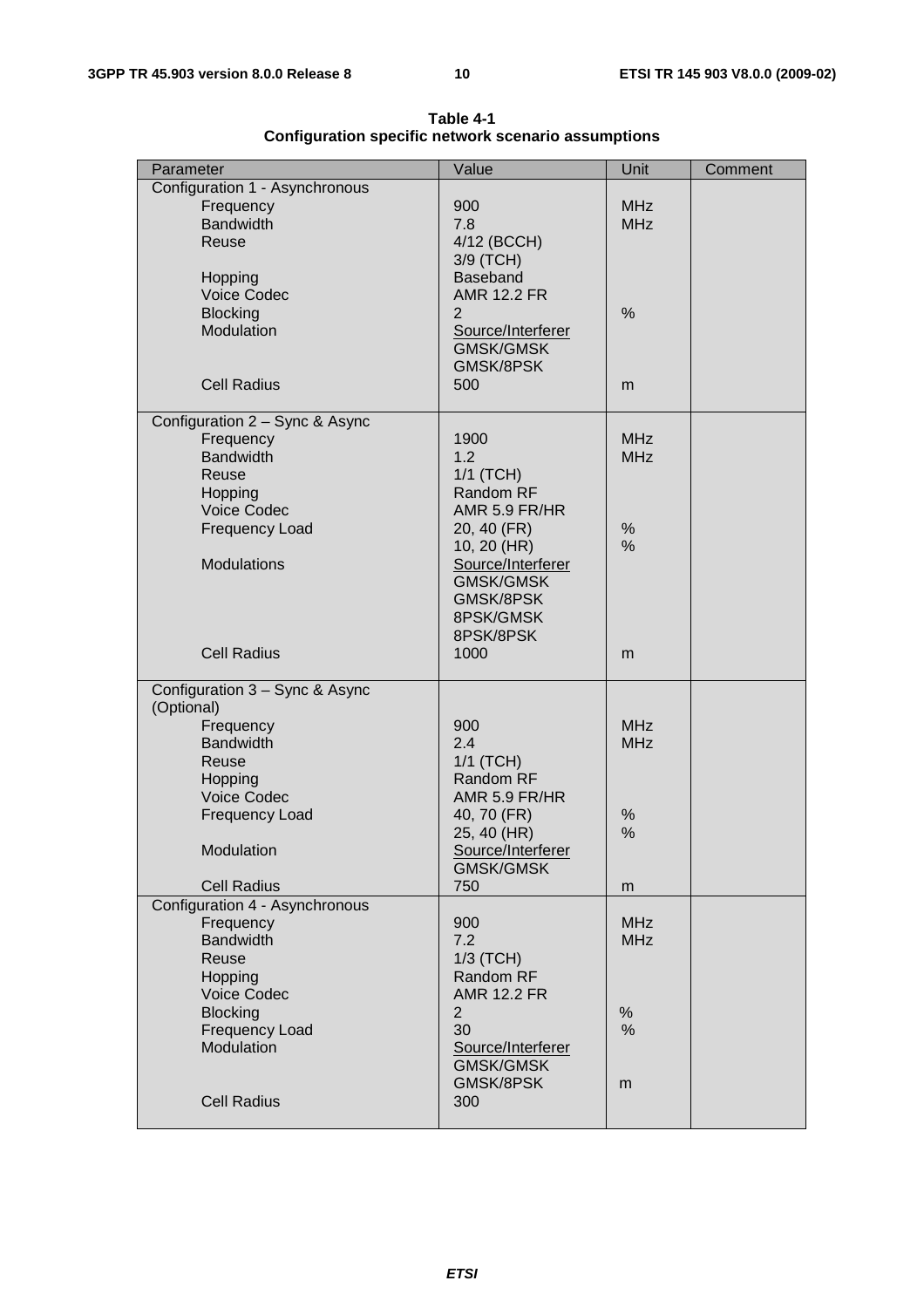|                   | Parameter                                    | Value              | Unit     | Comment                                |
|-------------------|----------------------------------------------|--------------------|----------|----------------------------------------|
|                   |                                              | 3                  |          |                                        |
|                   | Sectors (cells) per site                     |                    |          |                                        |
|                   | Sector antenna pattern                       | <b>UMTS 30.03</b>  |          |                                        |
|                   |                                              |                    |          |                                        |
|                   | Propagation model                            | <b>UMTS 30.03</b>  |          | Pathloss<br>exponent, MCL<br>Per 30.03 |
| Log-normal fading | standard deviation                           | 6(900)<br>8 (1900) | dB<br>dB |                                        |
|                   | <b>Correlation distance</b>                  | 110                | m        |                                        |
|                   | Adjacent channel interference attenuation    | 18                 | dB       | Carrier +/- 200<br><b>KHz</b>          |
|                   | Handover margin                              | 3                  | dB       |                                        |
|                   | Mobile speed                                 | TU3 and TU50       | km/h     |                                        |
|                   | Mean Call length                             | 90                 | sec.     |                                        |
|                   | Minimum Call Length                          | 5                  | sec.     |                                        |
| Voice activity    |                                              | 60%                |          | Includes SID<br>signalling.            |
|                   | <b>DTX</b>                                   | Enabled            |          |                                        |
|                   | Link adaptation                              | <b>Disabled</b>    |          |                                        |
|                   | <b>BTS</b> output power                      | 20                 | W        |                                        |
|                   | Power control                                | RxQual/RxLev       |          |                                        |
|                   | Dynamic Range                                | 14                 | dB       |                                        |
|                   | <b>Step Size</b>                             | $\overline{2}$     | dB       |                                        |
| Noise figure      |                                              | 10                 | dB       | Reference<br>temperature<br>25c        |
|                   | Inter-site Lognormal Correlation Coefficient | $\Omega$           |          |                                        |
|                   | <b>Channel Allocation</b>                    | Random             |          |                                        |
|                   | Traffic data models for GPRS                 | See clause 7.5     |          | Web-browsing<br>& FTP/MMS              |

**Table 4-2 Common network scenario assumptions** 

# 5 Interference modelling

# 5.1 Introduction

When assessing the link and system level performance it is important to base the performance investigations on realistic link level models. Especially for SAIC receivers previous studies have demonstrated that the SAIC link level performance for the same interference level will vary significantly for different link level models [GP-030276]. Therefore a lot of work has been done in the SAIC feasibility study to define realistic models and the outcome of this work is recaptured in this clause.

Defining realistic link level models is clearly impossible without investigating the interference statistics seen by mobiles when operating in different network scenarios. Thus an important part of the modelling work has been analysis of network traces generated by network simulators for the four different network configurations defined in clause 4.

To types of link level models have been derived one for synchronous network configurations and one covering asynchronous networks. The latter is an extension of the model derived for synchronous networks taking into account such effects as delay, power control, DTX, etc..

# 5.2 Interference statistics

In GSM/EDGE the performance of the mobiles in interference limited scenarios have traditionally been evaluated for a single interfering signal at a high input level where the sensitivity performance of the mobile will have no or very little influence. This can be described by the conventional CIR (Carrier to Interference Ratio):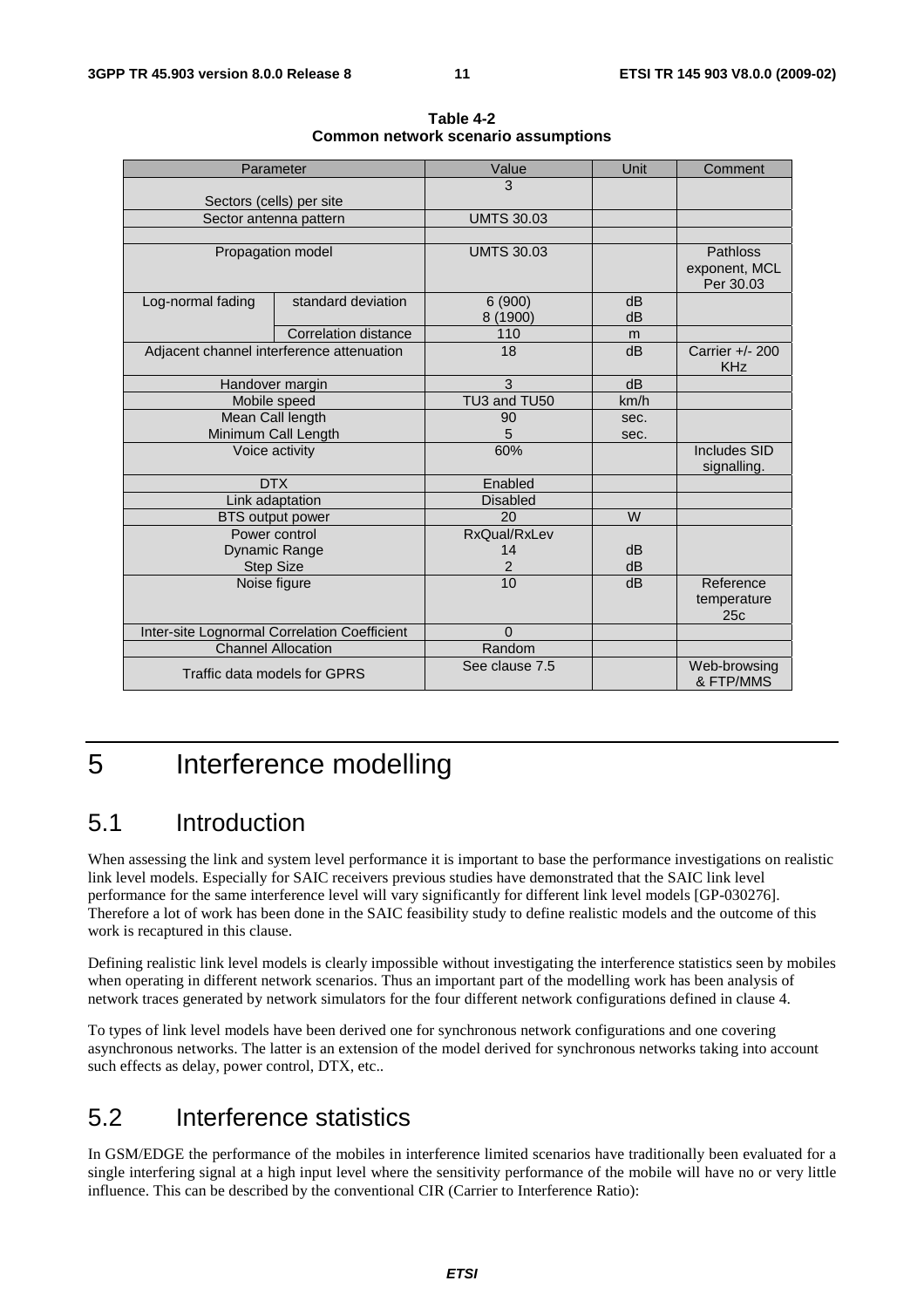$$
CIR = \frac{C}{I + N_0}
$$

where *C* is the power of the carrier, *I* the power of an interfering signal (co- or adjacent channel interference) and  $N_0$  the thermal noise**1**. Although widely used, for evaluation, this ideal one interferer scenario happens very rarely in practice especially when the network is highly loaded. When using e.g. AMR a high frequency load can be expected and consequently the mobiles will receive interference from a number of base stations at the same time. This can easily be introduced in the above definition of the CIR:

$$
CIR = \frac{C}{\sum_{k} I_k + N_0}
$$

 $I_k$  can be both co- and adjacent channel interference (for the adjacent channel interference a realistic ACP (Adjacent Channel Protection) shall be used e.g. ACP=18dB).

For a small number of interfering base stations the performance of a conventional receiver will be identical for the two definitions, but for a SAIC mobile the performance (interference cancellation capability) will depend upon the distribution of the interferer powers. An initial, simple measure to capture this is the Dominant to rest of Interference Ratio (DIR), which is the power of the dominant interferer to the sum of the powers of the rest of the interferers plus  $N_0$ . This ratio is defined as:

$$
DIR = \frac{I_{\text{max}}}{\sum_{k} I_k - I_{\text{max}} + N_0}
$$

where  $I_{\text{max}}$  is the average power of the dominant interfering signal (co- or adjacent channel interference). When only a single interferer is active, as in the standard interference test case in 45.005, then the DIR will be identical to the  $IN_0$  of the received interfering signal. Although the standard interference test case is widely used it has been demonstrated in a number of contributions that this test case does not reflect a realistic scenario for a SAIC mobile [GAHS-030017][ GAHS-030018][ GAHS-030022].

In [GAHS-030008] a new measure called  $DIR<sub>2</sub>$  was introduced in the link level modelling discussion. The  $DIR<sub>2</sub>$ measure is defined as:

$$
DIR_{2} = \frac{I_{\max 2}}{\sum_{k} I_{k} - I_{\max} - I_{\max 2} + N_{0}}
$$

and basically it can be used to investigate the validity of using a simple two cochannel interferer model when evaluating the SAIC link level performance. In TSG GERAN #13 the DIR<sub>2</sub> measure was included in a number of studies and the initial conclusion was that more than two cochannel interferers are needed in the SAIC link level model [GP-030159, GP-030276].

Figures 5-1 through 5-3 are examples of interferer statistics for network configuration 2**2**. The figures clearly demonstrate how the interferer statistics in a network are much more complicated than the single interferer scenario currently tested in 45.005. The DIR and  $DIR<sub>2</sub>$  statistics clearly demonstrate the need to define link level models having multiple interferers.

**<sup>1</sup>** CIR is also referred to in this document as CINR = Carrier to Interference plus Noise Ratio

**<sup>2</sup>** The figures have been taken from [GAHS-030017] but similar figures have been presented in [GAHS-030022] and [GAHS-030018].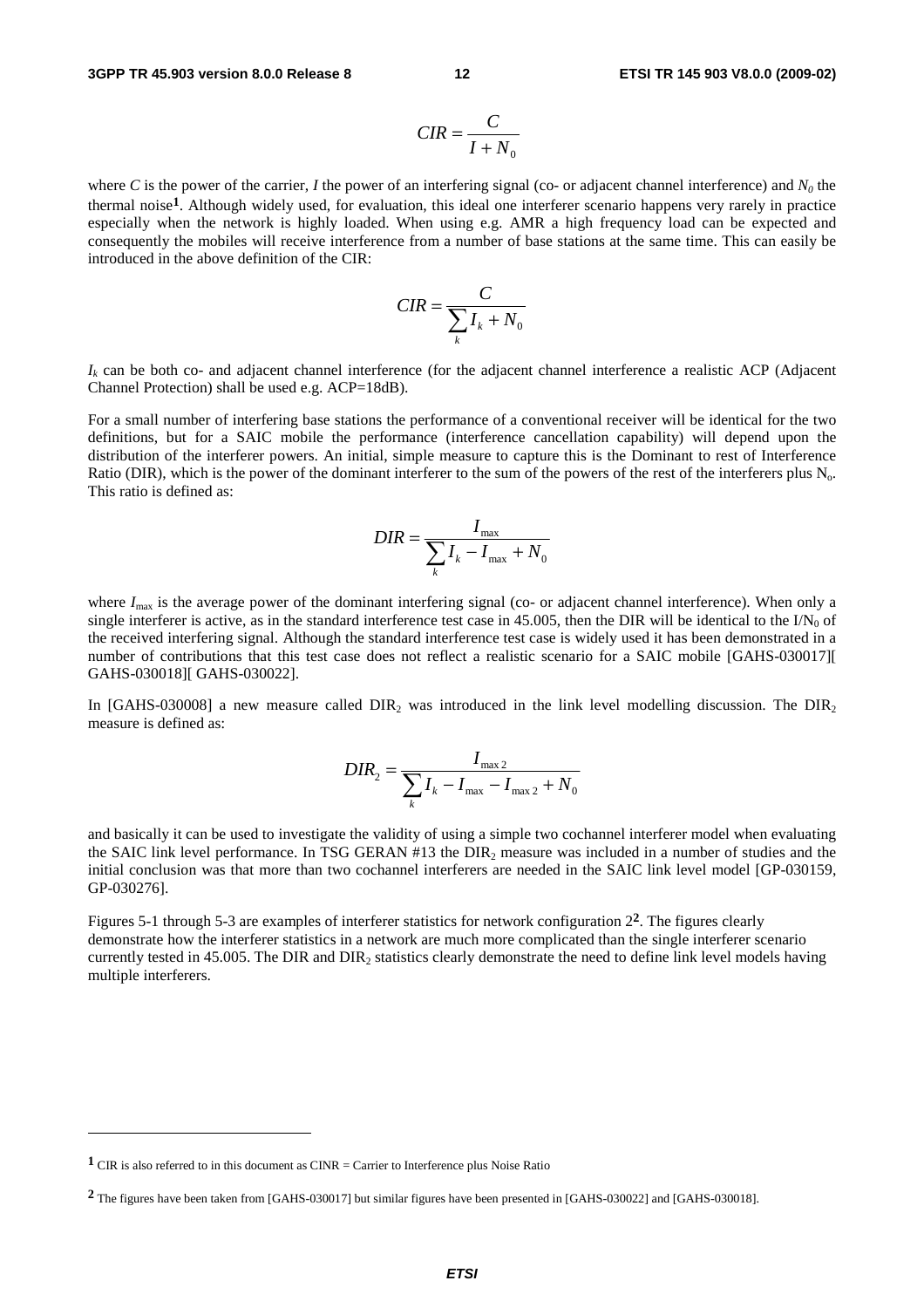

**Figure 5.1 The CIR cdfs observed by a MS operating in network configuration 3 [GAHS-030017].** 



**Figure 5-2 The DIR cdfs observed by a MS operating in network configuration 3 [GAHS-030017].**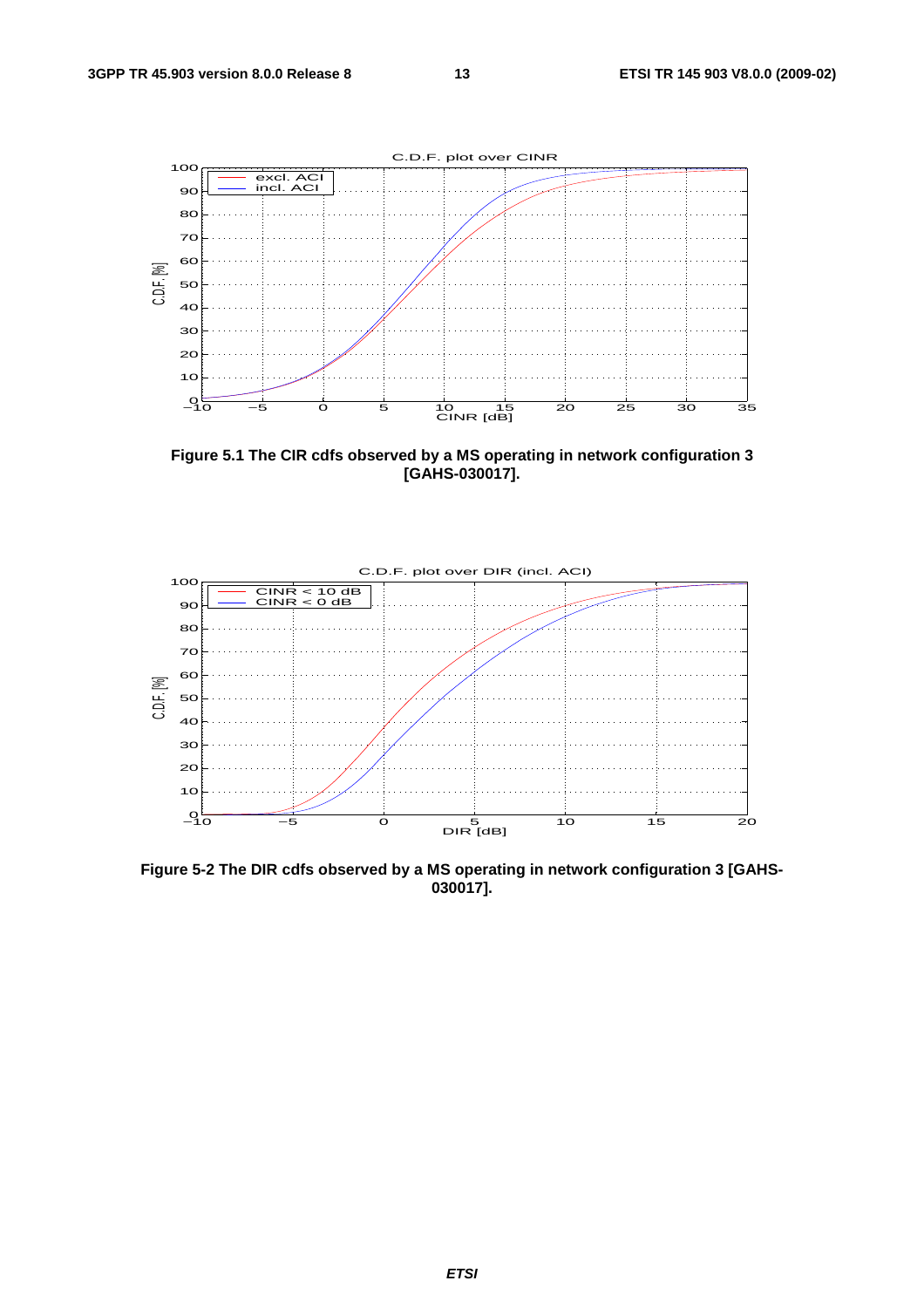

**Figure 5-3 The DIR2 cdfs observed by a MS operating in network configuration 3 [GAHS-030017].** 

#### 5.3 Synchronous link level models

Early link level investigations for SAIC demonstrated a higher link level gain when using a synchronous link level configuration compared to an asynchronous one. Consequently it was decided to develop link level models for both types of networks focusing initially on the synchronous mode**3**, which will be described in this clause.

#### 5.3.1 Interferer levels

Having identified the need to have multiple interferers in the link level model the necessary number of interferers and their levels have to be estimated. During the SAIC Adhoc #2 a procedure for the estimation was agreed based on investigations made in document [GAHS-030018] and [GAHS-030022]. From network traces the cdfs of a number of co- and adjacent channel interferers plus the residual interference were derived. Examples of the cdfs can be seen in Figure 5-4 and Figure 5-5. In the estimation process only bursts having a CIR < 10dB have been taken into account because SAIC algorithms are expected to have the largest link level gain for low CIR. The mean power level of each interferer was chosen as the observed median value, with all ratios defined with respect to the dominant cochannel interferer. For example, in configuration 3 the ratio of the dominant interferer,  $I_1$  to the second dominant interferer  $I_2$  is 4 dB as shown in Figure 5-5. The final agreed-to numbers are listed in Table 5-1, where the following interferers are defined: three discrete co-channel interferers, one discrete adjacent channel interferer, one residual cochannel interferer and one residual adjacent channel interferer**4**. The numbers for the adjacent channel interference are assumed measured after a receive filter having an attenuation of 18dB. Thus, in the channel model the power level should be 18dB higher than shown in the table. For configuration 1 the values have been derived in [GP-031203], for configuration 2 and 3 the values were derived at the SAIC Adhoc #2 and finally for configuration 4 the values have been agreed as the average of the values from [GP-031289] and [GP-031203].

**<sup>3</sup>** Only burst wise synchronization is assumed.

<sup>&</sup>lt;sup>4</sup>In Table 5-1, the dominant interferer is also referred to as Ic1, while the remaining discrete co-channel interferers are referred to as Ic2 and Ic3. The discrete adjacent channel interferer is referred to as Ia, while the residual interferers are referred to as Icr and Iar, respectively.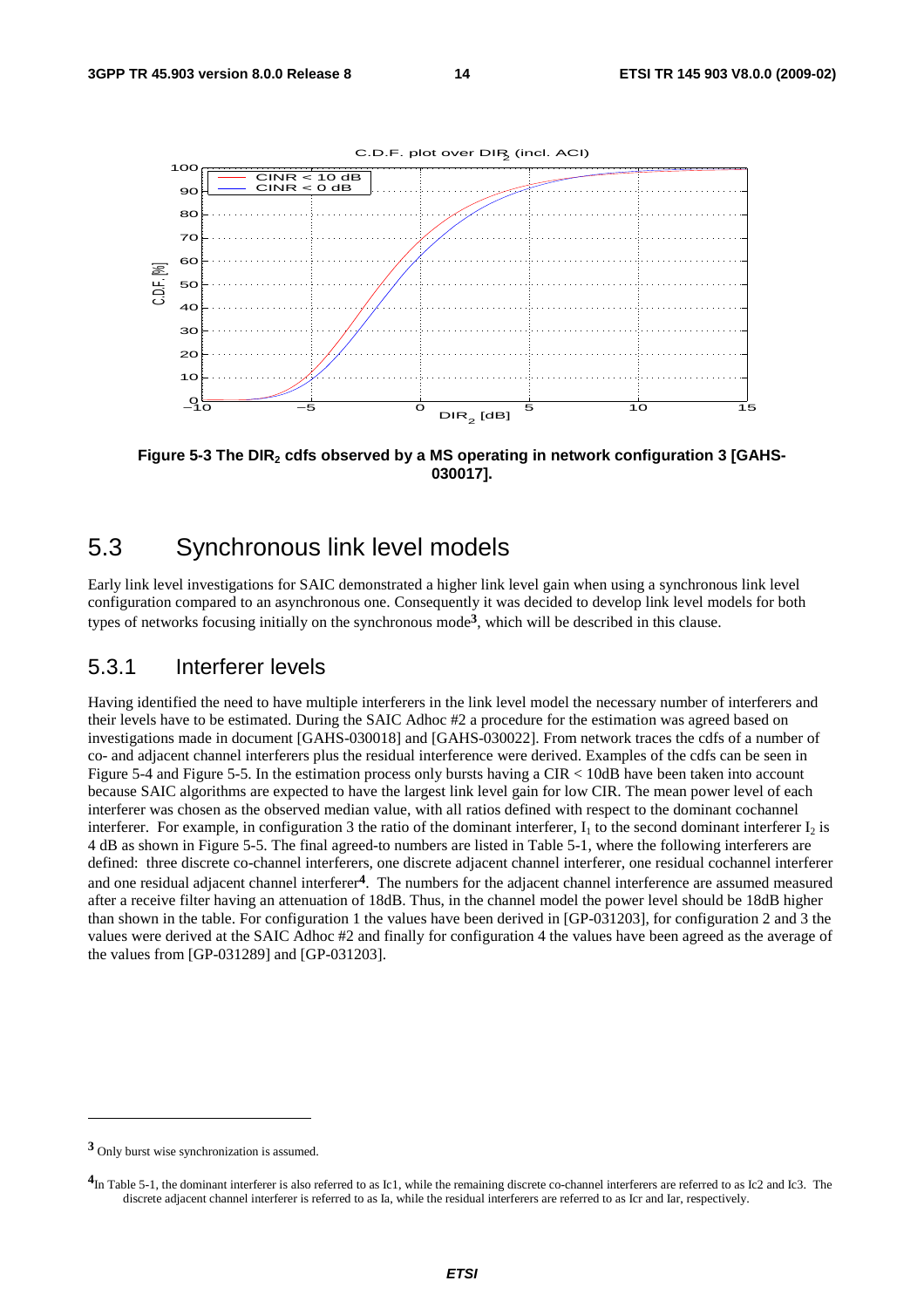

**Figure 5-4 cdfs of interferer powers for estimation of link level model for network configuration 2 [GAHS-030024].** 

**Figure 5-5 cdfs of interferer powers for estimation of link level model for network configuration 3 [GAHS-030024].** 

For the modelling of residual co- and adjacent channel interference an AWGN source is filtered using the 8PSK modulation filter (linearized GMSK pulse) specified in 45.004 clause 3.5. The filtering is done to ensure the correct spectral properties. The residual adjacent channel interference is applied with half the power on each side of the carrier i.e. for configuration 2 two residual adjacent channel interferers being offset ±200kHz from the carrier and having power level 0dB**5** should be included.

During the initial investigation of SAIC a number of companies observed that the performance of most SAIC algorithms is degraded when the interferer has a TSC included compared to use of the standard GMSK-modulated random sequence defined in 45.005 [GP-020822]. Therefore an important part of the link level modelling is to include TSCs for all except the residual interferers i.e. the interferers generally have a normal burst structure. Apart from the dominant cochannel interferer, the TSC is taken from a uniform distribution including all eight TSCs defined in 45.002. In an optimized network it is expected that TSC collisions to some extent can be avoided for the dominant interferer and therefore TSC0 is not included for the dominant interferer.

When performing link level analysis the fading is an important part of the modelling and as can be seen in Table 5-1 all except the three residual interferers are subject to fading. Fading is not applied on the residual interferers because these are used to model interference from a number of BTSs each having independent fading. Thus the power variations of the residual interference will be small and are thus, neglected in the link level model.

#### **Table 5-1 Interferer levels for network configuration 1-4.**

| <b>Link Parameter</b>                     | <b>Configuration 1</b>       | <b>Configuration 240%</b><br>Load        | <b>Configuration 370%</b><br>Load        | <b>Configuration 4</b>                   |
|-------------------------------------------|------------------------------|------------------------------------------|------------------------------------------|------------------------------------------|
| Desired signal, C<br><b>TSC</b><br>Fading | TSC <sub>0</sub>             | TSC <sub>0</sub>                         | TSC <sub>0</sub>                         | TSC <sub>0</sub>                         |
| Dominant Coch. Interf.<br><b>TSC</b>      | Random TSC<br>excluding TSC0 | Random TSC excluding<br>TSC <sub>0</sub> | Random TSC excluding<br>TSC <sub>0</sub> | Random TSC excluding<br>TSC <sub>0</sub> |

**5** The 18dB adjacent channel protection has been taken into account.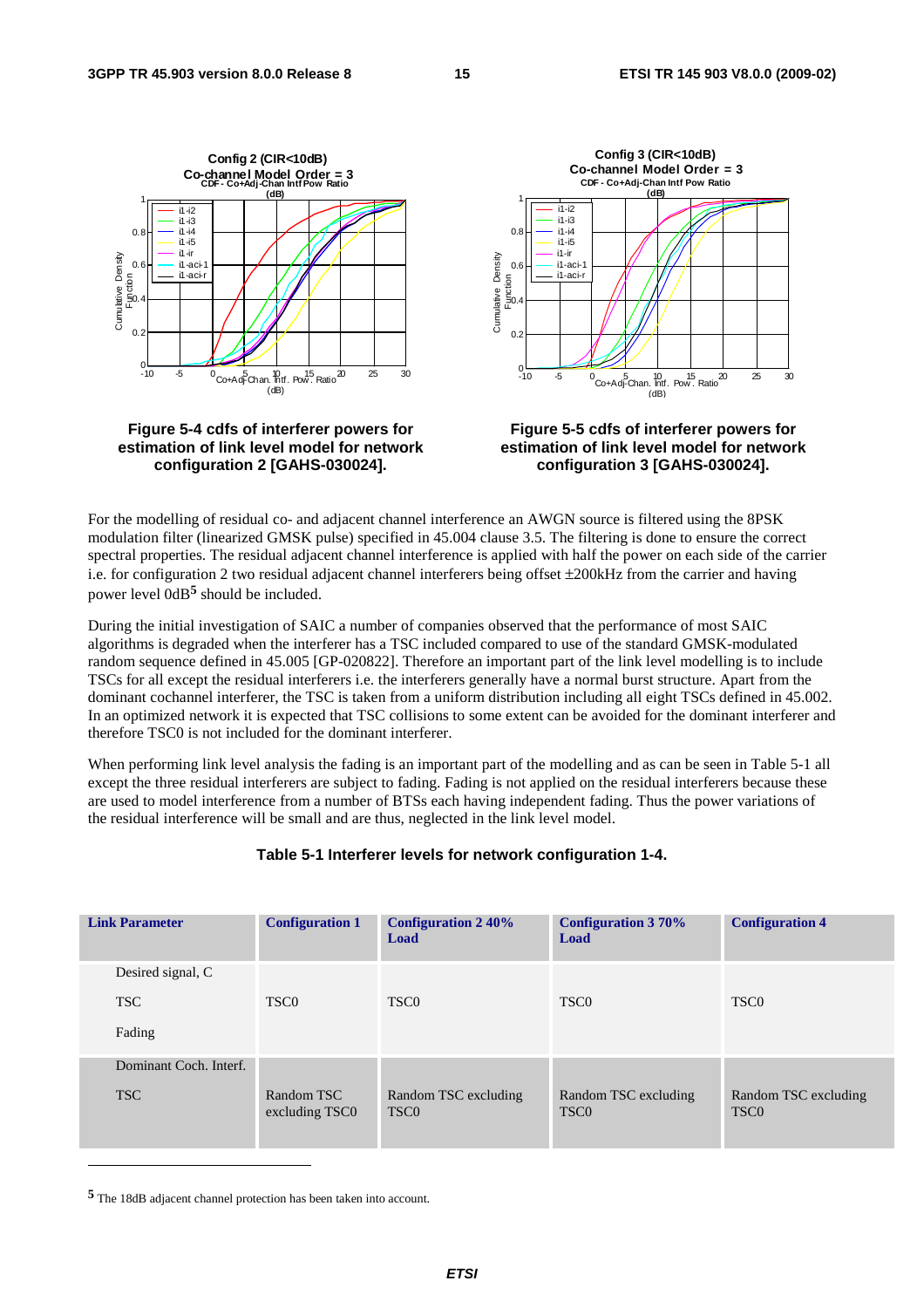**3GPP TR 45.903 version 8.0.0 Release 8 16 ETSI TR 145 903 V8.0.0 (2009-02)**

| Fading                                    |                          |                  |                  |                   |
|-------------------------------------------|--------------------------|------------------|------------------|-------------------|
| $2nd$ Strongest Coch.<br>Interf.          |                          |                  |                  |                   |
| Ic1/Ic2                                   | 10dB                     | $6\ \mathrm{dB}$ | $4\ \mathrm{dB}$ | 9 dB              |
| <b>TSC</b>                                | Random TSC               | Random TSC       | Random TSC       | Random TSC        |
| Fading                                    |                          |                  |                  |                   |
| 3 <sup>rd</sup> Strongest Coch<br>Interf. |                          |                  |                  |                   |
| Ic1/Ic3                                   | 20 dB                    | 10dB             | 8 dB             | 17dB              |
| <b>TSC</b>                                | Random TSC               | Random TSC       | Random TSC       | Random TSC        |
| Fading                                    |                          |                  |                  |                   |
| Residual Coch. Interf.                    |                          |                  |                  |                   |
| (filtered AWGN)                           |                          |                  |                  |                   |
| Ic1/Icr                                   |                          |                  |                  |                   |
| <b>TSC</b>                                | $\overline{\phantom{a}}$ | 9 dB             | $5\ \mathrm{dB}$ | $20\ \mathrm{dB}$ |
| No Fading                                 | NA                       | NA               | NA               | NA                |
| Dominant Adj. Interf.                     |                          |                  |                  |                   |
| $Ic1/Ia^6$                                | 15 dB                    | $14dB$           | $14dB$           | $16 dB$           |
| <b>TSC</b>                                | Random TSC               | Random TSC       | Random TSC       | Random TSC        |
| Fading                                    |                          |                  |                  |                   |
| Residual Adj. Interf.                     |                          |                  |                  |                   |
| (filtered AWGN)                           |                          |                  |                  |                   |
| Ic1/Iar <sup>1</sup>                      | 20 dB                    | 15 dB            | 14 dB            | 21 dB             |
| <b>TSC</b>                                | NA                       | NA               | NA               | NA                |
| No Fading                                 |                          |                  |                  |                   |
|                                           |                          |                  |                  |                   |

### 5.3.2 Delay distributions

Even in a synchronized network the mobile station will receive interference from the different BTSs at various delays due to the distance to the interfering sites. Although most SAIC receivers are expected to be robust to delays less than 10 symbols even small delays can affect the correlation properties between different TSCs and therefore the performance of both conventional and SAIC receivers.

Based on network traces, modelling of delay in the synchronous link level models has been investigated by Motorola for the four network configurations. The outcome of these studies is the delay model summarized in this clause.

Using a delay resolution of 0.2 symbols, and the observation that delays in the four configurations are limited to the range [-2,+5] symbols, the discrete delay distribution can be approximated as:

1. for delay less than 0, for k=1 to 10, the probability  $P(k)$  of delay equal to -0.2k is:

**<sup>6</sup>** After the Rx filter assuming an 18dB ACP.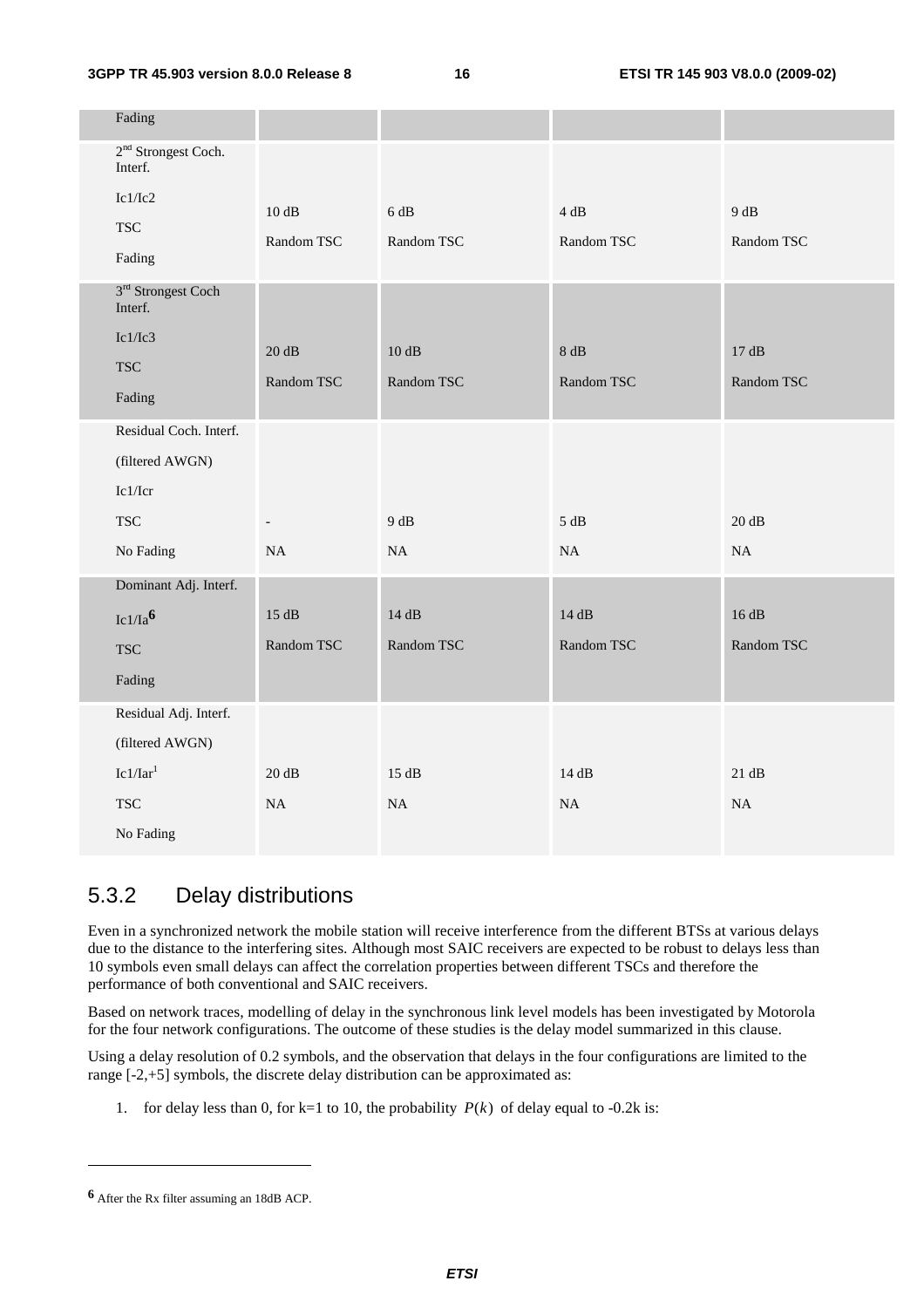$$
P(k) = A_1 p_1 (1 - p_1)^k
$$

2. for delay greater than 0, for k=1 to 25, the probability  $P(k)$  of delay equal to 0.2k is:

$$
P(k) = A_2 p_2 (1 - p_2)^k
$$

3. for zero delay:

 $P(0) = A_0$ 

The parameters to be used for the different configurations can be seen in Table 5-2.

| Configuration                | $P_1$ | $p_{2}$ | $A_0$  | $A_{i}$ | А,     |
|------------------------------|-------|---------|--------|---------|--------|
| Configuration 1 @2% blocking | 0.9   | 0.7     | 0.5602 | 0.5     | 2      |
| Configuration 2@40%          | 0.37  | 0.09    | 0.2157 | 0.1274  | 0.8555 |
| Configuration 3@70%          | 0.7   | 0.26    | 0.4005 | 0.1658  | 0.7433 |
| Configuration 4@30%          | 0.95  | 0.25    | 0.1106 | 0.1874  | 1.1742 |

**Table 5-2 Summary of delay model parameters.** 

The model demonstrates that the carrier and the interferers often are synchronized when received by the mobile station.

#### 5.3.3 Frequency offset distributions

Frequency offset is inevitable in practical implementations and consequently also needed in the SAIC link level model [GP-032246]. When a mobile station is connected to a BTS it is synchronized in frequency to this serving BTS. Therefore the mobile station will not detect if the carrier of this BTS is offset compared to a correct carrier frequency. Although synchronized some frequency jitter due to inaccuracy of the frequency estimation procedure will exist in practice. It has been agreed not to include this vendor specific frequency jitter in the model but clearly each vendor has to include their own model when performing simulations.

However, the frequency offset has to be included for each of the three discrete co-channel, and the one discrete adjacent channel interferers having a value that includes the fixed offset of the serving BTS**7**. For each of these interferers the frequency offset will be varying on burst-by-burst basis due to frequency hopping and the fact that the interference in the model comes from a number of BTSs all having different offset. The mean value of these offsets is assumed to be 0Hz (plus the fixed frequency offset of the serving BTS**8**) with a standard deviation of either 17 Hz for 850/900 MHz operation, or 33Hz for 1800. Thus, the frequency offset is modelled as a normal distribution, N(50,17) for 850/900 MHz, and N(100,33) for 1800/1900 MHz.

## 5.4 Asynchronous link level models

-

Most of the initial SAIC link level modelling work concentrated on development of link level models for synchronous network configurations. Although the highest SAIC gain is expected in synchronous networks, the majority of networks will, at least in the near future, still be running in asynchronous mode. Consequently, estimation of the expected SAIC capacity in asynchronous networks is seen as an important part of the SAIC feasibility study.

An exact estimation of the network capacity requires a hybrid link and system level simulator taking all system and link level factors into account. In practice such an approach is not possible and instead a more simple solution splitting the system and link level simulations is used. The principle is to make a table of the link level performance as a function of

**<sup>7</sup>** Fixed offsets of 50 and 100Hz will be used to reflect worst case offsets at 850/900 MHz and 1800/1900 MHz.

**<sup>8</sup>** Each BTS can have a frequency offset of 0.05ppm resulting in a worst case of 0.1ppm between the serving and the interfering BTSs (see 45.010).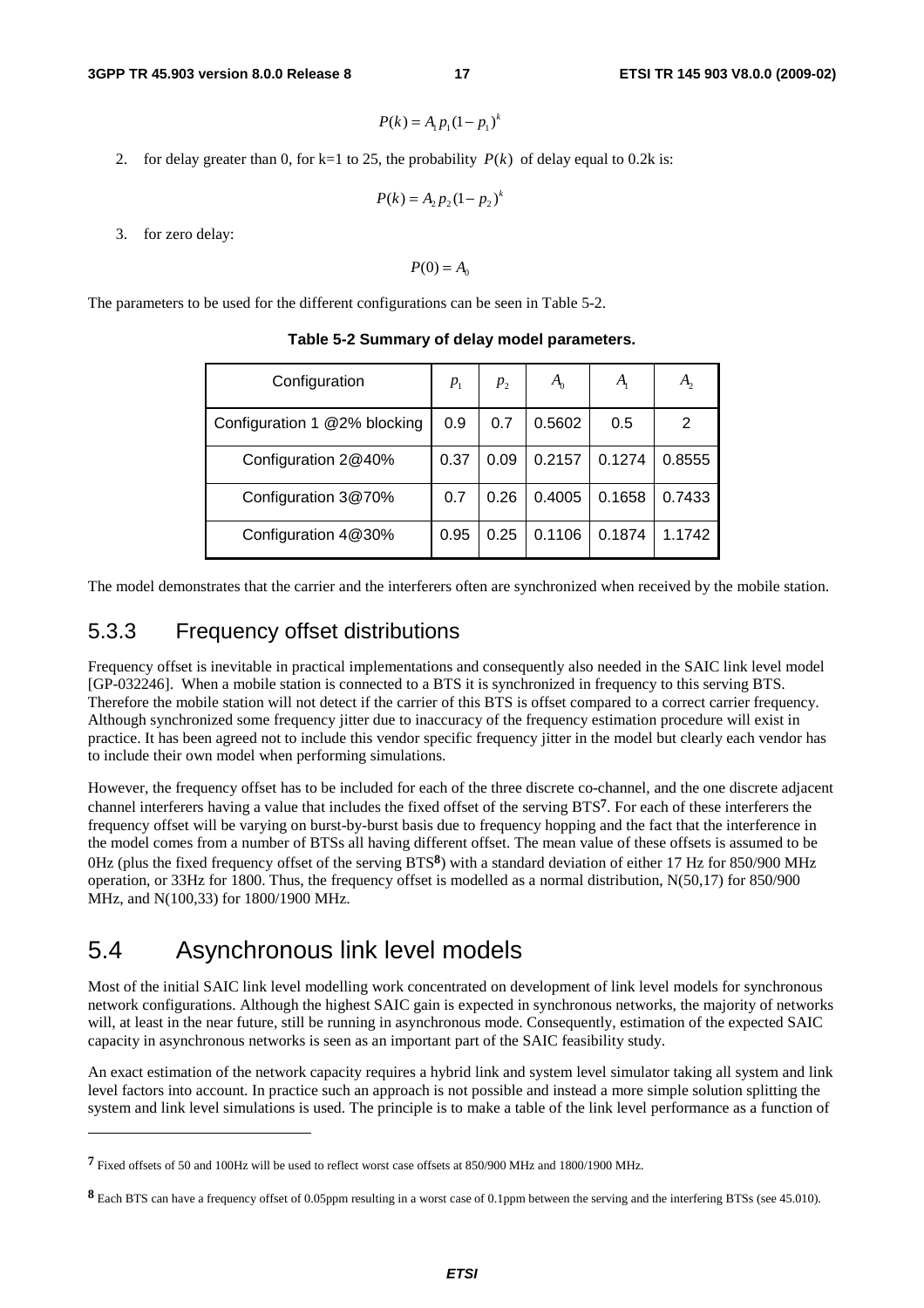factors like CIR and DIR. The system simulator will then use these values as the link level performance of the mobiles in the network.

Even though the link level models developed for the feasibility study of SAIC in GERAN are very complicated the agreement was reached that the performance can be parameterized by the burst wise CIR and DIR for synchronous networks. For asynchronous networks it would be natural to extend the number of parameters to include information about delay and scaling of the different interferers in order to have an accurate estimate of the capacity. But most system simulators available have been designed for synchronous network operation and updating these for asynchronous operation would be a major task. Therefore the agreement during TSG GERAN #15 was to use the standard system simulators and then restrict the handling of the asynchronous effects to the link level**9**.

By using this simplified approach an estimation of the capacity in asynchronous networks requires the following, where obviously the modelling is a crucial part when estimating the capacity of asynchronous networks:

- Develop statistical link level model including delay offsets, burst power and structure etc.
- Make link to system level mapping tables using simulations of the statistical link level model.
- Simulate network capacity using developed mapping tables and standard system simulators.

#### 5.4.1 Burst structure

When operating in an asynchronous network the mobile will experience a more complex interferer environment than in a synchronous network due to the time offset and propagation delay between the different BTSs. The agreed way to model this is to use the interferer burst structure shown in Figure 5-6. The middle burst of the interferer is referred to as the main burst. On each side of the main burst, there is an adjacent burst, which is sent in an adjacent timeslot from the same BTS. The interferer is shifted relative to the desired signal and therefore one of the adjacent bursts is shifted into the receive window. Modelling is only necessary for the adjacent burst that is shifted into the receive window.



**Figure 5-6 Interferer burst structure.** 

#### 5.4.2 Time-offset modelling

-

Time-offset modelling is only needed for inter-site interference whereas intra-site interference can be assumed to be time-aligned with the carrier signal. This difference between inter- and intra-site interference can easily be taken into account by using the following equation to describe the time offset**10** [GP-031524]:

$$
T_{\text{offset}} = \begin{cases} 0 \text{ symbols} & \text{in } t_{\text{intra-cell}} \% \text{ of the bursts} \\ U\left[-t_{\text{max}}; t_{\text{max}}\right] \text{ symbols} & \text{in } (100 - t_{\text{intra-cell}}) \% \text{ of the bursts} \end{cases}
$$

**<sup>9</sup>** This will result in new link to system level mapping tables, which can be parameterised by the burst wise CIR and DIR. The definitions of burst wise CIR and DIR follows the definition in clause **Error! Reference source not found.** where the energy of an interferer is calculated as the energy during the receive window, i.e., the interferer energy that the desired burst is exposed to.

**<sup>10</sup>** The notation  $U$ [-x;x] is used to represent a uniform distribution in the range –x to x.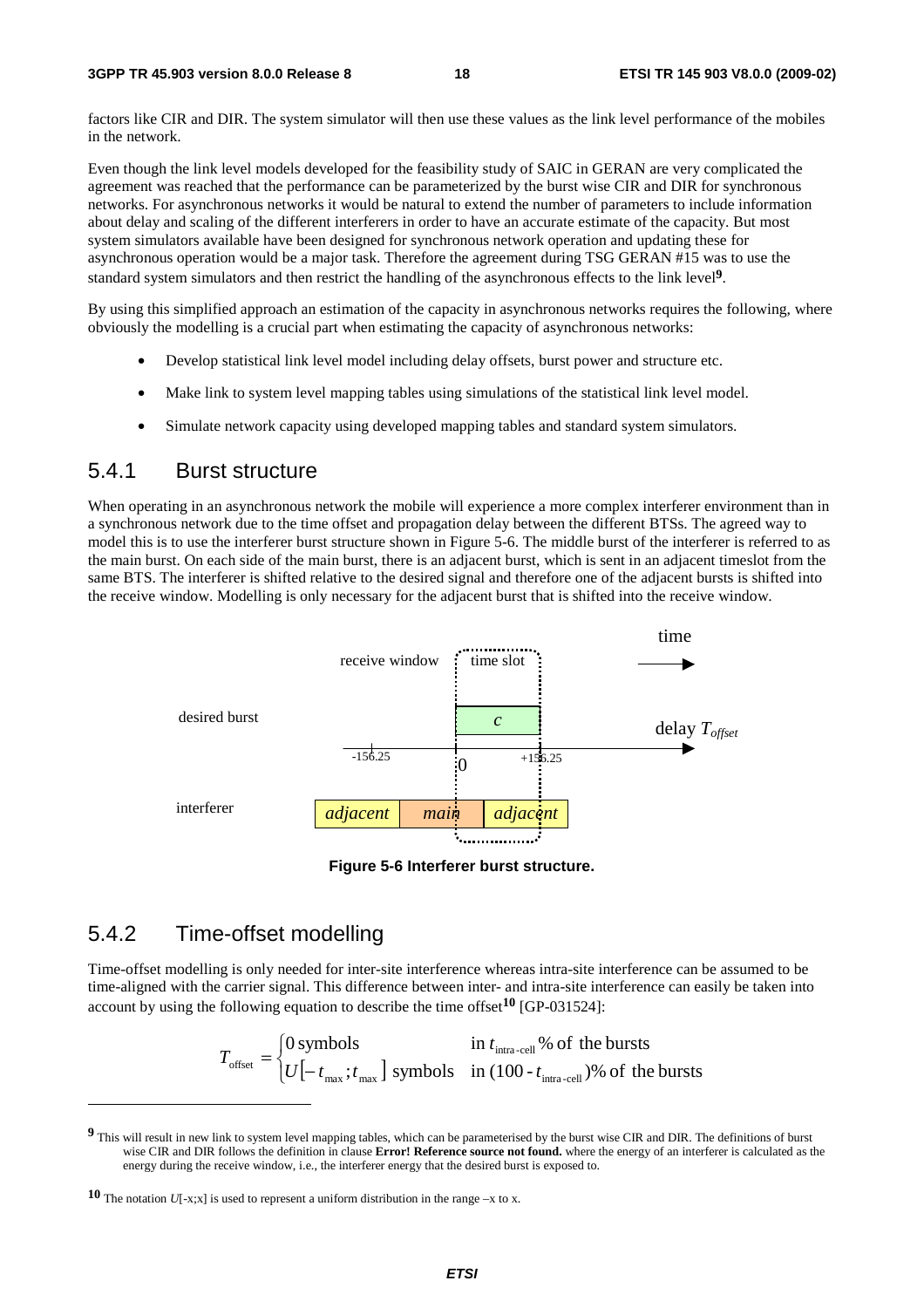where  $t_{\text{max}}$  represents full slot length (156.25 symbols), and the uniform distribution is using 1/4 symbol resolution of the timing offset. In this equation t<sub>intra−cell</sub> represents the percentage of time the interference is from the same site. One value of  $t_{\text{intra-cell}}$  will be used for each configuration. For configurations 1 and 4,  $t_{\text{intra-cell}} = 0$  and for configurations 2 and 3,  $t_{\text{intra-cell}} = 20\%$  has been identified as realistic values.

#### 5.4.3 Power control

-

When designing an asynchronous link level model an important issue is the modelling of the power variation between the different interfering bursts (main and adjacent interferer). Assuming the bursts are located within a frame, i.e. not at a frame boundary, then the bursts will be sent from the same BTS and therefore affected by nearly the same channel (pathloss, shadow and multipath fading). Despite this similarity in fading the received power level of the interfering bursts will in general be different due to power control and DTX operation.

Power control is not modelled on the main burst**11** but only for the adjacent burst (see Figure 5-6) by multiplying it with a coefficient A. The distribution of A is given in Table 5-3 (A is given in a dB scale). It has an expected value of 1 (in the linear domain) to keep the average power level constant.

**<sup>11</sup>** It was decided that the effect of power control of the main burst was already taken into account in the development of the network statistics defined in Table 5-1 and, thus, no need to include this effect again.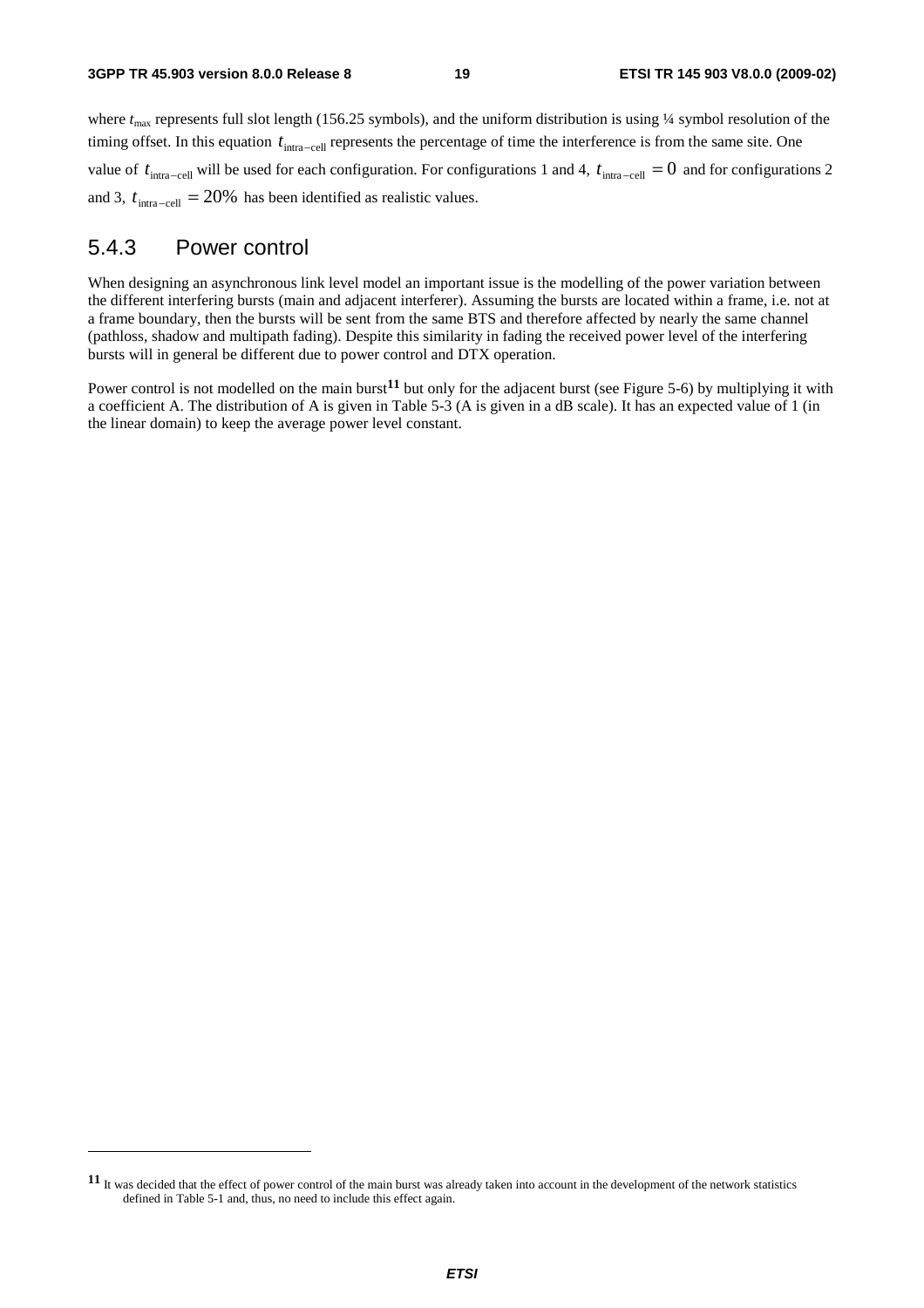| Gain              | Probability<br><b>Density Function</b> |
|-------------------|----------------------------------------|
| $10^*log_{10}(A)$ | p(A)                                   |
| $-18$             | 0.0058                                 |
| $-16$             | 0.0222                                 |
| $-14$             | 0.0338                                 |
| $-12$             | 0.0503                                 |
| $-10$             | 0.0695                                 |
| -8                | 0.0937                                 |
| $-6$              | 0.1335                                 |
| $-4$              | 0.1487                                 |
| $-2$              | 0.1362                                 |
| 0                 | 0.1024                                 |
| $\overline{2}$    | 0.0763                                 |
| $\overline{4}$    | 0.0541                                 |
| 6                 | 0.0367                                 |
| 8                 | 0.0242                                 |
| 10                | 0.0106                                 |
| 12                | 0.0019                                 |

**Table 5-3 – Power control gain probability density function.** 

#### 5.4.4 Phase transition

When different bursts are transmitted from a BTS on a physical channel the relative phase between these bursts are not specified and it cannot be guaranteed that the phase is continuous. Besides the duration of timeslots will not always be 156.25 symbols but can also be either 156 or 157 symbols, which will be seen as a phase discontinuity by the mobile (see 45.010 clause 5.7). To model these effects it has been decided to have a random generated phase change modelled as a random process uniformly distributed in the range  $[0,2\pi]$ . The complex scaling formed jointly by the phase transition and the power control (described in clause 5.4.3) can be considered as a change of channel conditions and can therefore be a challenge for some SAIC receivers.

#### 5.4.5 Guard period and power ramping

The symbols to be sent during the guard time between the different bursts are not covered by the specifications. Due to the power ramping applied between the bursts it is not expected that the guard symbols will have a major impact on the link layer performance. Therefore it has been agreed to use uniformly distributed random symbols.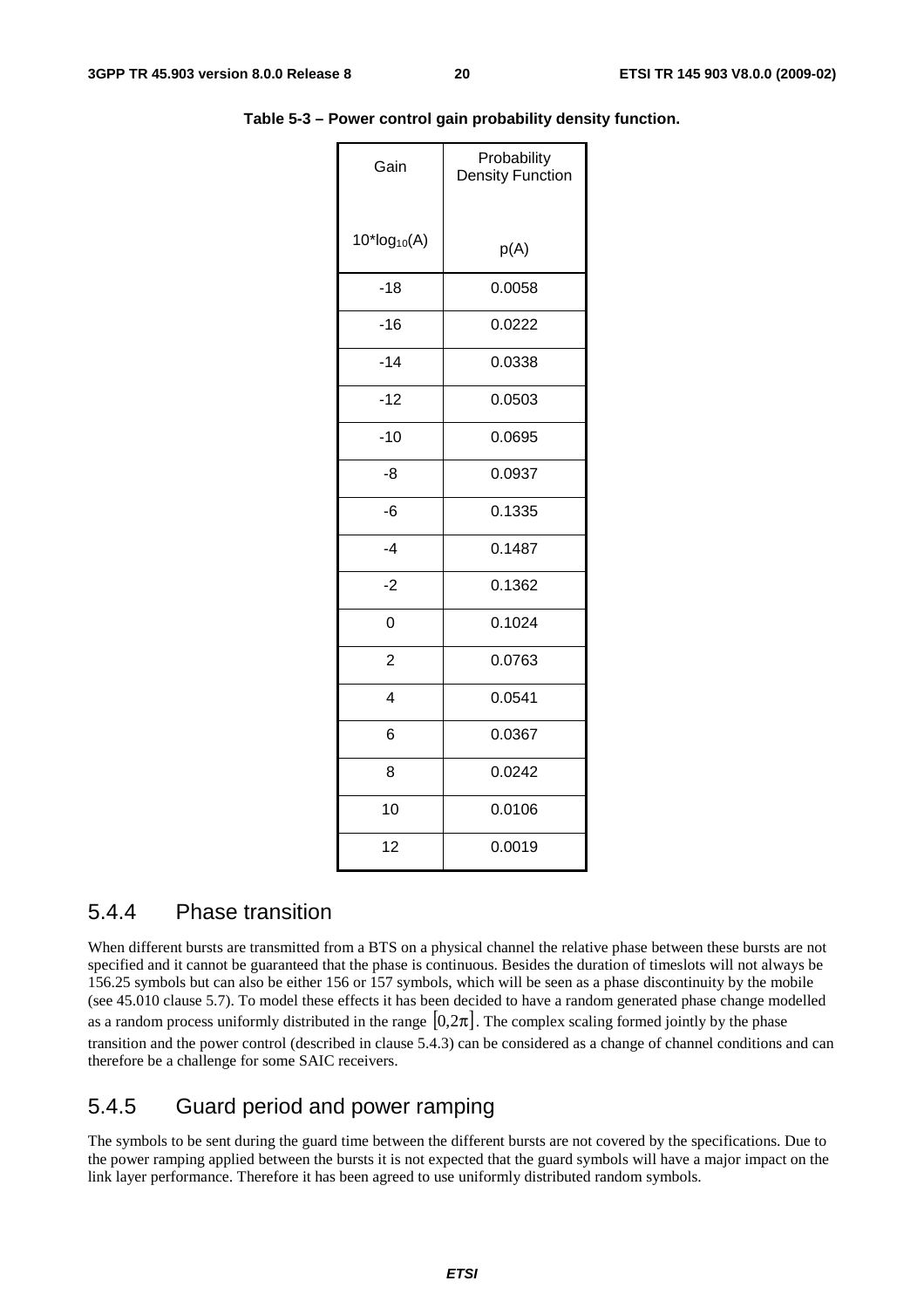According to the specifications the BTSs are only required to use power ramping when non-used timeslots are present i.e. the ramping will be used on the non-BCCH frequencies. No specific ramping function has been defined but the ramping should follow the time mask for normal bursts as defined in 45.005. To simplify the asynchronous link level modelling it is agreed to use power ramping on all bursts besides any ramp function can be used as long as it is compliant with the time mask from 45.005.

#### 5.4.6 DTX

When deriving the original synchronous link level model DTX was taken into account in the network simulations and consequently also in the link level model. Because the asynchronous model have been derived from the synchronous model DTX will not be applied to the main burst (see Figure 5-6). For the adjacent burst there are two options:

- 1. DTX applied The adjacent burst is present with 60% probability and absent with 40 % probability.
- 2. DTX not applied The adjacent burst is always present.

In both cases the complex scaling previously described is applied on the adjacent burst. Option 1 is expected to give slightly more positive performance results because it does not take into account that when in DTX mode in a real network another interferer will pop up and cause interference. Option 2 on the other hand is expected to be very conservative because it does not use DTX at all. In practice it is expected that the performance will be in between the two extremes used in this feasibility study.

With option 1, the average power level of each discrete interferer shall be increased to compensate for the reduced interferer energy by multiplying the signal by a factor sqrt(5/4) for configurations 1 and 4 and sqrt(25/21) for configurations 2 and 3. This is done for both the main and the adjacent burst and regardless of the actual number of bursts that were absent at a particular time instant. For configurations 1 and 4, where  $t_{\text{intra} - cell} = 0$ , on average half of

the desired burst is covered by the main burst (that is present with 100% probability) and half by the adjacent burst (that is present with 60% probability), the energy will on average be  $(0.5*1+0.5*0.6)=4/5$  of the energy without DTX. Multiplying the amplitude of the interferer with sqrt(5/4) will make the average energy of the interferer the same with option 1 and option 2. For configurations 2 and 3, where  $t_{\text{intra-cell}} = 20\%$ , on average 60% of the desired burst is covered by the main burst, and the energy will on average be (0.6\*1+0.4\*0.6)=21/25 of the energy without DTX.

#### 5.5 Summary

In this clause the link level modelling used for assessing the SAIC performance gain has been described. The models developed during the SAIC feasibility study include a high number of parameters, and are much more complex than conventional interference test cases. Consequently there is some risk that the modelling will be done differently by the companies involved, and this discrepancy can make it difficult to compare results between companies. To minimize this risk, an extensive link level simulation verification and alignment effort was carried out [GP-041010] [GP-041011]. The results of this latter effort were quite encouraging with excellent correlation obtained for conventional receiver performance. This effort should ensure that any SAIC performance values that are included in the specification are realistic and consistent among the participating companies.

Link level models have been derived for synchronous and asynchronous mode network configurations. The interference levels for the two setups are identical but the asynchronous model is modified to take into account effects like time offset, power control, DTX ,etc..

Although the goal has been to model the behaviour in real networks as accurate as possible clearly the models are only approximations especially the models for the asynchronous networks. Therefore the link and system level performance estimated in this study can only be used as guidelines for the performance that will be seen in a real network.

# 6 SAIC Link Level Characterisation

### 6.1 Introduction

In this clause, the link performance of SAIC receivers is characterized.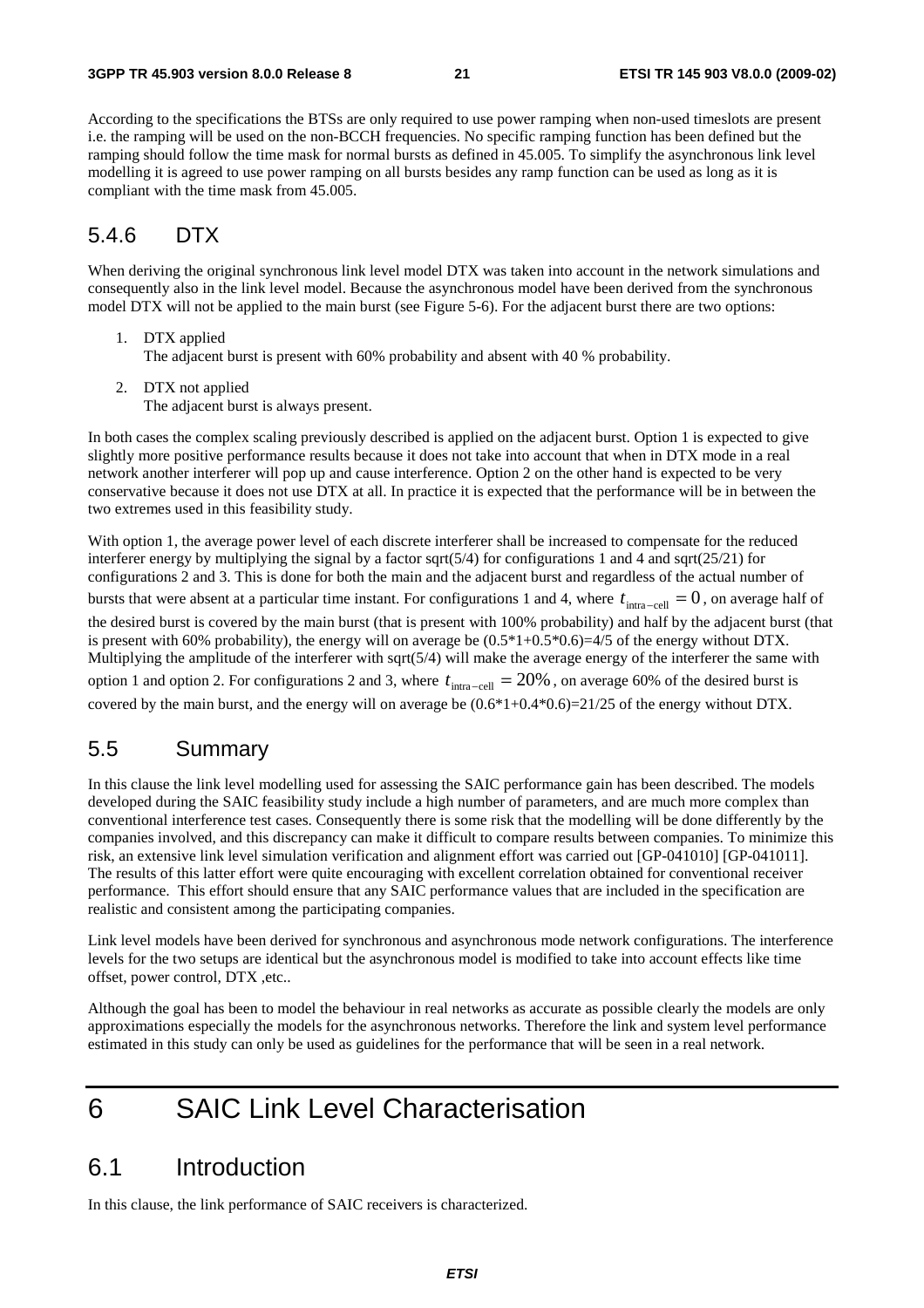In clause 6.2, long-term link level performance is summarized and compared to the performance of conventional receivers. Results are presented for the link interference models described in clause 5.

In clause 6.3, the principles of link-to-system modelling are described.

## 6.2 Link level performance

In this clause, long-term link level performance is summarized and compared to the performance of conventional receivers. Simulation results are presented for the link interference models described in clause 5, corresponding to the four network configurations described in clause 4. Results from different sources are presented. Detailed simulation results can be found in annex A.

It should be noted that the term "conventional receiver" does not reflect a common reference receiver as no such receiver has been defined. Instead, each source has used a reference receiver of their choice. Consequently, different sources may present different performance for the conventional receiver.

Two performance measures are considered:

- The CIR required to achieve a decoded frame erasure rate of class 1A bits (denoted "FER") of (less than) 1**%**
- The CIR required to achieve a raw bit error rate (denoted "raw BER") of (less than) 10%

#### 6.2.1 Results for exemplary link models

The results for configurations 1 to 4 with unsynchronized interference are summarized in table 6-1. Two options exist for the link interference model for unsyncronized interference, one modelling DTX while the other does not. Results for both options are presented in the table below.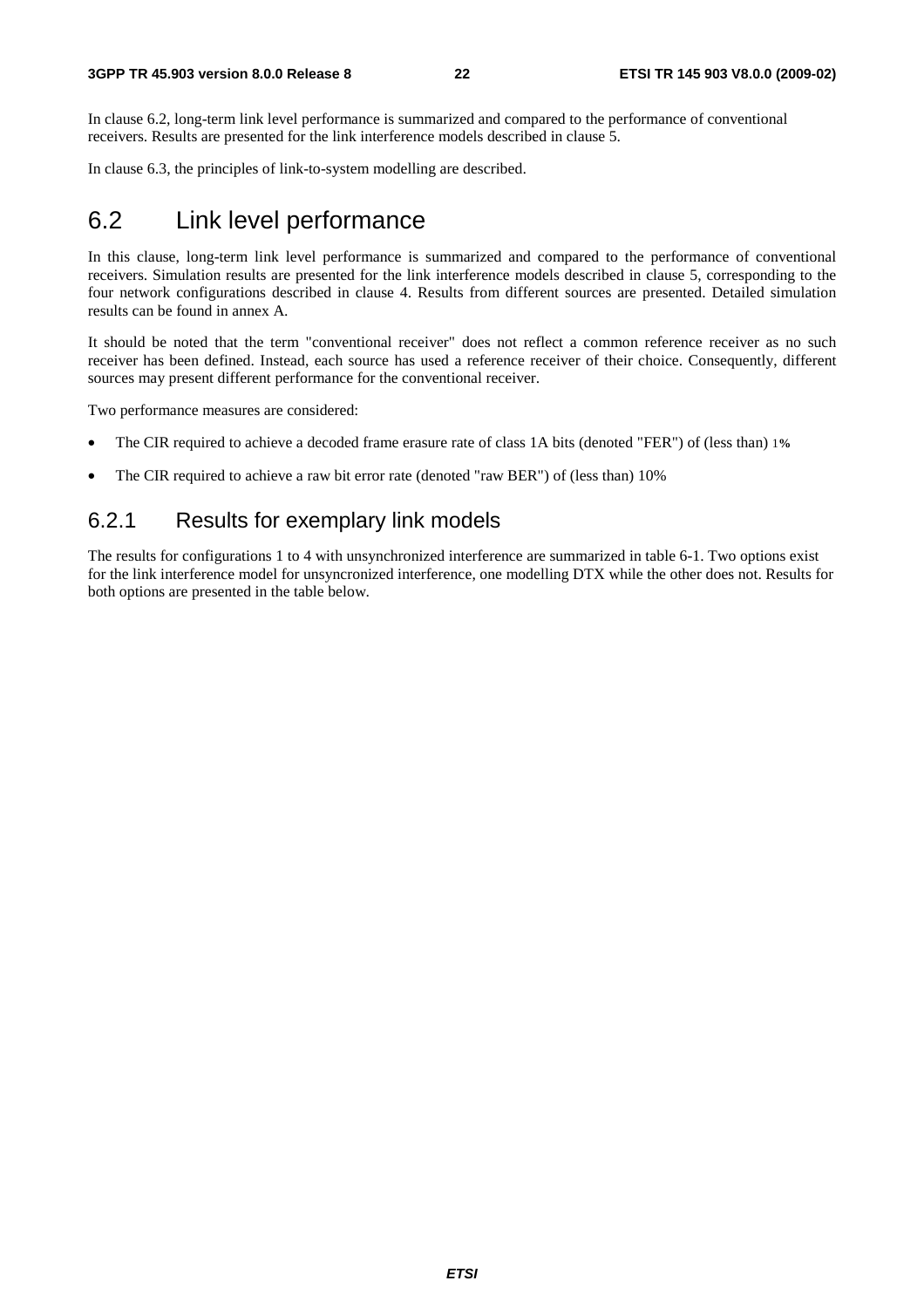| Configur                                                                                         | Perf.           | Receiver    | <b>Source</b>   |          |                     |                |                |          |         |
|--------------------------------------------------------------------------------------------------|-----------------|-------------|-----------------|----------|---------------------|----------------|----------------|----------|---------|
| ation                                                                                            | measure         |             | <b>Ericsson</b> | Motorola | Nokia <sup>[]</sup> | <b>Philips</b> | <b>Siemens</b> | $\cdots$ | Average |
|                                                                                                  |                 |             | I.              | I.       |                     | [GAHS-         | $\Box$         |          |         |
|                                                                                                  |                 |             |                 |          |                     | 030031]        |                |          |         |
|                                                                                                  |                 |             |                 |          |                     | <b>NOTE 1</b>  |                |          |         |
| 1                                                                                                | CIR@            | <b>SAIC</b> |                 |          |                     | 5.2            |                |          |         |
| DTX on                                                                                           | <b>1%FER</b>    | Conv.       |                 |          |                     | 8.7            |                |          |         |
|                                                                                                  | <b>AFS 12.2</b> | Gain        |                 |          |                     | 3.5            |                |          |         |
|                                                                                                  | CIR @           | <b>SAIC</b> |                 |          | $\mathfrak{2}$      | 2.3            |                |          |         |
|                                                                                                  | $10\%$ raw      | Conv.       |                 |          | 4.9                 | 5.5            |                |          |         |
|                                                                                                  | <b>BER</b>      | Gain        |                 |          | 2.9                 | 3.2            |                |          |         |
| 1                                                                                                | CIR @           | <b>SAIC</b> |                 |          |                     | 5.2            |                |          |         |
| DTX off                                                                                          | <b>1%FER</b>    | Conv.       |                 |          |                     | 8.7            |                |          |         |
|                                                                                                  | <b>AFS 12.2</b> | Gain        |                 |          |                     | 3.5            |                |          |         |
|                                                                                                  | CIR@            | <b>SAIC</b> |                 |          | 2.3                 | 2.3            |                |          |         |
|                                                                                                  | $10\%$ raw      | Conv.       |                 |          | 5.1                 | 5.5            |                |          |         |
|                                                                                                  | <b>BER</b>      | Gain        |                 |          | 2.8                 | 3.2            |                |          |         |
| $\boldsymbol{2}$                                                                                 | CIR @           | <b>SAIC</b> |                 |          |                     | 2.4            |                |          |         |
| DTX on                                                                                           | <b>1%FER</b>    | Conv.       |                 |          |                     | 4.6            |                |          |         |
|                                                                                                  | <b>AFS 5.9</b>  | Gain        |                 |          |                     | 2.2            |                |          |         |
|                                                                                                  | CIR @           | <b>SAIC</b> |                 |          | 4.1                 | 3.8            |                |          |         |
|                                                                                                  | $10\%$ raw      | Conv.       |                 |          | 5.7                 | 6.0            |                |          |         |
|                                                                                                  | <b>BER</b>      | Gain        |                 |          | 1.6                 | 2.2            |                |          |         |
| $\overline{2}$                                                                                   | CIR@            | <b>SAIC</b> |                 |          |                     | 2.4            |                |          |         |
| DTX off                                                                                          | <b>1%FER</b>    | Conv.       |                 |          |                     | 4.6            |                |          |         |
|                                                                                                  | <b>AFS 5.9</b>  | Gain        |                 |          |                     | 2.2            |                |          |         |
|                                                                                                  | CIR @           | <b>SAIC</b> |                 |          | 4.2                 | 3.8            |                |          |         |
|                                                                                                  | $10\%$ raw      | Conv.       |                 |          | 5.7                 | 6.0            |                |          |         |
|                                                                                                  | <b>BER</b>      | Gain        |                 |          | 1.5                 | 2.2            |                |          |         |
| 3                                                                                                | CIR @           | <b>SAIC</b> |                 |          |                     | 2.6            |                |          |         |
| DTX on                                                                                           | <b>1%FER</b>    | Conv.       |                 |          |                     | 4.6            |                |          |         |
|                                                                                                  | <b>AFS 5.9</b>  | Gain        |                 |          |                     | 2.0            |                |          |         |
|                                                                                                  | CIR@            | <b>SAIC</b> |                 |          | 4.7                 | 4.1            |                |          |         |
|                                                                                                  | $10\%$ raw      | Conv.       |                 |          | 5.8                 | 6.1            |                |          |         |
|                                                                                                  | <b>BER</b>      | Gain        |                 |          | 1.1                 | 2.0            |                |          |         |
| 3                                                                                                | CIR @           | <b>SAIC</b> |                 |          |                     | 2.6            |                |          |         |
| DTX off                                                                                          | <b>1%FER</b>    | Conv.       |                 |          |                     | 4.6            |                |          |         |
|                                                                                                  | <b>AFS 5.9</b>  | Gain        |                 |          |                     | 2.0            |                |          |         |
|                                                                                                  | CIR @           | <b>SAIC</b> |                 |          | 4.8                 | 4.1            |                |          |         |
|                                                                                                  | $10\%$ raw      | Conv.       |                 |          | 5.8                 | 6.1            |                |          |         |
|                                                                                                  | <b>BER</b>      | Gain        |                 |          | 1.0                 | 2.0            |                |          |         |
| $\overline{\mathbf{4}}$                                                                          | CIR @           | <b>SAIC</b> |                 |          |                     | 5.2            |                |          |         |
| DTX on                                                                                           | <b>1%FER</b>    | Conv.       |                 |          |                     | 8.7            |                |          |         |
|                                                                                                  | <b>AFS 12.2</b> | Gain        |                 |          |                     | 3.5            |                |          |         |
|                                                                                                  | CIR @           | <b>SAIC</b> |                 |          | 2.3                 | 2.3            |                |          |         |
|                                                                                                  | $10\%$ raw      | Conv.       |                 |          | 5.1                 | 5.5            |                |          |         |
|                                                                                                  | BER             | Gain        |                 |          | 2.8                 | 3.2            |                |          |         |
| 4                                                                                                | CIR @           | <b>SAIC</b> |                 |          |                     | 5.2            |                |          |         |
| DTX off                                                                                          | <b>1%FER</b>    | Conv.       |                 |          |                     | 8.7            |                |          |         |
|                                                                                                  | <b>AFS 12.2</b> | Gain        |                 |          |                     | 3.5            |                |          |         |
|                                                                                                  | CIR @           | <b>SAIC</b> |                 |          | 2.6                 | 2.3            |                |          |         |
|                                                                                                  | $10\%$ raw      | Conv.       |                 |          | 5.2                 | 5.5            |                |          |         |
|                                                                                                  | <b>BER</b>      | Gain        |                 |          | 2.6                 | 3.2            |                |          |         |
| NOTE 1:Results with DTX and without DTX are identical (within the precision of this comparison). |                 |             |                 |          |                     |                |                |          |         |

#### **Table 6-1. Summary of average performance for configurations 1 to 4 with unsynchronized interference.**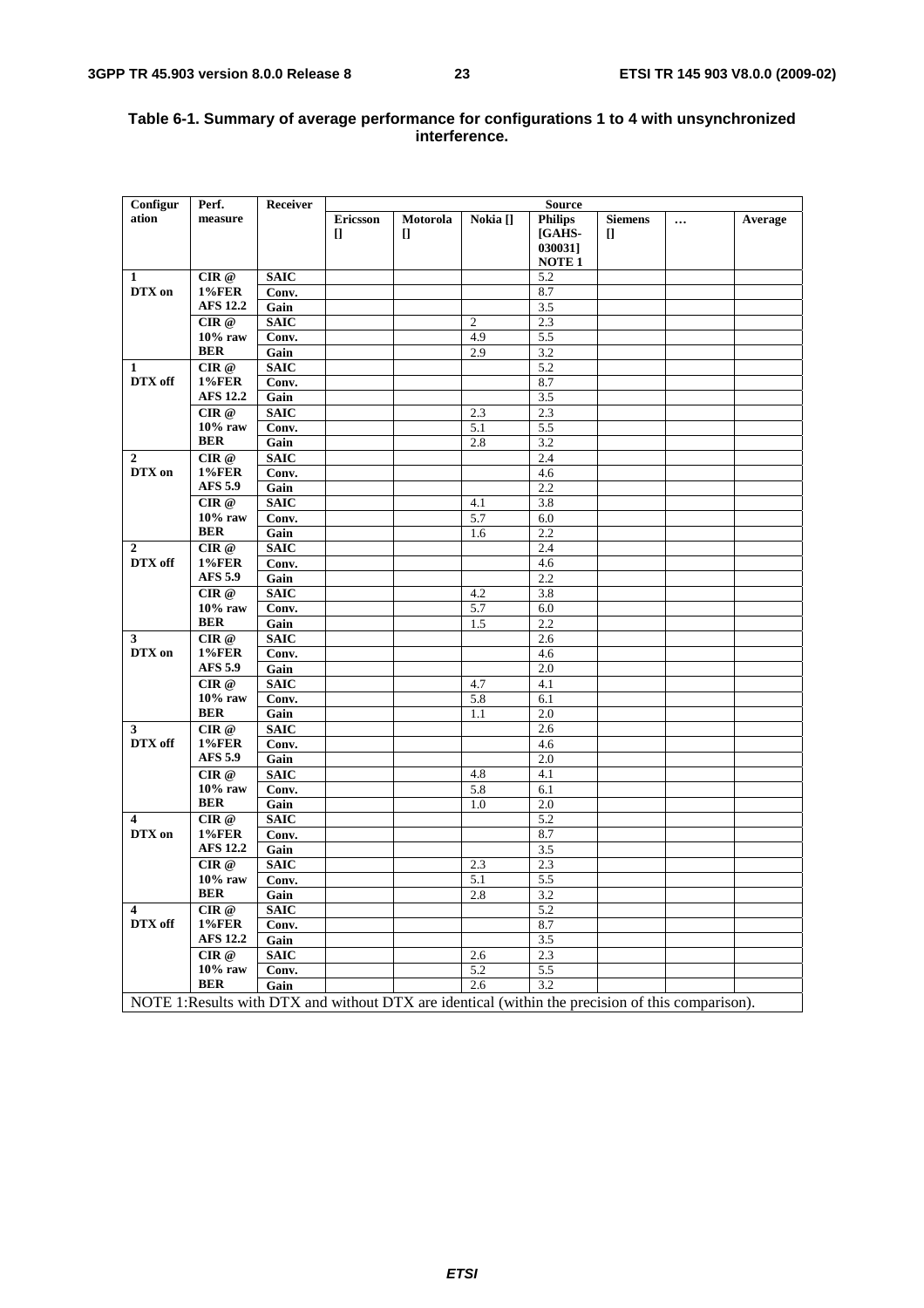| Configur | Perf.                          | <b>Receiver</b> | <b>Source</b>             |                                                                            |                     |                                     |            |
|----------|--------------------------------|-----------------|---------------------------|----------------------------------------------------------------------------|---------------------|-------------------------------------|------------|
| ation    | measure                        |                 | <b>Ericsson</b><br>$IGP-$ | Motorola<br>П                                                              | Nokia <sup>[]</sup> | <b>Philips</b><br>$\overline{G}P$ - | Siemens [] |
|          |                                |                 | 0404181                   |                                                                            |                     | 0315141<br><b>NOTE 1</b>            |            |
| 2        | CIR@                           | <b>SAIC</b>     |                           | 3.6                                                                        |                     | 3.1                                 |            |
|          | <b>1%FER</b><br><b>AFS 5.9</b> | Conv.           |                           | 4.7                                                                        |                     | 5.2                                 |            |
|          |                                | Gain            |                           | 1.1                                                                        |                     | 2.1                                 |            |
|          | CIR@                           | <b>SAIC</b>     | 5.1                       | 5.0                                                                        | 4.7                 | 4.3                                 |            |
|          | $10\%$ raw                     | Conv.           | 6.7                       | 6.0                                                                        | 6.5                 | 6.7                                 |            |
|          | <b>BER</b>                     | Gain            | 1.6                       | 1.0                                                                        | 1.8                 | 2.4                                 |            |
| 3        | CIR @                          | <b>SAIC</b>     |                           | 3.9                                                                        |                     | 5.2                                 |            |
|          | <b>1%FER</b><br><b>AFS 5.9</b> | Conv.           |                           | 4.7                                                                        |                     | 3.2                                 |            |
|          |                                | Gain            |                           | 0.8                                                                        |                     | 2.0                                 |            |
|          | CIR@                           | <b>SAIC</b>     |                           | 5.2                                                                        | 5.2                 | 4.6                                 |            |
|          | $10\%$ raw                     | Conv.           |                           | 6.0                                                                        | 6.6                 | 6.7                                 |            |
|          | <b>BER</b>                     | Gain            |                           | 0.8                                                                        | 1.4                 | 2.1                                 |            |
|          |                                |                 |                           | NOTE 1: Some simulation assumptions, which were not agreed at the time the |                     |                                     |            |

**Table 6-2. Summary of average performance for configurations 2 to 3 with synchronized interference.** 

simulations were run, deviate slightly from the assumptions in this document. No significant impact is foreseen from this (within the precision of this comparison).

#### 6.2.2 Additional results

One objective of the feasibility study is to determine the performance of SAIC receivers in presence of 8PSKmodulated interference, as well as performance in sensitivity limited operation. While it was never the intention of this feasibility study to investigate SAIC gains with 8-PSK interferers, it is important to ensure that SAIC receivers do not perform worse than conventional receivers in sensitivity limited operation or in the presence of 8-PSK interference. Results have been provided (see e.g. GP-020822 or GP-031965) demonstrating robustness in these cases.

## 6.3 Link-to-system interface

The purpose of the link-to-system interface is to allow the system simulator to estimate the performance of each link based on the current interference situation for the link. A common approach is described in [Olofsson]. With this approach, the CIR is mapped to a frame erasure rate in two stages. In stage one, the model takes burst level CIR samples as input and maps them onto the (raw) bit error probability (BEP) for a burst. In stage two, the BEP samples of one speech frame are grouped together (hence, for GSM fullrate speech the group consists of eight BEP samples) and used to estimate the frame error probability (FEP). This is done by calculating the mean and (optionally) the standard deviation (or some other variability measure) of the burst BEP samples of the frame, and mapping these parameters onto the FEP. Finally, the FEP value is used to calculate whether the particular frame was in error.

With SAIC, the receiver performance typically depends on the interference environment in a non-trivial manner. Therefore, the burst CIR alone is not sufficient to determine the burst BEP. Earlier investigations have shown that a good way to characterize the interference situation in a particular burst is to use the DIR (for definition, see clause 5) in addition to the CIR. A link-to-system interface for a SAIC receiver would then map burst CIR and burst DIR to burst BEP in stage one, and proceed as described above for stage two. The mappings used in the first and second stages are illustrated in figure 6-1 and 6-2, respectively (these figures are for illustration purposes only and do not show actual performance).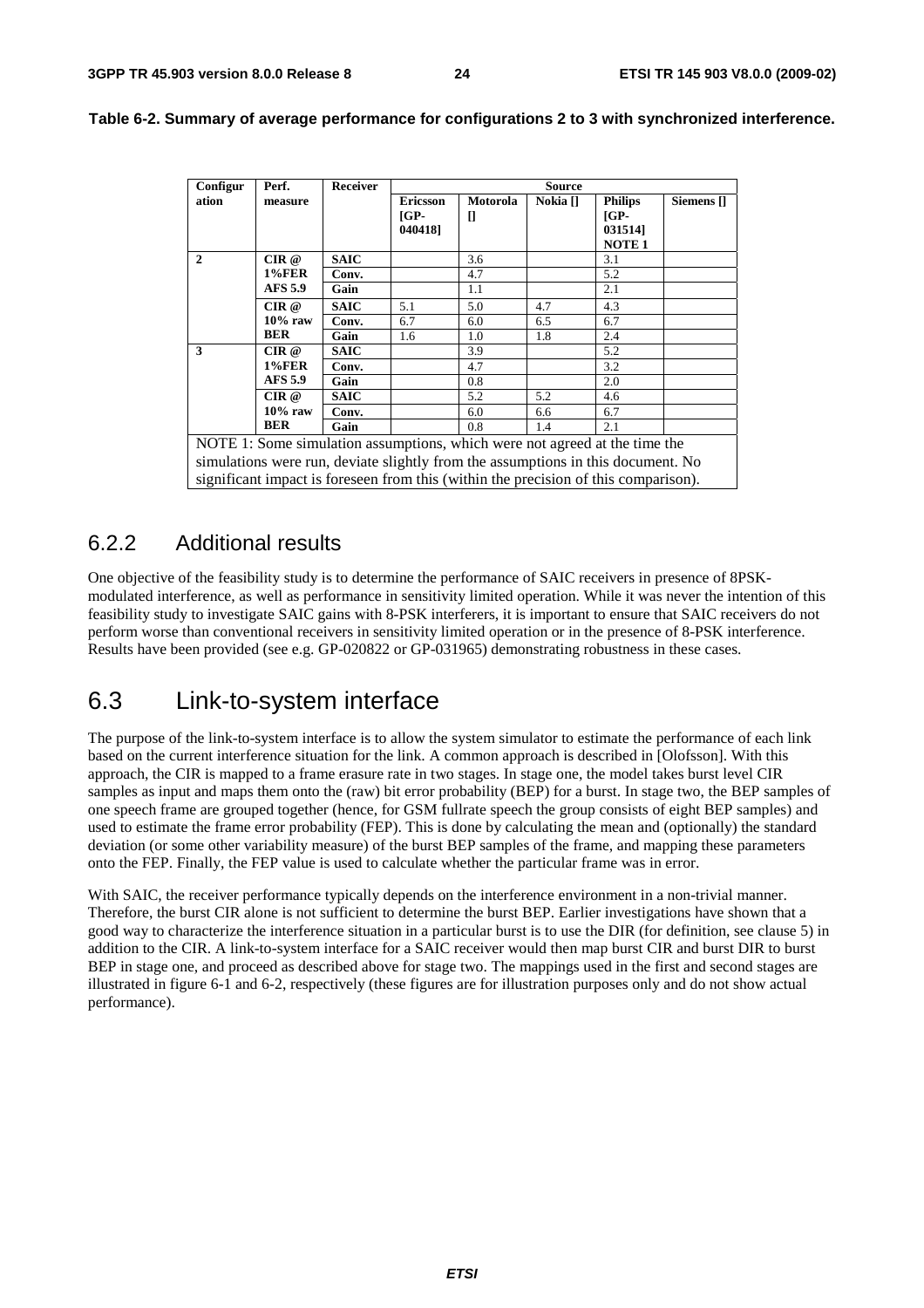

**Figure 6-1. Illustration of stage one mapping. The curves show burst-wise BEP versus burst-wise total CIR for SAIC receivers with different DIR. The performance of a conventional receiver has also been included and is assumed to be independent of DIR.** 



**Figure 6-2. Illustration of stage two mapping. The curves show FEP versus mean(BEP) for different std(BEP).** 

Simulated performance curves from different sources, corresponding to those illustrated in figure 6-1 and figure 6-2, can be found in annex Y. These have been achieved as follows:

- The stage one mapping (burst-wise performance) is achieved by logging the burst-wise DIR, CIR and (raw) BER from each burst in a link level simulation. The bursts are then binned in a two-dimensional "grid", depending on their DIR and CIR. For each bin, the BEP is calculated by averaging the bit error rates of the individual bursts in that bin. The resulting BEP curves are presented as a function of burst CIR and parameterized with DIR.
- The stage two mapping (frame-wise performance) is achieved from the same type of simulations as the stage one mapping, with the addition that frame errors after channel decoding are also logged. The BEP values described above are grouped in groups of eight (corresponding to the speech frames) and the mean and standard deviation for each frame is calculated. The frames are then binned in a two-dimensional "grid", depending on their mean(BEP) and std(BEP). For each bin, the FEP is calculated as the average FER of the frames in that bin. The resulting FEP curves are presented as a function of mean(BEP) and parameterized with std(BEP). Note that a simpler, one dimensional mapping may also be considered. In this case, the std(BEP) is not used.

# 7 SAIC system level characterization

## 7.1 Introduction

In this clause, the system level performance of GSM networks with SAIC capable terminals is characterized. System level simulation results for GMSK voice services are presented for the four network configurations described previously in clause 4 of this document. The results presented show the voice system capacity that a network can support when all terminals are SAIC capable. Results are also shown, which describe the system performance as a function of SAIC terminal penetration rate. In addition, results are presented showing the effect of SAIC on GPRS throughput performance. The following clauses describe the methodology employed to develop the system capacity and throughput estimates along with the results. Clause 7.2 describes the link-to-system level mapping required to 'map' the SAIC link level characterization described in clause 6 into a GSM system level simulator. Clause 7.3 describes the framework of the system level simulator including all of the key system assumptions. Clause 7.4 presents the voice system capacity results for both synchronous and asynchronous networks, and as a function of mobile penetration.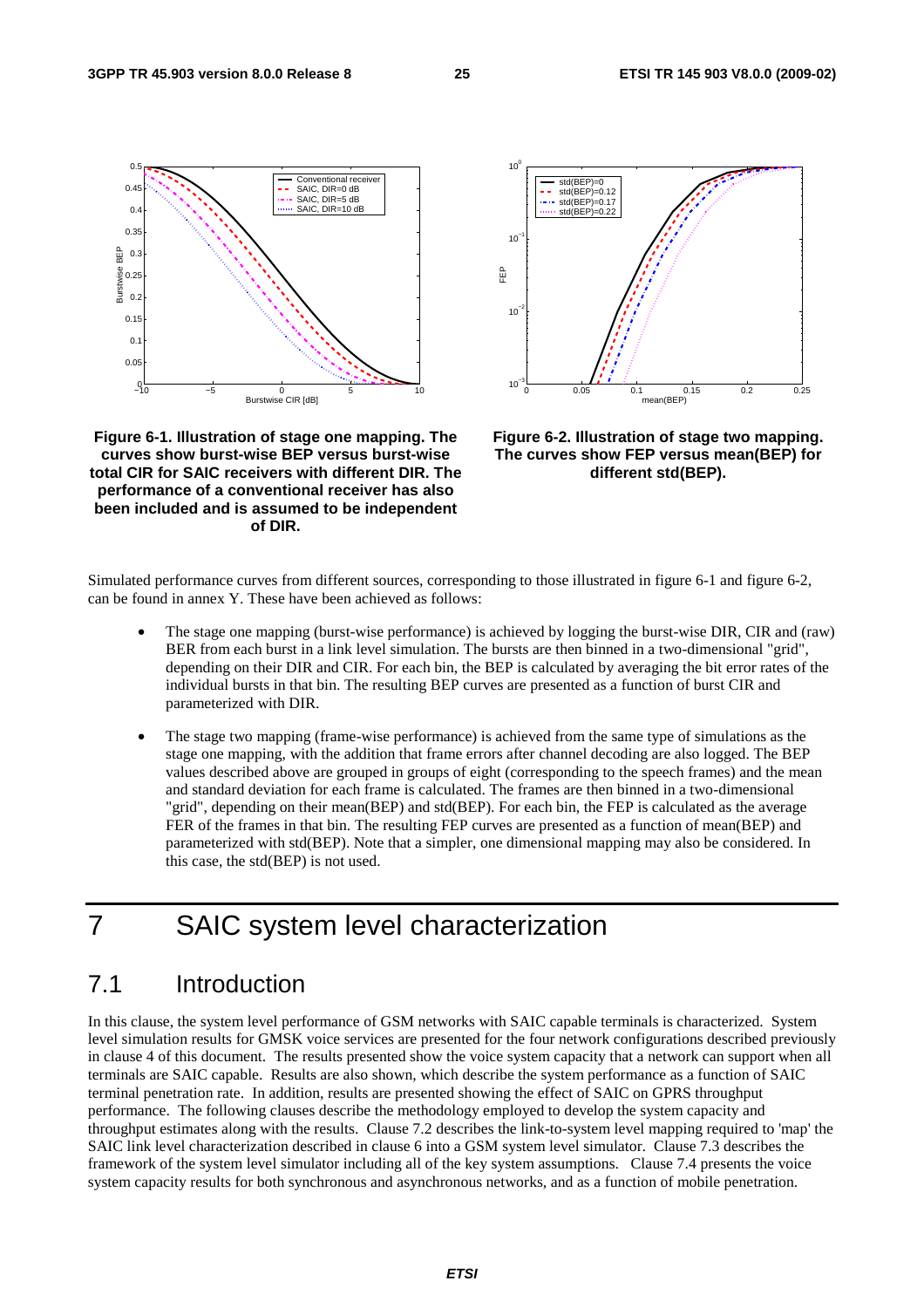Clause 7.5 describes the GPRS analysis including a description of the data traffic models and the resulting throughput performance. Finally, clause 7.6 provides a summary along with the relevant conclusions that can be drawn.

## 7.2 Link-to-system mapping

Two stages of mapping are required to properly map the link level results for conventional and SAIC receivers into the system level simulators. For SAIC receivers, the first stage of mapping attempts to define the average of the burst BER as a function of the burst CIR and burst DIR. This mapping is defined by running link level simulations and collecting BER statistics on a per burst basis. The mean CIR is set to some nominal value, while the mean interference powers are set per the defined interference profiles. The Rayleigh fading imposed on top of the desired signal and some of the interferers will cause variation in the CIR and DIR. In this way the BER 'bins' corresponding to different values of burst CIR and burst DIR will be filled in. Note that multiple simulation runs at different CIR values may be required to adequately fill in all of the bins. For conventional receivers, there is only a mapping between burst CIR and burst BER, since there is little dependence upon the DIR. In the second stage of this process the frame error probability (FEP) of a speech frame is determined based on the average and standard deviation of BER over the speech frame [1].

## 7.3 System level simulator

In this clause, the framework of the system level simulator used to develop the voice system capacity and GPRS throughput results is described. System simulators have been used extensively in the past to estimate the voice and data capacity of GSM and GPRS/EDGE networks. Most of these simulators actually assume a 'synchronized' GSM network even though the vast majority of GSM deployments to date are non-synchronized (asynchronous). A synchronized network implies that the transmitted bursts (slots) from all of the BTSs modelled in the simulator completely overlap one another. The reason that the synchronization assumption is invoked is that it becomes computationally prohibitive to introduce sub-slot delays into the simulator framework. In addition, up until the SAIC feasibility study, it has been more or less assumed that there is little loss in the accuracy of system capacity estimates under the synchronized assumption, although this has not been verified in detail. However, the performance of SAIC receivers is known to be dependent upon the delay between the desired signal and the interfering signals. Thus, it is important to understand SAIC performance for both synchronous and asynchronous conditions. To circumvent the problem of developing an asynchronous system simulator, which was estimated to be a very complex and time-consuming task, it was agreed to use synchronous system simulators for both synchronous and asynchronous network evaluations. To account for asynchronous operation, a second link level characterization was performed, whereby the interfering signals had the characteriztics of an asynchronous network. Thus, 'first-stage, link-to-system level' mappings were developed for both synchronous and asynchronous interferers as described in clause 6.

Four network scenarios or configurations have been evaluated to determine the voice capacity gain that SAIC might provide. These four configurations are defined by a unique set of system parameters, and a common set of system parameters defined in Tables 1 and 2 of clause 4, respectively. The unique set of system parameters include: designation of synchronous or asynchronous operation, frequency of operation, useable bandwidth, reuse pattern, the type of hopping (baseband or RF), the voice codec, whether the system is blocking limited or soft-limited, the modulation combinations of interest for the desired and interfering signals, and the cell radius. The common set of parameters include such parameters as: number of sectors per site (3), BTS antenna pattern, propagation model, standard deviation of log-normal fading, etc. The following will briefly describe each of the configurations along with a discussion of some of the common parameters that may need additional explanation beyond that provided in Table 2 of clause 4. Note all of the configurations are primarily concerned with the performance of SAIC on the hopping layer. This is where SAIC is expected to give its maximum voice capacity gain, and thus, is the primary emphasis of this study. SAIC will also provide benefits for BCCH carriers – e.g. in terms of link frame erasure rate for SAIC users – but because of the typical sparse reuse pattern (4/12) the capacity gains will not be as high as on the hopping layer. The metric used for evaluation of voice performance for the interference-limited configurations is frequency load, which is defined herein to be the number of erlangs carried over the number of hopping time slots. For example, for a sector with 6 hopping carriers, a frequency load of 40% corresponds to 19.2 erlangs of traffic .Note the terms frequency load, effective frequency load, and load are used interchangeably in this clause. For the blocking-limited configuration, the metric employed is the satisfied user percentage for a predefined load since the load is essentially constant under these conditions.

Configuration 1 is representative of a typical 'European' deployment of GSM at 900 MHz. Asynchronous operation is assumed with a total bandwidth of 7.8 MHz. The BCCH is deployed in a 4/12 reuse pattern and thus, requires 2.4 MHz of bandwidth. The remaining 5.4 MHz of bandwidth is deployed in a 3/9 reuse pattern, which implies three frequencies per sector not counting the BCCH frequencies. Baseband hopping is assumed, which implies that the voice traffic channels hop through the BCCH frequencies. The speech codec is the AMR FR at 12.2 kbps, which is assumed to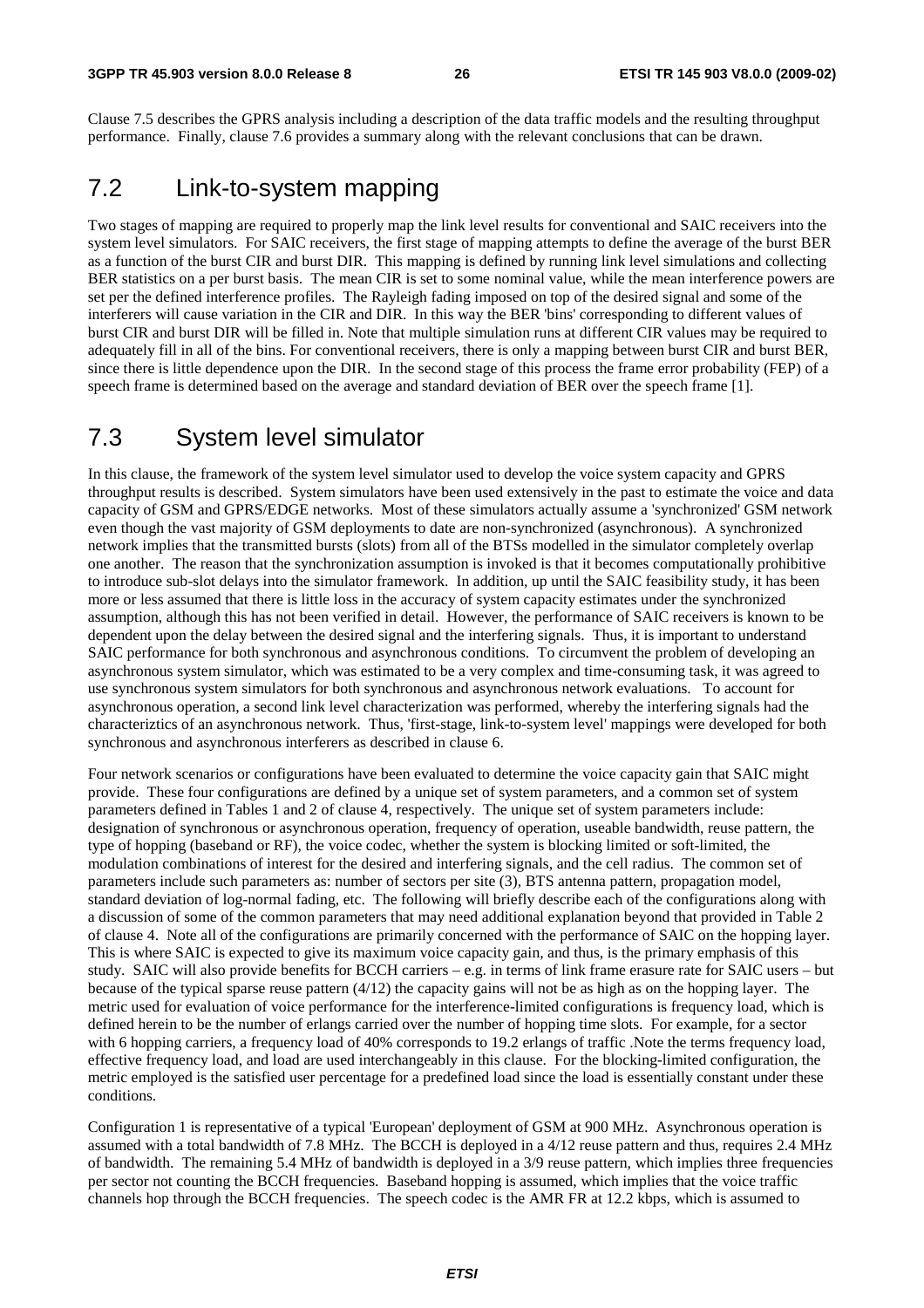provide performance nearly equivalent to the FR and EFR. The reuse pattern is sparse enough so that a blocking limit of 2% is specified. The modulation combinations of interest are GMSK/GMSK and GMSK/8PSK, where the first entry is the desired signal and the second entry is the interferer. A 500 meter cell radius is assumed.

Configuration 2 is representative of a GSM deployment of limited spectrum as might be encountered in the United States. Both synchronous and asynchronous networks are of interest. Frequency of operation is 1900 MHz with a total bandwidth of 1.2 MHz deployed in a 1/1 reuse pattern for the hopping layer. This implies six hopping carriers per sector over which random RF hopping is deployed. The tight reuse implies that the capacity will be soft-limited by the interference generated as opposed to a hard blocking limit encountered in sparser reuse. Thus, the fractional load at which the network is operated is the primary performance measure. The AMR 5.9 FR and HR speech codecs are assumed. The modulation combinations of interest are GMSK/GMSK, GMSK/8PSK, 8PSK/GMSK, and 8PSK/8PSK. The cell radius is assumed to be 1000 meters.

Configuration 3 is also representative of a GSM deployment of limited spectrum as might be encountered in the United States, but with greater spectrum availability than that of configuration 2. Synchronous operation is the primary interest while study of asynchronous operation is optional. The frequency of operation is 900 MHz**12** with a total of 2.4 MHz deployed in a 1/1 reuse pattern for the hopping layer. This implies twelve hopping carriers per sector over which random RF hopping is deployed. As with configuration 2, fractional load is the performance measure and the speech codecs are assumed to be AMR 5.9 FR and HR. The modulation combinations of interest are GMSK/GMSK and the cell radius is assumed to be 750 meters.

Configuration 4 is another example of a possible 'European' deployment of GSM at 900 MHz. Asynchronous operation is assumed. The frequency of operation is 900 MHz and 7.2 MHz of bandwidth is assumed to be deployed in a 1/3 reuse pattern for the hopping layer. This implies twelve hopping carriers per sector over which random RF hopping is deployed. As with configuration 1, the AMR 12.2 FR speech codec is assumed and a 2% blocking limit is specified. The modulation combinations of interest are GMSK/GMSK and GMSK/8PSK. A cell radius of 300 meters is assumed.

 All four network configurations are assumed to have three sectors per cell site, which corresponds to the vehicular environment deployment model given in UMTS 30.03. Each cell is configured with an antenna whose horizontal pattern corresponds to the pattern specified in UMTS 30.03. The propagation model specified in UMTS 30.03 as the path loss model for the vehicular test environment is used for this study. The received signal is assumed to be affected by log-normal fading with a standard deviation of 6 dB for 900 MHz deployments and 8 dB for 1900 MHz deployments. Log-normal fading tends to be correlated over short distances and a log-normal correlation distance of 110 meters is assumed. Inter-site log-normal correlation is assumed to be zero.

Voice calls are generated in the system simulator based on Poisson call arrivals and exponential call durations. The call arrival rate is set according to the frequency load that is to be simulated in the network. The mean call duration is assumed to be 90 seconds, with a minimum call duration of five seconds. A voice activity factor of 60% (including SID signalling) is assumed and discontinuous transmission (DTX) is assumed to be enabled in the network.

Downlink power control (DPC) is enabled in the system simulator for all four network configurations. A common DPC algorithm for the SAIC Feasibility Study was not specified but it was agreed that the DPC algorithm used should be based on RXQUAL and RXLEV. All system level simulations assume a DPC dynamic range of 14 dB and a step size of 2 dB.

## 7.3.1 Satisfied user definition

-

To determine voice system capacity it is necessary to define what is meant by a 'satisfied user'. During the study two definitions for a satisfied user were proposed and they are as follows:

- Option 1: The speech quality is measured over the duration of one call. The speech quality is considered satisfactory if the FER is not higher than 2% (the user is said to be satisfied). The network capacity is defined as the network load at which  $X\%$  of the users are satisfied, where  $X = 95\%$ , except where noted.
- Option 2: The speech quality is measured over periods of 1.92 seconds (i.e., four SACCH periods). The speech quality (of one particular link) is considered satisfactory during the period if the frame erasure rate (FER) is not higher than 2%. The network capacity is defined as the network load at which the speech quality is satisfactory in X% of the measured 1.92 second periods, where again  $X = 95\%$ , except where noted.

**<sup>12</sup>** Although U.S. deployments would be better characterized at 850 MHz, there is little loss in accuracy using the European 900 MHz frequency.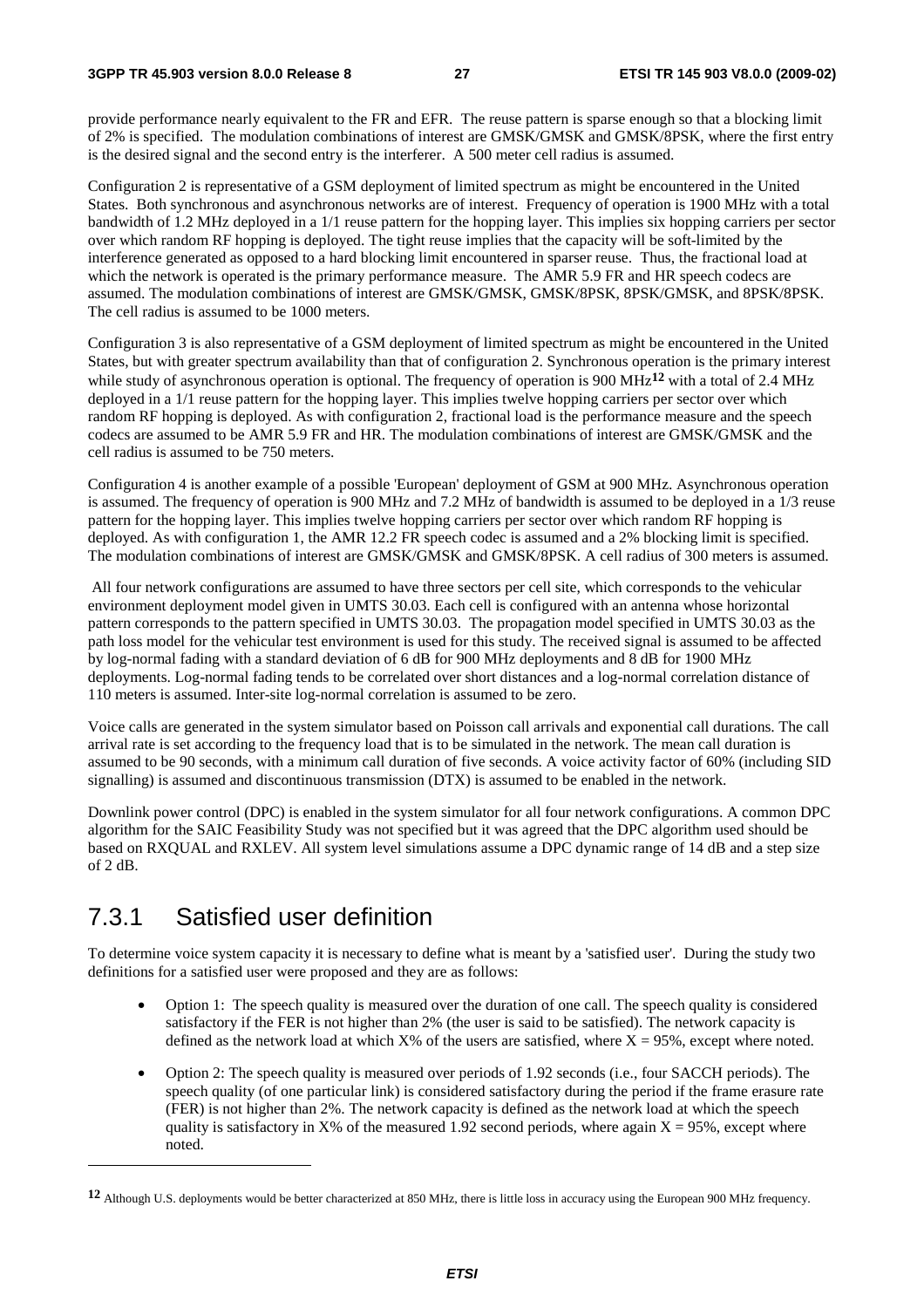One must note that each option may have a different capacity for an identical system. [5] suggests the difference is small, but nonetheless caution must be observed when comparing results when different options were used.

## 7.4 System level simulation results

The results for the system simulations are presented in Sub-clauses 7.4.1 and 7.4.2. Sub-clause 7.4.1 presents the results obtained during the feasibility study for 100% SAIC loaded systems versus a benchmark of a system with 100% conventional users**13**. Sub-clause 7.4.2 presents the impact of SAIC mobile penetration rate on the system's performance and on the performance of non-SAIC users.

#### 7.4.1 System capacity for 100% SAIC mobile penetration

In the next six sub-clauses results are presented for asynchronous operation for all four of the configurations, and synchronous operation for configurations 2 and 3. Synchronous system performance results may be expected to match closely with what will be seen in actual deployments. However, for asynchronous networks, the system results may only be approximate due to the complex nature of the link-system mapping in asynchronous networks [6]. The general trends shown for the asynchronous network cases should, however, hold when a real network is deployed, but the absolute capacity of those networks may be different.

#### 7.4.1.1 Configuration 1 – unsynchronized network

In this clause, results are shown for configuration 1 under asynchronous operation. Since this configuration is blockinglimited, the voice performance metric employed to characterize the SAIC gain is the satisfied user percentage for the load associated with 2% blocking, which for the assumed bandwidth and reuse is about 23 erlangs [7]. The satisfied user percentages are shown in Table 7.1 for 100% conventional mobiles and 100% SAIC mobiles. The satisfied user definition corresponding to option 1 was assumed, except that the percentage was allowed to vary. The percentage gain is also shown in the table as the ratio of the respective satisfied user percentages. As expected, the SAIC gain is fairly small for blocking-limited conditions since the 'highest' gains are only achievable in interference-limited conditions. However, SAIC is shown to still provide some gain in the overall user experience. For another perspective on how to quantify gain for this configuration see clause 7.4.3.

|                | Satisfied user percentage for predefined load (2% blocking) |                             |                        |  |  |
|----------------|-------------------------------------------------------------|-----------------------------|------------------------|--|--|
| <b>Source</b>  | <b>100% Conventional</b>                                    | <b>100% SAIC</b><br>mobiles | <b>Percentage Gain</b> |  |  |
| <b>Siemens</b> | 96.1%                                                       | 99.5%                       | 3.4%                   |  |  |

| Table 7.1. Satisfied user percentage for Configuration 1. |  |  |
|-----------------------------------------------------------|--|--|
|-----------------------------------------------------------|--|--|

#### 7.4.1.2 Configuration 2 – synchronized network

-

In this clause, results are shown for configuration 2 under synchronous operation. The loads corresponding to 95% satisfied users are shown in Table 7.2 for 100% conventional mobiles and 100% SAIC mobiles. The number in () defines the option used for the satisfied user definition. The percentage gain is also shown in the table as the ratio of the respective loads. The satisfaction percentage as a function of load is shown in Figure 7.1 for two types of SAIC receivers and for penetration rates of 50 and 100%, respectively. Performance for 100% conventional mobiles is also shown in the figure. Note the effects of mobile penetration rates other than 100% will be discussed in clause 7.4.2.

#### **Table 7.2. Load at which 95% of users are satisfied, Configuration 2 – synchronous.**

|  | LOAD for which 95% of Satisfied Users is reached. |
|--|---------------------------------------------------|
|--|---------------------------------------------------|

<sup>13</sup> The definition of a conventional terminal and its performance differs between companies. For details on this discussion please refer to Clause 6.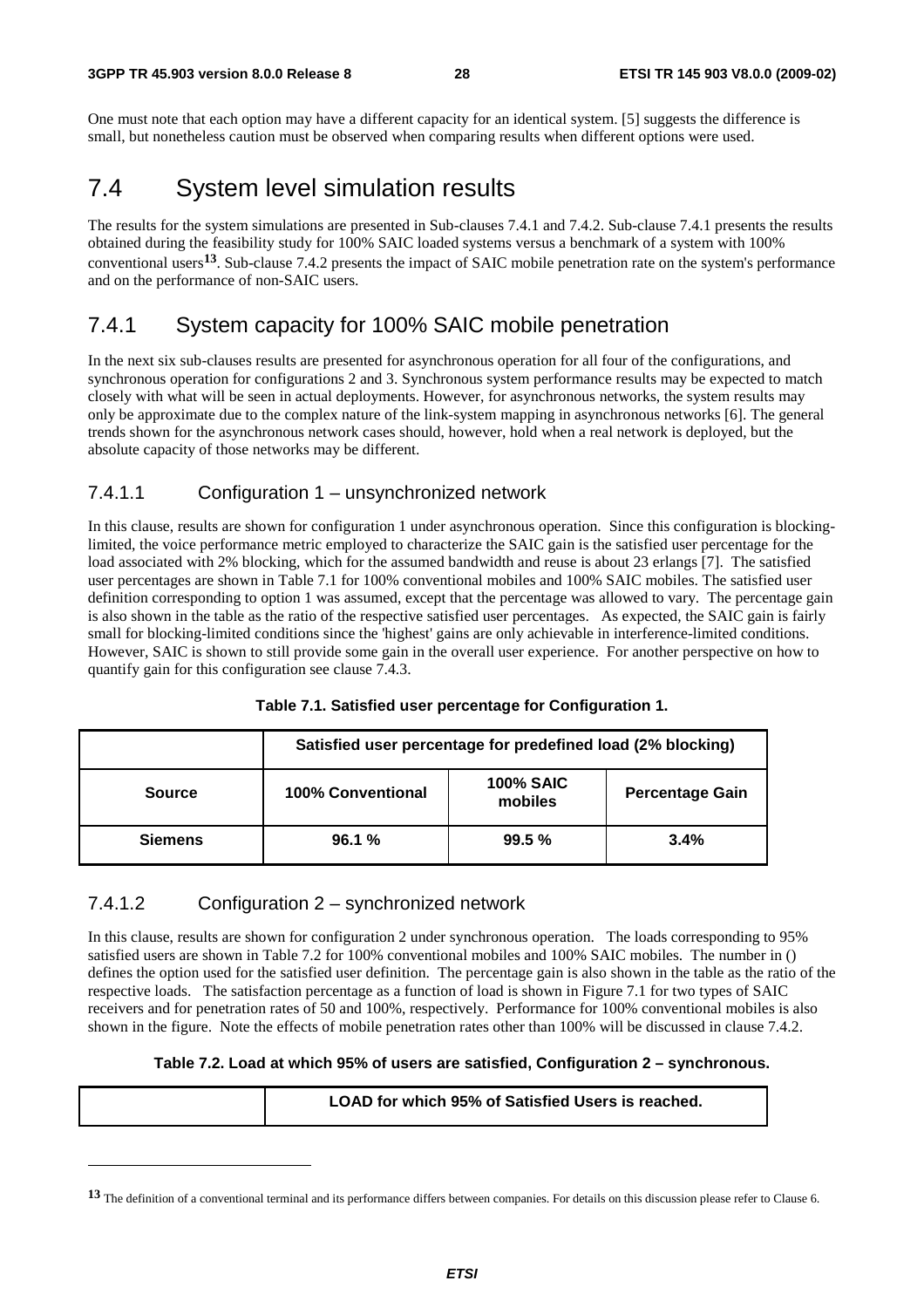| <b>Source</b>          | 100% Conventional | <b>100% SAIC</b><br>mobiles | <b>Percentage Gain</b> |
|------------------------|-------------------|-----------------------------|------------------------|
| Motorola <sup>14</sup> | 34.75(1)          | 47.25 (1)                   | 35.9(1)                |
| <b>Siemens</b>         | 31.7              | 50.2                        | 58.4%                  |



**Figure 7.1. System performance for Configuration 2 - Synchronous [8].** 

#### 7.4.1.3 Configuration 2 – unsynchronized network

-

In this clause, results are shown for configuration 2 under asynchronous operation. The loads corresponding to 95% satisfied users are shown in Table 7.3 for 100% conventional mobiles and 100% SAIC mobiles. The number in () defines the option used for the satisfied user definition. The percentage gain is also shown in the table as the ratio of the respective loads. The satisfaction percentage as a function of load is shown in Figure 7.2 for two types of SAIC receivers and for a conventional receiver all at 100% penetration.

|                | LOAD for which 95% of Satisfied Users is reached. |                   |                 |  |
|----------------|---------------------------------------------------|-------------------|-----------------|--|
| Source         | 100% Conventional                                 | 100% SAIC mobiles | Percentage Gain |  |
| Motorola       | 34.00(1)                                          | 43.25(1)          | 27.2(1)         |  |
| <b>Siemens</b> | 31.7                                              | 47.1              | 48.6%           |  |

**<sup>14</sup>** Motorola's performance here is for a receiver architecture denoted SAIC-A in [9]. A different receiver structure SAIC-B provides better SAIC system gains for synchronous networks.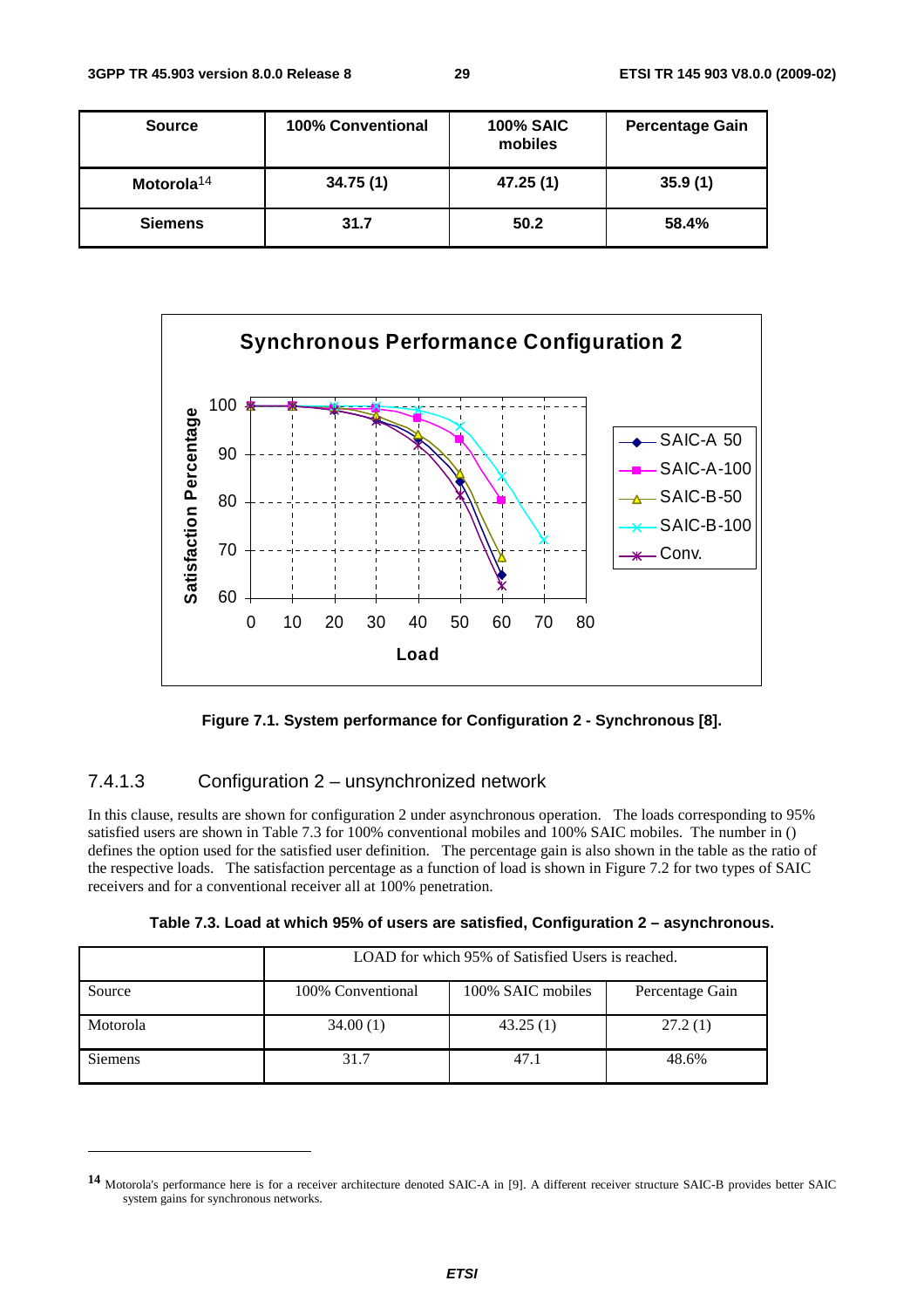

**Figure 7.2. System performance for Configuration 2 – Asynchronous [8].**

#### 7.4.1.4 Configuration 3 – synchronized network

In this clause, results are shown for configuration 3 under synchronous operation. The loads corresponding to 95% satisfied users are shown in Table 7.4 for 100% conventional mobiles and 100% SAIC mobiles. The number in () defines the option used for the satisfied user definition. Note that Nokia elected to evaluate both satisfied user options and although the loads supported were found to be different, the relative gains were found to be the same. The percentage of bad quality calls, which is equal to 100 minus the satisfaction percentage**15**, is shown in Figure 7.3 as a function of load for an SAIC receiver and a conventional receiver both at 100% penetration. Curves are shown for FER averaging over the call (designated as A) and over 1.92 seconds (designated as B).

|                     | LOAD for which 95% of Satisfied Users is reached. |                   |                 |  |
|---------------------|---------------------------------------------------|-------------------|-----------------|--|
| Source              | 100% Conventional                                 | 100% SAIC mobiles | Percentage Gain |  |
| Motorola            | 33.50(1)                                          | 48.75(1)          | 45.5(1)         |  |
| Nokia <sup>16</sup> | 20.9(1)                                           | 32.0(1)           | 53.1(1)         |  |
|                     | 22.4(2)                                           | 34.3(2)           | 53.1(2)         |  |
| Siemens             | 37.0(1)                                           | 51.0(1)           | 37.8(1)         |  |
| Cingular            | 35.8(2)                                           | 51.2(2)           | 42.8(2)         |  |

**Table 7.4. Load at which 95% of users are satisfied, Configuration 3, synchronous.** 

**<sup>15</sup>** The 95% satisfaction percentage is equal to the 5% bad quality call percentage.

**<sup>16</sup>** Nokia numbers for AMR 7.4 codec. A direct comparison therefore should not be made with different companies' performance, however the trend of showing gains for SAIC are still present.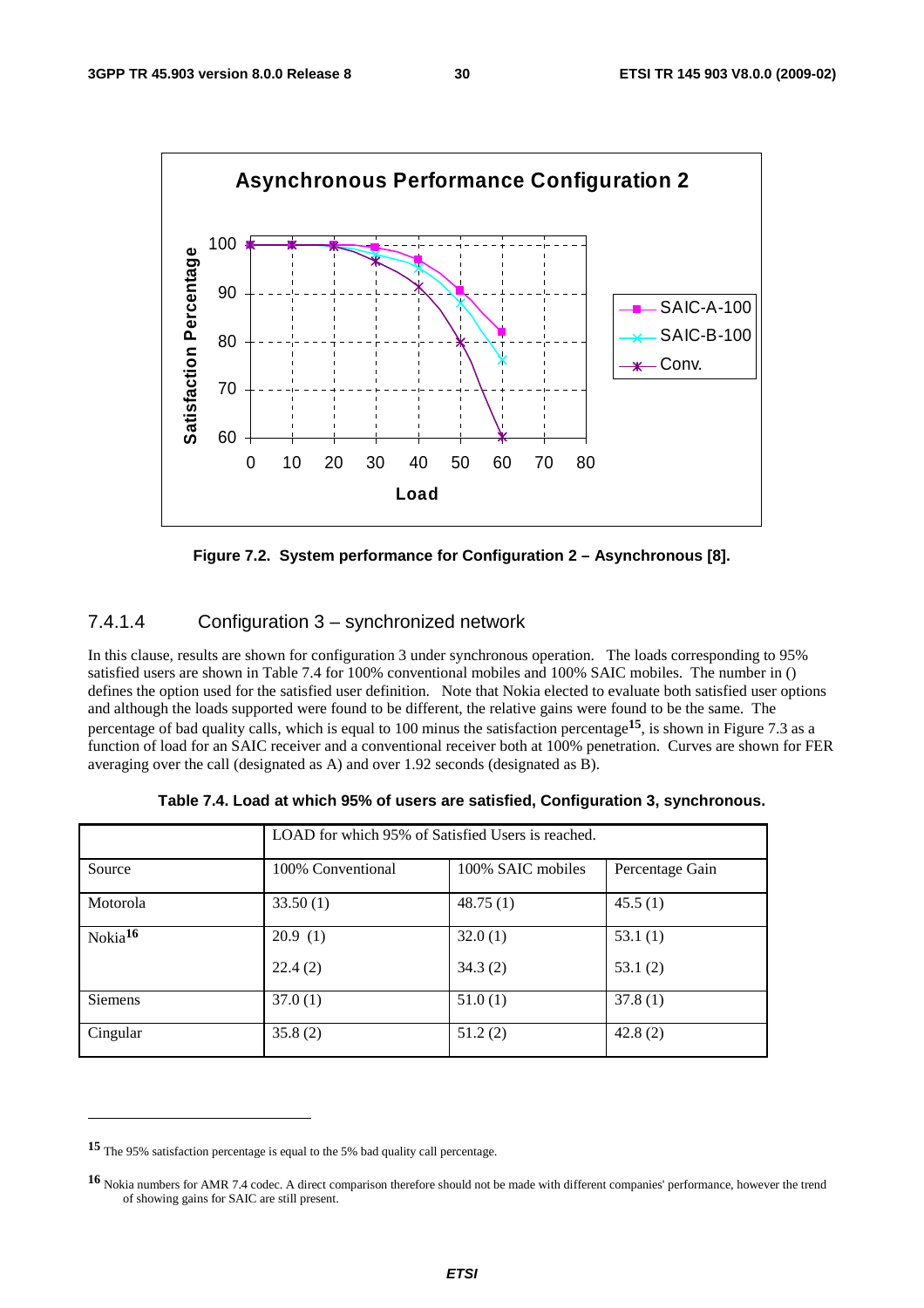



### 7.4.1.5 Configuration 3 – unsynchronized network

In this clause, results are shown for configuration 3 under asynchronous operation. The loads corresponding to 95% satisfied users are shown in Table 7.5 for 100% conventional mobiles and 100% SAIC mobiles, along with the respective gain. The number in () defines the option used for the satisfied user definition. The satisfaction percentage is shown in Figure 7.4 as a function of load for an SAIC receiver and a conventional receiver both at 100% penetration.

|                | LOAD for which 95% of Satisfied Users is reached. |                   |                 |  |
|----------------|---------------------------------------------------|-------------------|-----------------|--|
| Source         | 100% Conventional                                 | 100% SAIC mobiles | Percentage Gain |  |
| Motorola       | 29.75(1)                                          | 40.25(1)          | 35.3(1)         |  |
| <b>Siemens</b> | 34.0(1)                                           | 49.0(1)           | 44.1(1)         |  |

**Table 7.5. Load at which 95% of users are satisfied, Configuration 3, asynchronous.**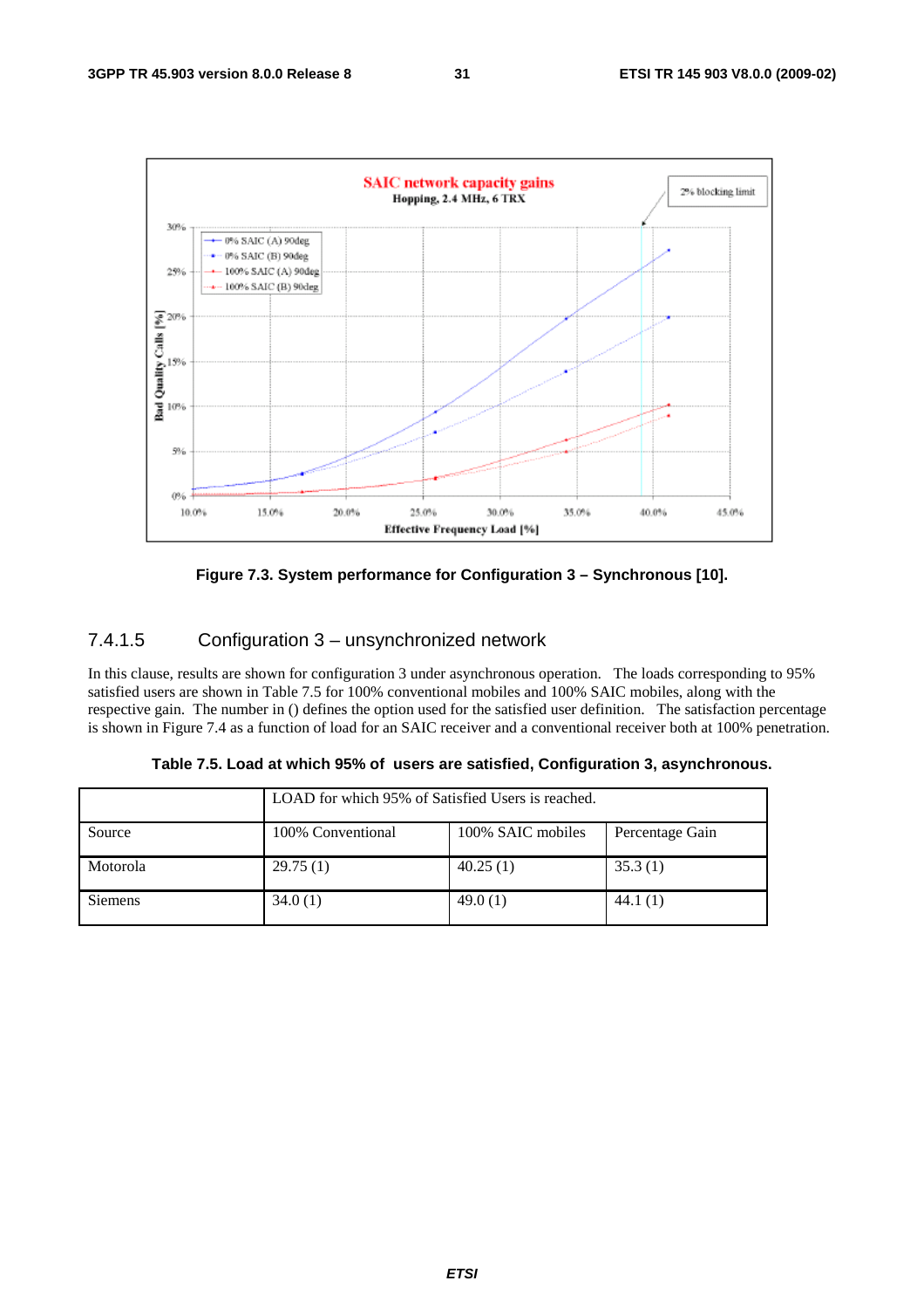

**Figure 7.4. System performance for Configuration 3 – Asynchronous [8].**

#### 7.4.1.6 Configuration 4 – unsynchronized network

In this clause, results are shown for configuration 4 under asynchronous operation. The loads corresponding to 95% satisfied users are shown in Table 7.6 for 100% conventional mobiles and 100% SAIC mobiles, along with the respective gain. The number in () defines the option used for the satisfied user definition. The satisfaction percentage is shown in Figure 7.5 as a function of load for a SAIC receiver and a conventional receiver both at 100% penetration.

|                | LOAD for which 95% of Satisfied Users is reached. |                   |                 |  |  |
|----------------|---------------------------------------------------|-------------------|-----------------|--|--|
| Source         | 100% Conventional                                 | 100% SAIC mobiles | Percentage Gain |  |  |
| Motorola       | 49.50(1)                                          | 66.50(1)          | 34.3(1)         |  |  |
| <b>Siemens</b> | 47.2(1)                                           | 76.0(1)           | 61.0(1)         |  |  |

**Table 7.6. Load at which 95% of users are satisfied, Configuration 4, asynchronous.**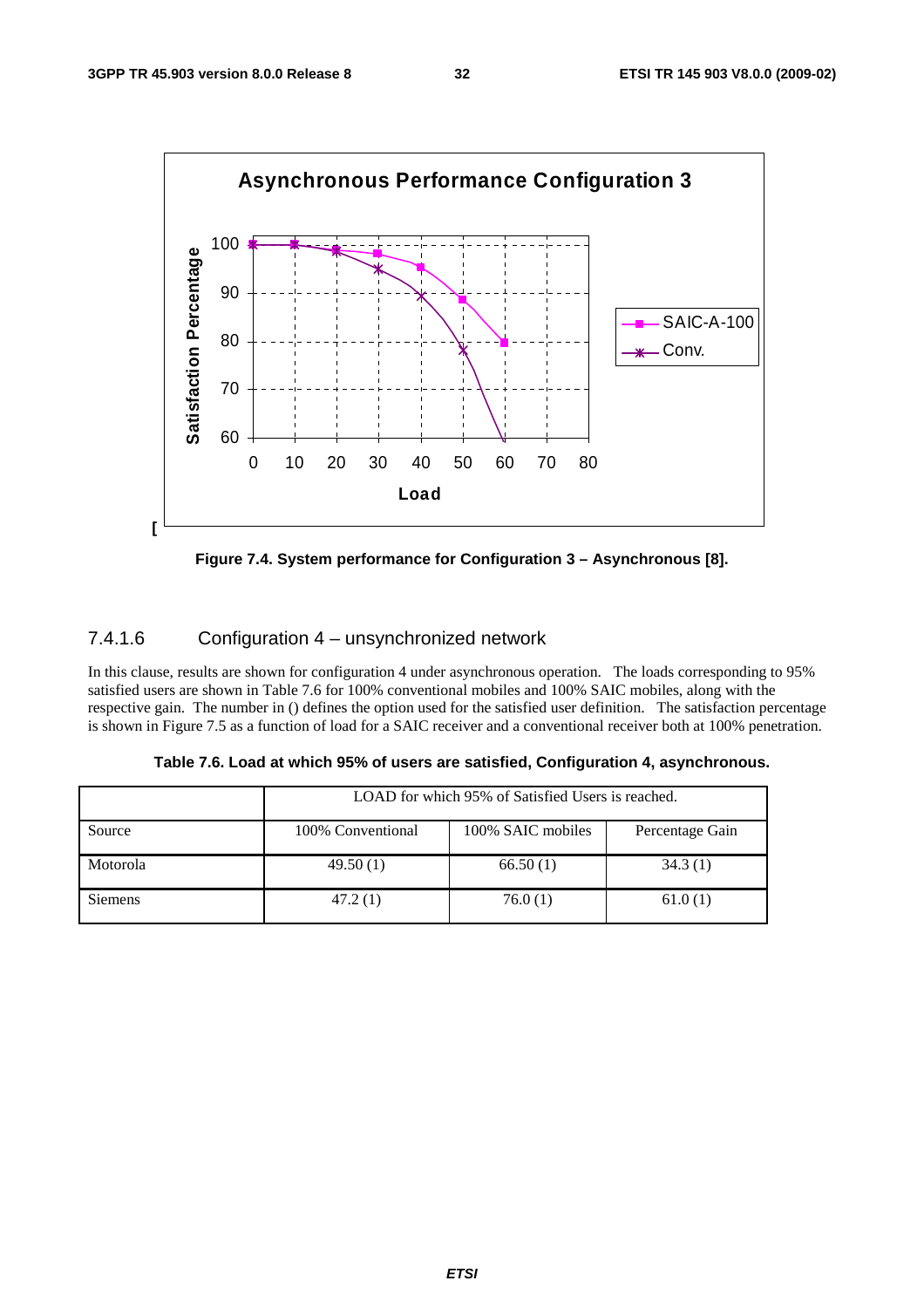

**Figure 7.5. System performance for Configuration 4 - Asynchronous. [8]**

#### 7.4.2 Impact of SAIC Mobile Penetration

In clause 7.4.1, voice system capacity results were presented assuming 100% penetration of SAIC capable mobiles (except for Figure 7.1, which did show some results for a 50% penetration rate). In this clause we investigate the effects of SAIC mobile penetration on system capacity. Figure 7.6 shows the system capacity as a function of the frequency load for configuration 3 under synchronous operation as the SAIC terminal penetration rate goes from 0% to 100%. The results shown in Figure 7.6 are based on the Philips SAIC and Philips conventional receivers [2]. As the SAIC terminal penetration increases the overall system capacity gradually starts increasing with the peak capacity obtained at 100% penetration. The resulting gains in system capacity as a function of penetration are shown in Figure 7.7. The gains shown are with respect to a network with 0% SAIC terminal penetration (i.e. all terminals are conventional receivers). Capacity gain due to SAIC is not linearly related to SAIC terminal penetration. Hence, for low to moderate terminal penetration rates, SAIC is expected to provide its primary benefit in terms of immediate improvement in call quality (and GPRS throughput) of SAIC-enabled terminals, with the secondary benefit of modest system capacity gain. For high terminal penetration rates, SAIC is expected to provide both, improvement in call quality of SAIC-enabled terminals as well as large gain in overall system capacity.

In Figure 7.8 results are compared from Cingular (SBC Labs), Motorola, and Siemens as presented in GERAN contributions [2] [3] and [4]. This comparison is not totally normalized because the results generated by Motorola and Siemens are based on FER averaged over the entire call duration (option 1), while the Cingular results are based on FER averaged over 1.92 seconds (option 2). Another difference is that the Cingular results are based on Philips' SAIC algorithm while those of Motorola and Siemens are based on their own respective SAIC algorithms. Nevertheless, such a comparison is useful to validate the non-linear nature of the relationship between SAIC terminal penetration and SAIC capacity gain. In spite of the difference in assumptions, all three sets of results show a similar non-linear relationship between system capacity gain and SAIC terminal penetration. More importantly, all three show a significant SAIC gain at 100% penetration.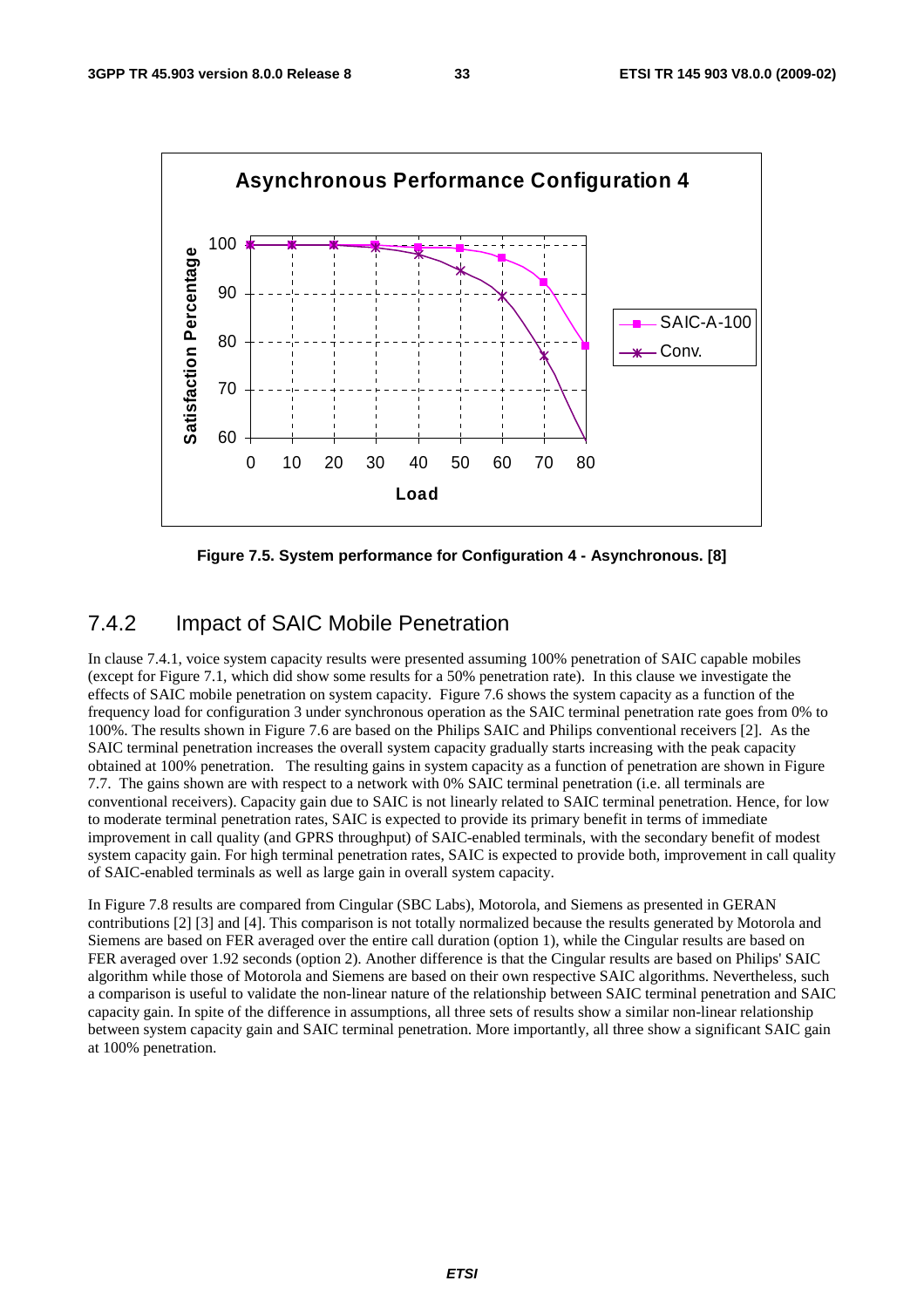

**System Capacity in % Frequency Load (for 2% FER @ 95th percentile)**

**Figure 7.6. System capacity versus SAIC terminal penetration rate for Configuration 3 [2]** 



**SAIC Capacity Gain (for 2% FER @ 95th percentile)**

**Figure 7.7. Gain in system capacity versus SAIC terminal penetration rate for Configuration 3 [2]**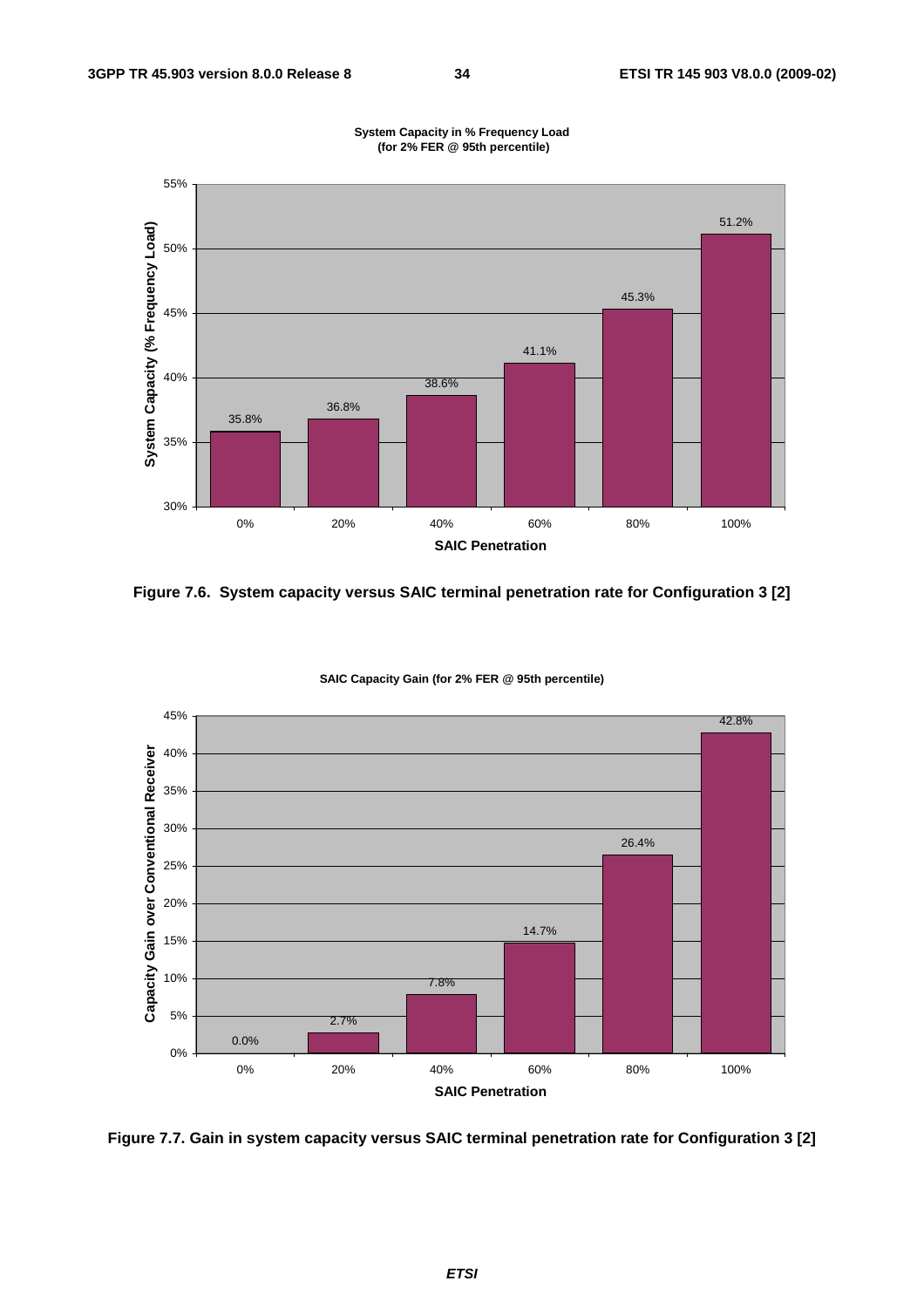

**SAIC Capacity Gain (2.0% FER at 95th percentile - Motorola and Siemens FER avged over call duration, SBC Labs FER avged over 1.92s)**

**Figure 7.8: Comparison of results presented at TSG-GERAN [2]** 

In addition to investigating the effect of mobile penetration on system capacity, this study also examined the effect of penetration on the non-SAIC or conventional, legacy mobiles. Figure 7.9 shows results developed by Cingular for configuration 3 [11], which illustrate the outage probabilities experienced by non-SAIC terminals, SAIC terminals, and the total population of terminals for SAIC terminal penetration rates ranging from 0% to 100% for a fixed  $FL = 50%$ . Obviously, the 50% FL is too high for the lower SAIC terminal penetration rates, which is why the outage probabilities are large for those cases. For the 100% penetration rate, the outage probability falls below the target of 5%.

The results of Figure 7.9 indicate that the outage probability experienced by non-SAIC terminals decreases as the SAIC terminal penetration rate increases. As the SAIC terminal penetration increases, it is believed that the downlink power control algorithm is able to drive down the power for an increasing number of mobiles. This can be seen in Figure 7.10, which shows the probability distribution functions of carrier power measured at the terminals as the SAIC terminal penetration rate increases from 0% to 100%. This decrease in power is believed to reduce the overall interference in the network as the SAIC terminal penetration increases, thus reducing the outage probability of non-SAIC terminals in the network.

Similar results developed by Nokia are shown in Figures 7.11 and 7.12, also for configuration 3 [12]. From these latter two figures, it is clearly seen that the presence of SAIC mobiles in the network also helps the conventional users. The SAIC mobiles are able to use lower power levels, which mean that they also transmit less interference to other users. This is illustrated in Figure 7.12 where the carrier and interference distributions are plotted. With increased (5% -> 95%) SAIC penetration the interference (and carrier) powers are decreased, leading to improved performance also for the conventional mobiles.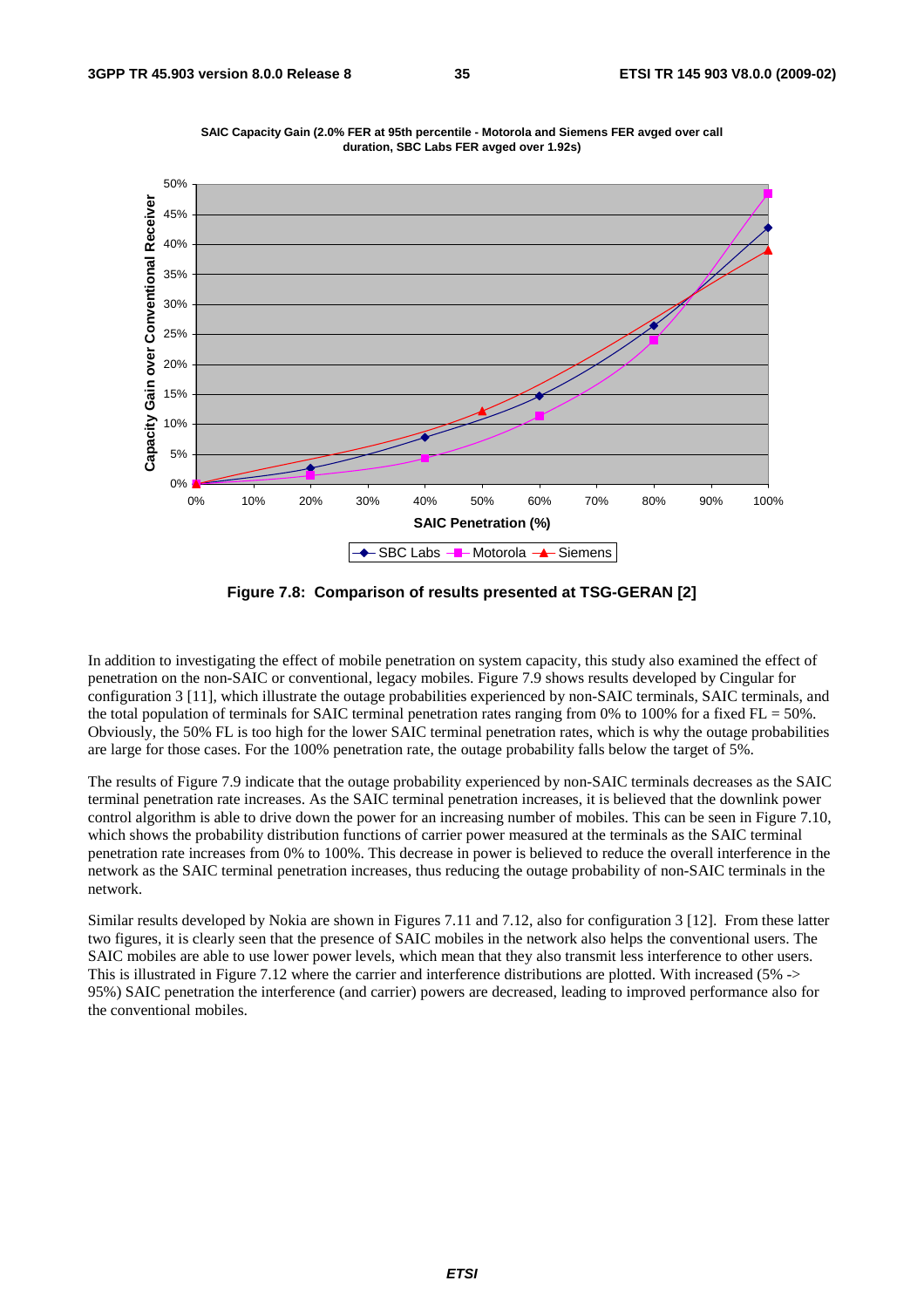

**Figure 7.9. Outage probability versus SAIC terminal penetration rate for 50% FL (Results for Configuration 3) [11]** 



**Figure 7.10. PDF of carrier power (dBm) for various SAIC terminal penetration rates (Results for Configuration 3) [11]**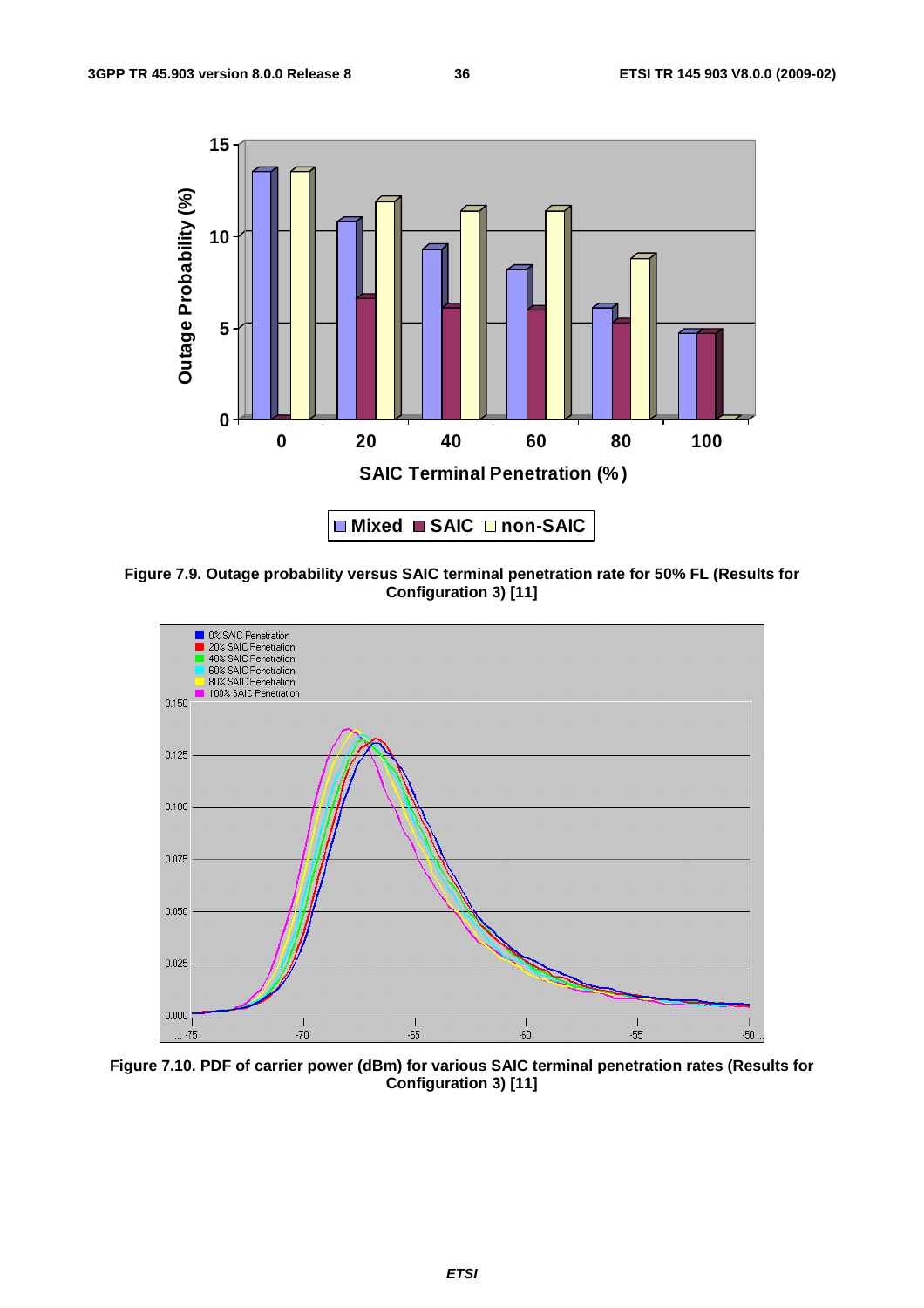

**Figure 7.11. Changes in non-SAIC user experience as a factor of SAIC penetration rate for Configuration 3 [12].** 



**Figure 7.12. Effect of SAIC penetration on carrier (C) and interference (I) power distributions.** 

#### 7.4.3 Additional results

In this clause results are presented, which do not explicitly conform to the network scenarios defined in clause 4, but are of interest nonetheless.

#### 7.4.3.1 Effect of antenna patterns and Quality of Service (QoS) on system capacity

During the SAIC feasibility study, the effect of antenna beamwidth and QoS (satisfaction percentage) on system capacity results was discussed. The default antenna pattern specified in clause 4 has a 90-degree beamwidth (at 3 dBi point), which may not be the best choice from a capacity point of view. The antenna pattern may also have an effect on the SAIC gains because it changes the DIR distribution experienced by the MS. To give some insight into this issue, simulations were made with both a 90-degree and a more efficient 65-degree beamwidth. The effect of different levels of QoS was also investigated. Figure 7.13 shows the voice capacity gain of a system with 65 degree antennas as a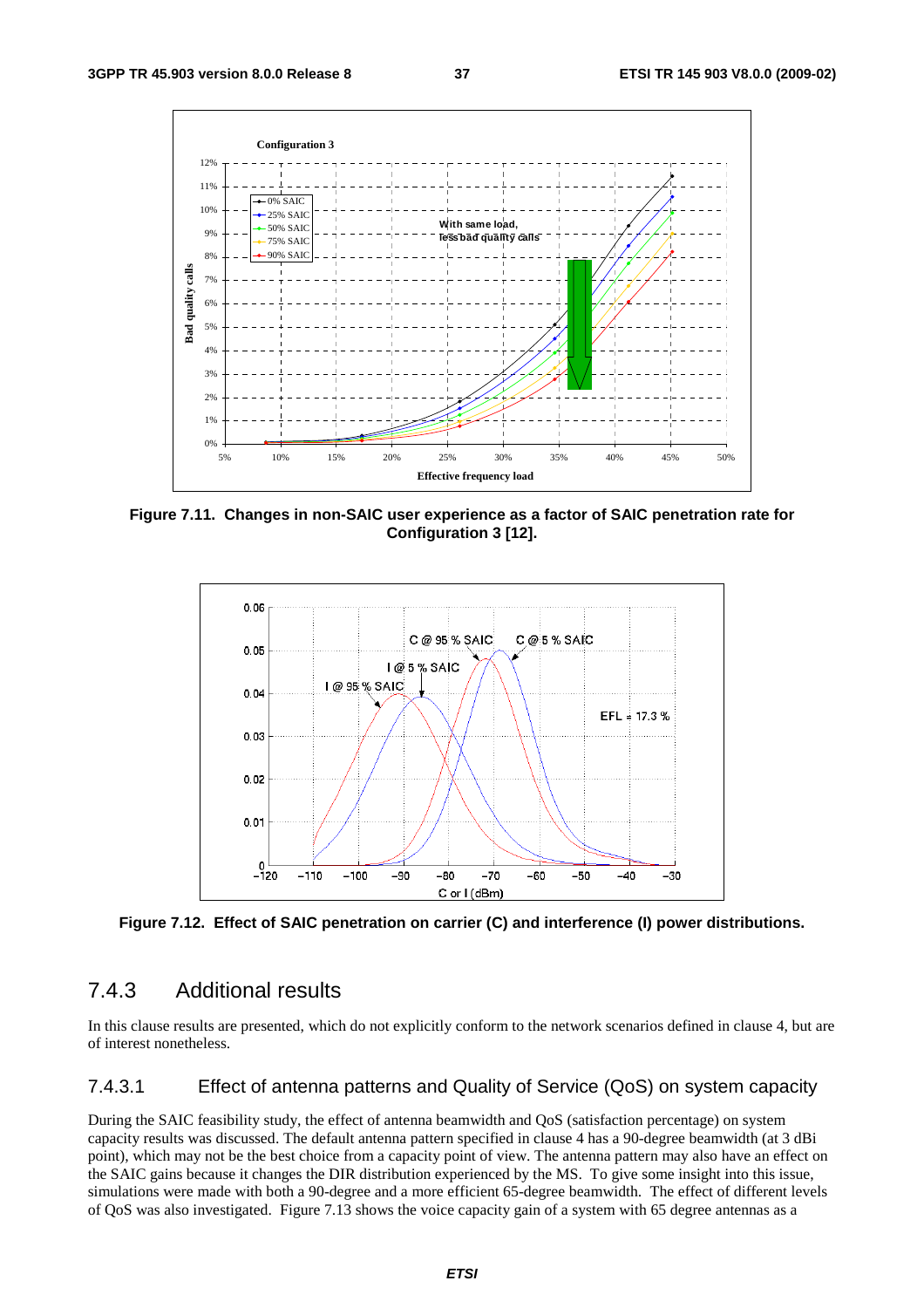function of SAIC terminal penetration, two different Quality of Service (QoS) measures (95% and 98% satisfied users), and the two satisfied user definitions specified in 7.3.1 (Option  $1 = A$ , Option  $2 = B$ ). As shown in the figure, the higher QoS (98%) actually translates into higher gain approaching 56% at 100% penetration compared to 46% for the lower QoS (95%). The effect of the two satisfied user definitions turns out to be fairly negligible.

Figure 7.14 also includes the effect of the two different beamwidths, and indicates that the antenna pattern does affect the SAIC gain, but that the effect is not that large. With a wider beamwidth the gains are actually 5-10% greater than the narrower beamwidth. The reason for this is that although the narrow beamwidth supports higher absolute performance, there is actually less interference in the system to cancel and thus, the SAIC gain is not as large.



**Figure 7.13. SAIC capacity gain as a function of SAIC penetration. A = call level averaging, B = 1.92 sec. averaging. 95% and 98% satisfied user ratios and 2% FER criteria. [5].**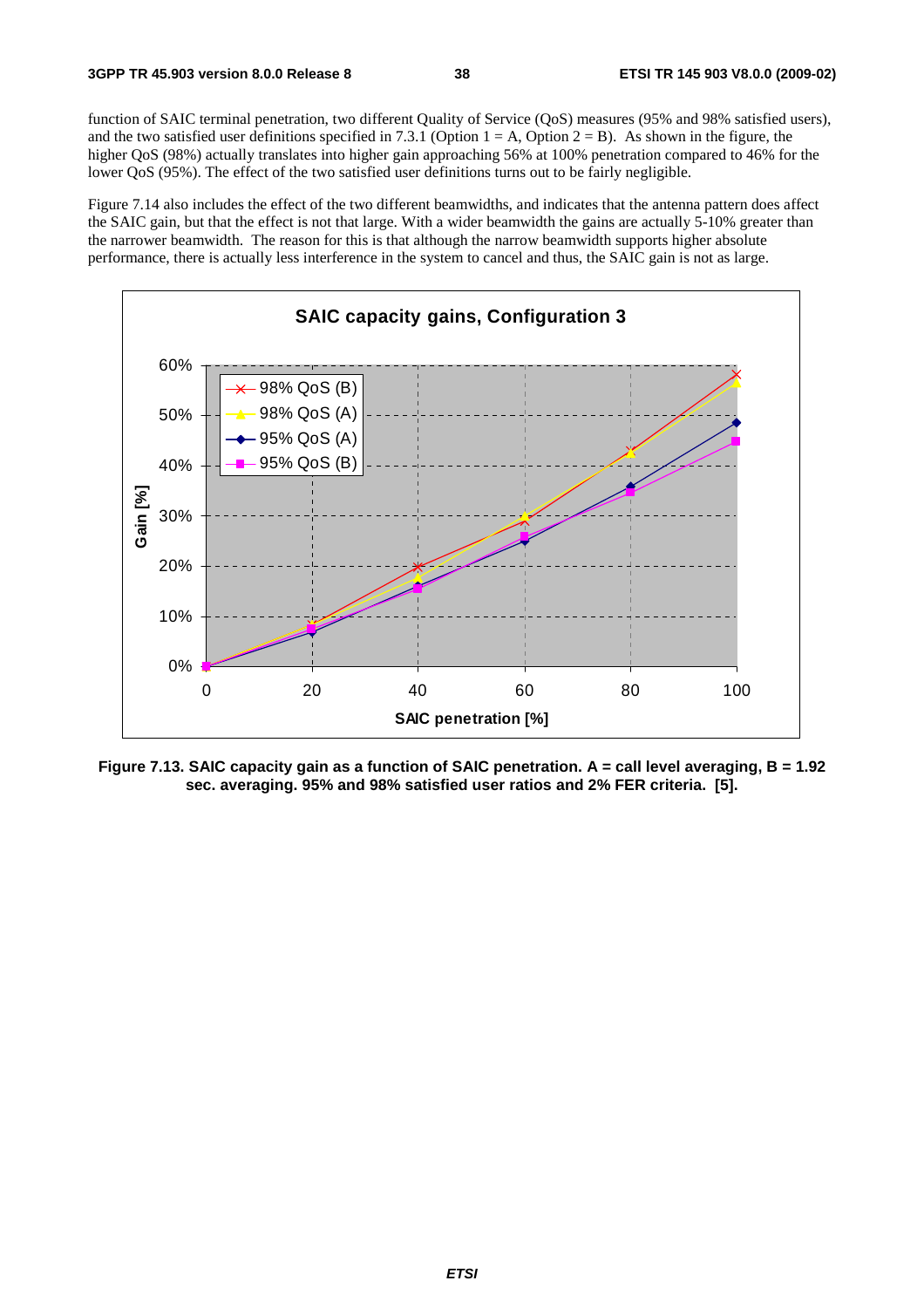

#### **Figure 7.14. SAIC capacity gain with two different antenna patterns. A = call level averaging, B = 1.92 sec. averaging. 95% and 98% satisfied user ratios and 2% FER criteria. [5].**

#### 7.4.3.2 System performance for Configuration 1, another perspective

In clause 7.4.1.1, the SAIC gain for configuration 1 was defined in terms of the increase in the percentage of satisfied users as opposed to the increase in load, which is the voice metric used for all of the other configurations. The reason that the gain is defined differently is that configuration 1 happens to be blocking-limited for the target quality threshold considered (FER  $= 2\%$ ), and thus, the load is essentially constant. However, by lowering the FER threshold to 0.6% (thereby increasing the quality and the required C/I), configuration 1 was found to be interference-limited for certain loads, and thus, the increase in load can be used to quantify SAIC gain [13]. Figure 7.15 shows the percentage of bad quality calls as a function of effective frequency load for three levels of SAIC penetration, 0%, 50% and 100%. As shown in the figure, performance eventually becomes blocking-limited as the load increases. However, extrapolating the linear region of each curve to the 2% point (blocking limit), load estimates are obtained for each of the penetration levels as follows:  $0\% = 6.25$  EFL,  $50\% = 7.3$  EFL,  $100\% = 8.4$  EFL. The resulting gains for the 50% and 100% penetrations are 17% and 34%, respectively. These results are based on synchronous operation and the use of the AMR 12.2FR. The percentage decrease in performance in going from synchronous operation to asynchronous for configurations 2 and 3 is estimated to be about 23-24%. If we use the 24% value then the gains adjusted for asynchronous operation of configuration 1 are about 13% and 26%, respectively. Thus, at this different QoS point, SAIC is shown to provide modest gain even for configuration 1.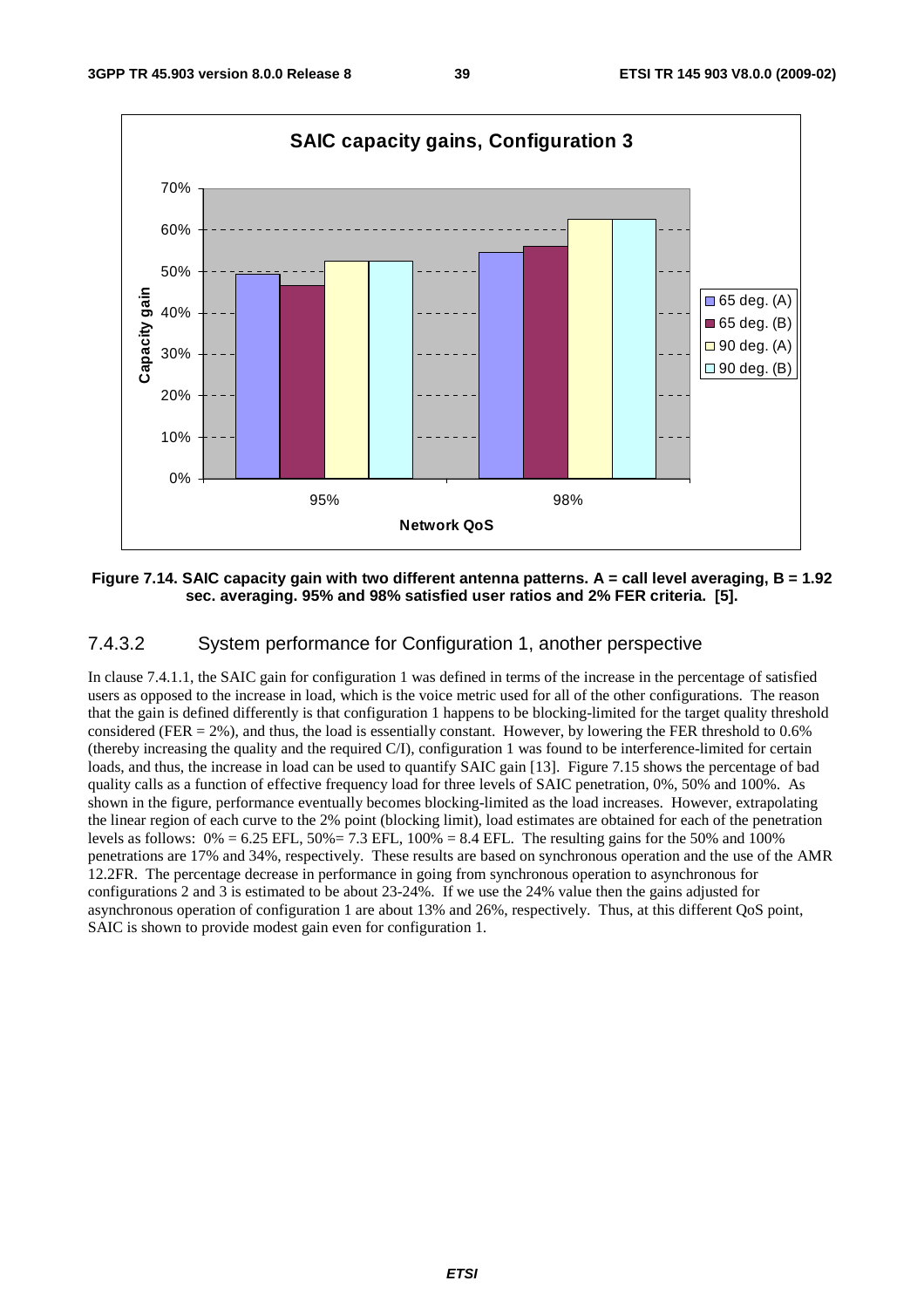

**Figure 7.15. System performance for configuration 1, another perspective.** 

#### 7.4.3.3 Impact of 8-PSK interference on GMSK SAIC performance

Another concern addressed by this study was the effect of 8-PSK interference on the performance of a GMSK transmitted signal processed by an SAIC receiver. In [14], this concern was addressed for both a single co-channel interferer, and the GERAN interference model defined in Table 5-1 for configuration 2. The simulation results presented in [14] indicate that there is gain of 2.5 to 3.0 dB for the single co-channel condition, and 0.8 dB for the GERAN model, when the GMSK interferers are replaced by 8-PSK interferers in each of these conditions. Thus, based on these results we can conclude that the presence of 8-PSK interference will not degrade the performance of a GMSK SAIC link, and in fact will provide some level of gain, albeit not as great as when the interference is GMSK.

## 7.5 The effect of SAIC on GPRS performance

Although the potential capacity gain of SAIC for GMSK voice services has been the primary focus of this study, it is also important to determine if SAIC will provide benefits for the GPRS packet data service as well. Since GPRS employs GMSK modulation there will be an improvement in both the raw BER and BLER [15], and thus, there should be a corresponding improvement in throughput. To verify this, system level simulations were conducted, which included a mix of speech and GPRS traffic. Two data traffic models were defined - a web-browsing model and an FTP/MMS model. The main parameters of the web-browsing model are summarized in Table 7.6 with a complete definition provided in [16]. This model is a hybrid model based on other existing models with suitable modifications for use on a GPRS bearer. The model includes packet segmentation at the transport layer (TCP/IP), which is based on measurement data and published literature. The model was tested with a system level simulator to verify realistic traffic patterns. The second data traffic model is representative of FTP and MMS applications, and has characteriztics very similar to speech traffic.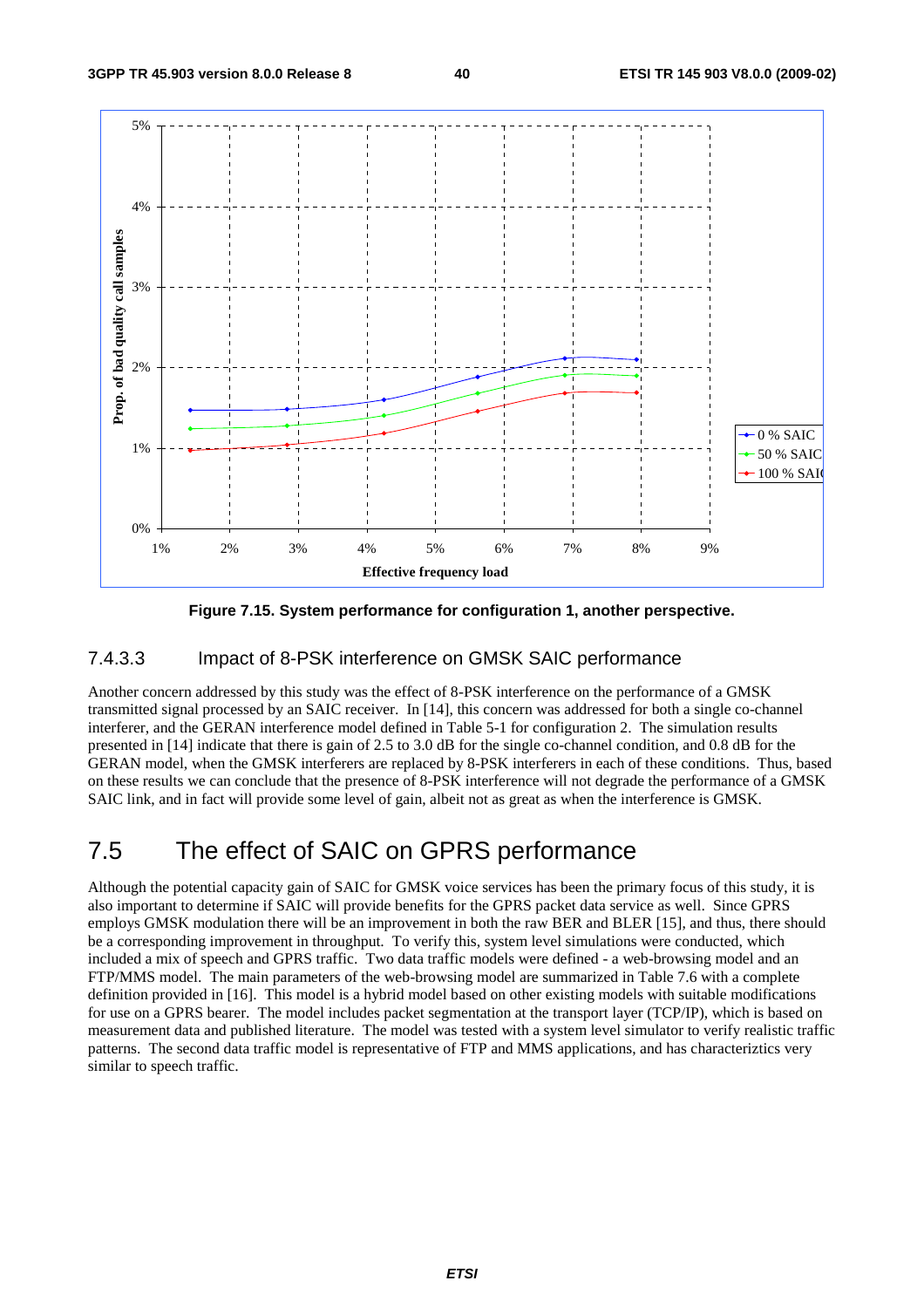| <b>General parameters</b>              |                                                            |                                                   |  |  |
|----------------------------------------|------------------------------------------------------------|---------------------------------------------------|--|--|
| Parameter/algorithm                    | <b>Value</b>                                               | <b>Comment</b>                                    |  |  |
| Downlink power control                 | <b>OFF</b>                                                 |                                                   |  |  |
| Link adaptation                        | <b>OFF</b>                                                 |                                                   |  |  |
| Coding scheme                          | $CS-2$                                                     | (For EGPRS: MCS-7)                                |  |  |
| Number of slots in DL (max)            | 3                                                          |                                                   |  |  |
| Session arrival                        | Poisson arrivals, $\lambda = 5$<br>calls/hour/terminal     |                                                   |  |  |
|                                        | <b>Traffic model parameters</b>                            |                                                   |  |  |
| <b>Variable</b>                        | <b>Distribution</b>                                        | <b>Parameters</b>                                 |  |  |
| Number of packet calls in a<br>session | Geometric with cut-off                                     | Mean = 5, cut-off = $15$                          |  |  |
|                                        |                                                            | $( \Rightarrow$ true mean $\approx 4.5)$          |  |  |
| Packet call size [bytes]               | Pareto with cut-off                                        | $\alpha$ = 1.1; k = 2.25 (kBytes)                 |  |  |
|                                        |                                                            | $m = 225$ (kBytes)                                |  |  |
| Reading time between packet<br>calls   | Geometric                                                  | $Mean = 5 seconds$                                |  |  |
| Number of packets in packet call       | Determined by IP packet size<br>distribution and call size | Mean $= 18.3$                                     |  |  |
| Packet size                            | Semi-empirical                                             | $Mean = 577.2 bytes$                              |  |  |
| Packet inter-arrival time              | Geometric                                                  | 0.1443 seconds (for input bit rate<br>of 32 kbps) |  |  |

|  |  |  | Table 7.6 Main parameters for web-browsing data traffic model. |
|--|--|--|----------------------------------------------------------------|
|--|--|--|----------------------------------------------------------------|

In order to perform a system level simulation of GPRS it is necessary to define the stage 1 link-to-system level mapping as described for voice services in clauses 6 and 7.2. Extensive system simulations were conducted as described in clause 5 to define the interference models, which were used in the link level characterization to produce the stage 1 mapping for voice services. There was much to be gained if these voice stage 1 mappings could be reused for evaluating data performance, provided of course that the accuracy of the GPRS results were not compromized. That the voice mapping can be reused is definitely the case for the FTP/MMS data traffic model since the characteriztics are very similar to a circuit-switched voice connection. However, this conclusion had to be verified for the web traffic model.

In [17] system level simulations were conducted, which showed that the statistics of a combination of voice and webbrowsing data users were quite similar to the voice-only statistics for network configuration 3 at 40% FL. Table 7.7 summarizes those findings where the various ratios of the dominant co-channel interferer to the other interferers are shown for the baseline voice-only system, and what the voice and data user experiences for three different data loads. As shown in the table the values of all of the interference ratios decreased by only 0.5 to 1.0 dB. In addition [17] also investigated the effect on the CINR, DIR and DIR2 distributions, and found that the CINR at the 10% point decreased by about 1 dB, while the median values of DIR and DIR2 decreased by 0.5 to 0.7 dB, and 0.2 to 0.3 dB, respectively. These small differences in the interference ratios and shifts in the distributions are not expected to have much of an effect, if any, on the link-to-system level mappings. We base this latter statement on the fact that the stage 1 mappings for voice at 40% and 70% FL for network configuration 3 were nearly identical, and the difference in interference ratios between these two loads was of the same order (1-2 dB) as the differences between voice-only and voice plus data described above. Thus, the voice-only stage 1 mapping can be used for the web traffic model defined herein.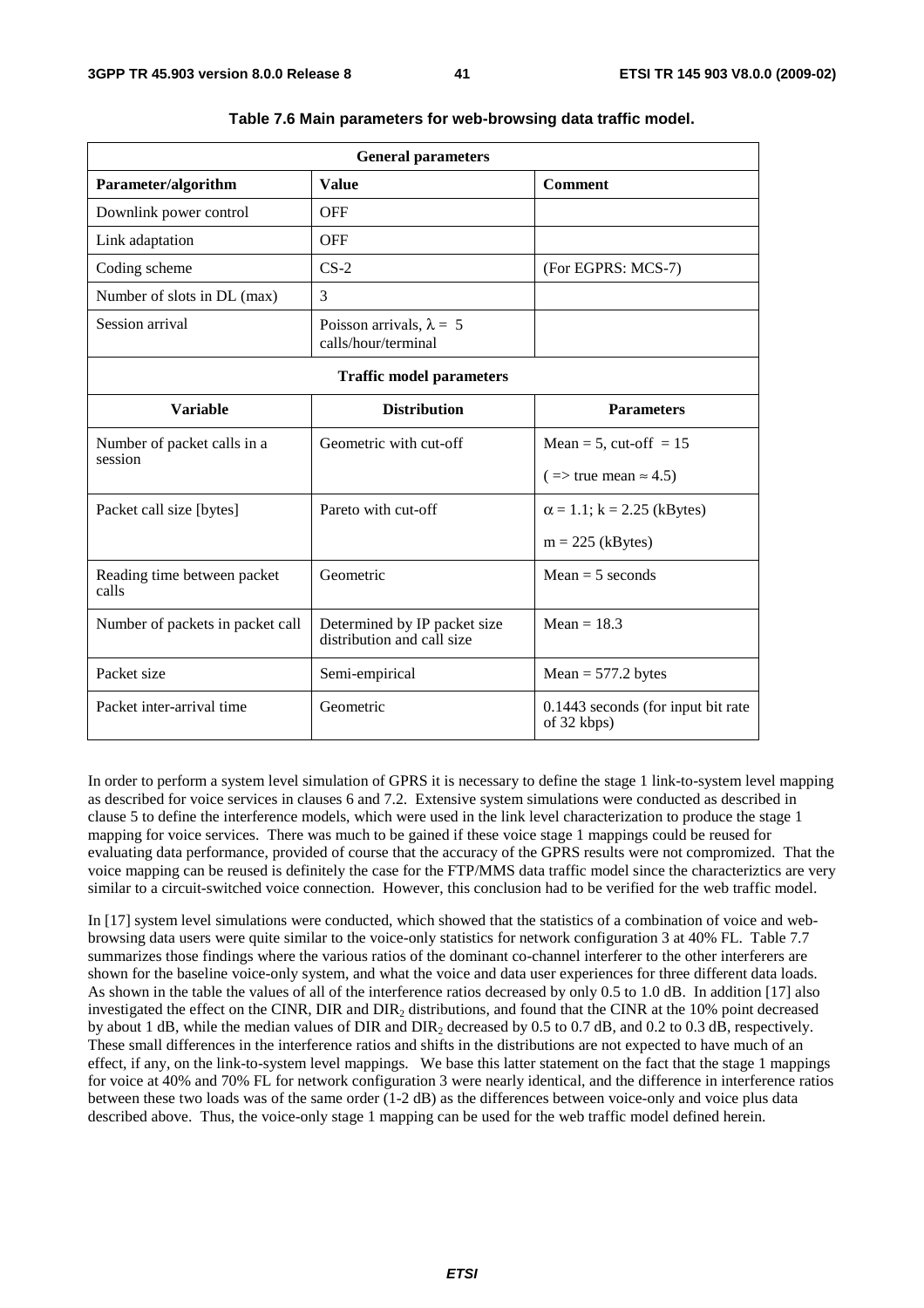|                    |                  |             |      |      | Voice plus Data |      |      |
|--------------------|------------------|-------------|------|------|-----------------|------|------|
| Interference Ratio | Baseline – Voice | Voice Users |      |      | Data Users      |      |      |
|                    |                  | 30          | 60   | 90   | 30              | 60   | 90   |
| Ic1/Ic2            | 7.3              | 6.8         | 6.7  | 6.7  | 6.9             | 6.8  | 6.8  |
| Ic1/Ic3            | 12.7             | 12.0        | 11.8 | 11.8 | 12.0            | 11.9 | 11.9 |
| Ic1/Icr            | 13.0             | 12.1        | 11.8 | 11.8 | 12.2            | 11.8 | 11.9 |
| Ic1/Ia             | 15.1             | 14.9        | 14.6 | 14.7 | 13.7            | 13.2 | 13.6 |
| Ic1/Iar            | 18.4             | 17.7        | 17.3 | 17.4 | 17.1            | 16.7 | 16.8 |

**Table 7.7. Interference ratios in dBs comparing the baseline voice only and voice plus data for three different data loads (30, 60 and 90 web-browsing data users per sector) [GP-040225].** 

Having defined the data traffic models and stage 1 link-to-system level mappings required, one can now conduct system level simulations to determine the potential benefit of SAIC for GPRS. The results of a system simulation for a mix of voice (70% of the traffic) and web-browsing data users (30%) are shown in Figure 7.16 for network configuration 3 [18]. Figure 7.16 depicts speech call quality and GPRS throughput as a function of the frequency load and penetration of SAIC terminals in the network. The speech quality is defined in terms of the proportion of bad quality calls (100 minus the satisfaction percentage), averaged over SAIC and non-SAIC terminals. The voice codec used was the AFS5.9 with DTX and a voice quality threshold of 2% FER. The GPRS throughput is averaged over the duration of the session, and is also averaged over SAIC and non-SAIC terminals. Figure 7.16 clearly shows that SAIC provides gain in both voice capacity and data throughput. Figure 7.17 depicts the gain in GPRS throughput as a function of the frequency load and SAIC terminal penetration. This latter figure shows that the relative gain is almost linear with frequency load for 100% penetration even though the absolute throughput is decreasing. The range of throughput gain is a modest 2.5 to 13.5% for 100% penetration.



**Figure 7.16: Speech and GPRS performance indicators for web data traffic.**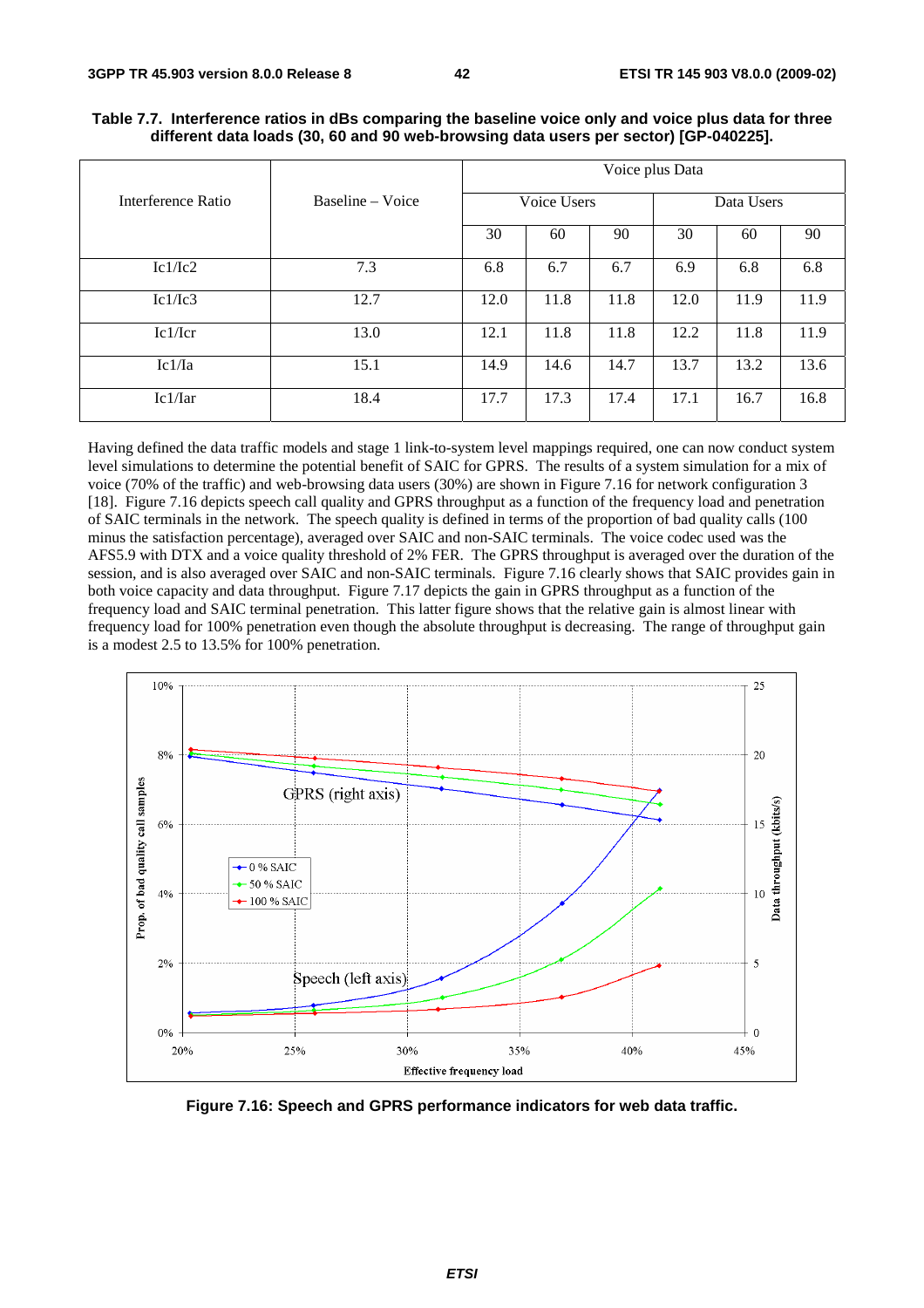



The results of a similar system simulation for a mix of voice and FTP/MMS data users in shown in Figure 7.18 for network configuration 3 [19]. As with the web traffic model simulation, Figure 7.18 depicts speech call quality and GPRS throughput as function of the frequency load, while Figure 7.19 shows the gain in GPRS throughput also as a function of the frequency load. Figure 7.19 shows that the range of throughput gain for FTP/MMS traffic is 7-37% for 100% SAIC terminal penetration, which is quite a bit better than that achieved for web browsing traffic. The most likely reasons for this latter difference are that the CIR values with web traffic are higher on average, thus less SAIC gain, and the shorter data bursts translate into a higher percentage of overhead, thus decreasing useful data throughput. Nonetheless, SAIC supports throughput gains for both types of data traffic.



**Figure 7.18: Speech and GPRS performance indicators for FTP/MMS data traffic.**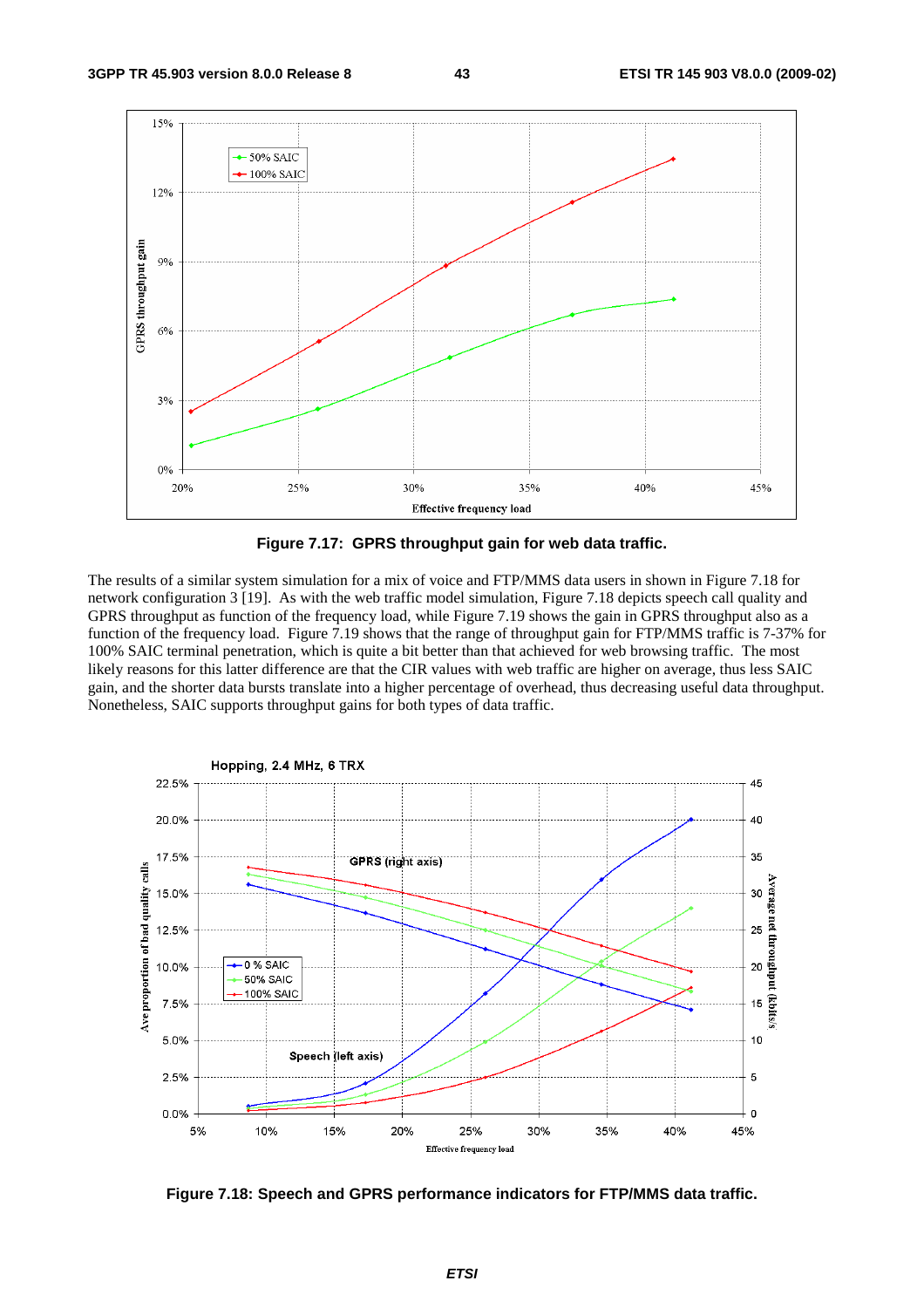

**Figure 7.19: GPRS throughput gain versus load for FTP/MMS data traffic.** 

## 7.6 Summary and conclusions

In summary, SAIC is expected to provide system voice capacity gains for all four of the configurations studied, and for both synchronous and asynchronous operation as well. What is particularly impressive is that gains were observed for a number of different SAIC receiver implementations and system level simulators. The use of system level simulators has proven to be an effective method for evaluating the performance of new features like SAIC, and even though there were some differences between simulators, considerable effort was expended to make these simulators as representative of the real world as possible. As noted, the synchronous results are expected to be closer to what will be observed in the field, than the asynchronous results. Nonetheless, the gains shown for asynchronous operation do give the operators some confidence that gains will be realized in this environment as well.

The study has shown that the greatest gains are obtained for tighter reuse patterns where there is more interference to cancel, and for synchronous operation where limited, interferer time delays result in better SAIC receiver performance. The greatest gains are also achieved at 100% mobile penetration, although there are immediate benefits with the introduction of SAIC in terms of better voice quality and higher data throughputs. As a side benefit, the performance of non-SAIC mobiles is also expected to improve as SAIC is introduced due to the lower BTS transmit power levels required, which results in less overall downlink interference. SAIC was also shown to provide gains in GPRS throughput for both web-browsing and FTP/MMS type of applications. In conclusion, the results of this clause indicate that SAIC will provide significant gains in voice capacity and data throughput once 100% penetration is achieved, and that the impact to existing MSs is slightly improved performance as well.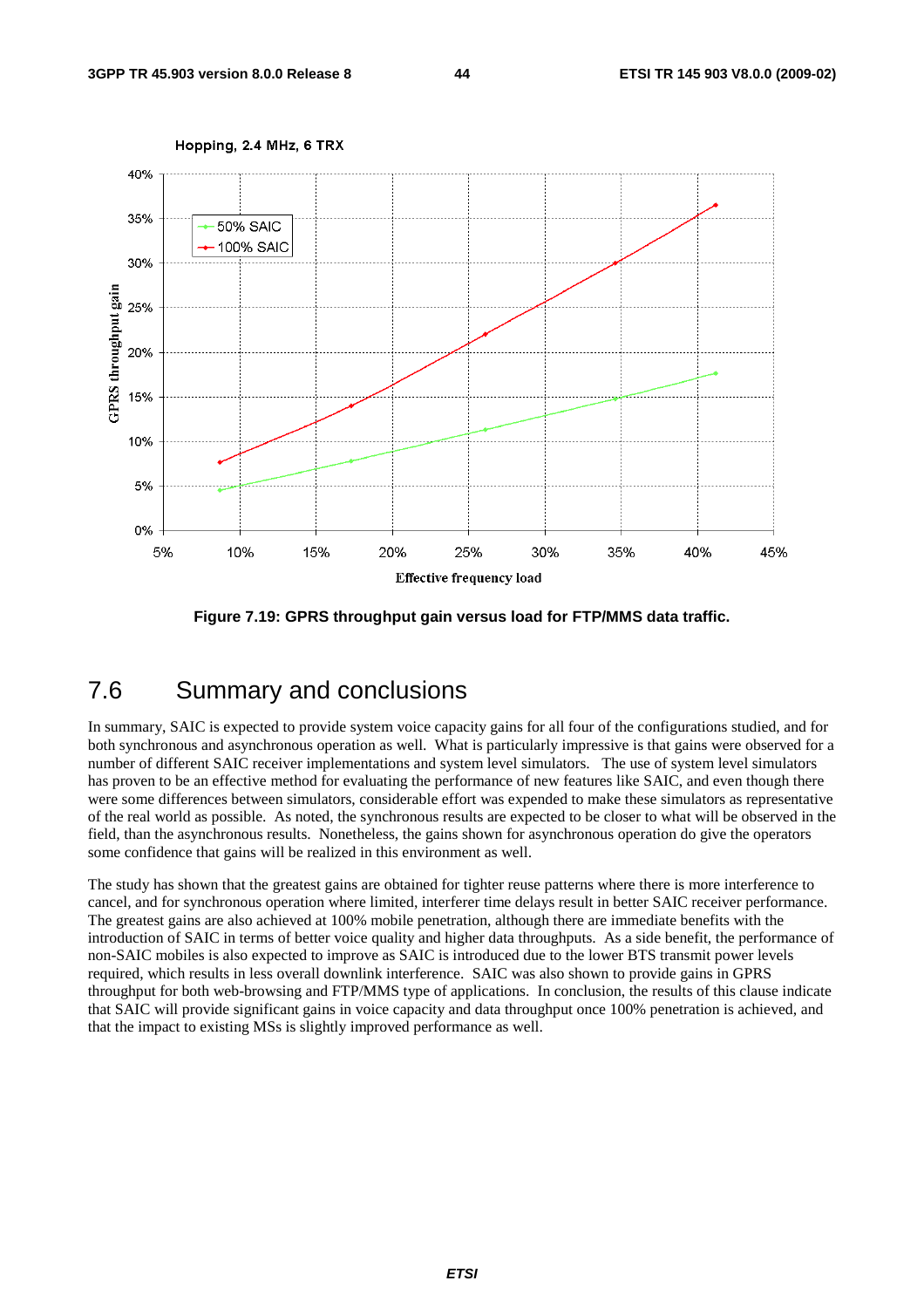References

[1] H. Olofsson, et al, 'Improved Interface Between Link Level and System Level Simulations Applied to GSM', IEEE Vehicular Technology Conference, 1997.

[2] GP-032588, 'SAIC System Capacity Results', Source Cingular.

[3] GP-032107, 'Effect of SAIC Terminal Penetration on System Performance', Source Motorola.

[4] GP-032023, 'System Performance Results for SAIC' Source Siemens.

[5] GAHS-032649, 'SAIC network capacity with different antenna patterns and performance criteria' Source Nokia.

[6] GAHS-030036, Ericsson, 'Working assumptions for capacity estimation for SAIC in unsynchronized networks', Chicago, USA 28-30 October 2003.

[7] GP-041582, Siemens, 'System Performance for Network Configurations 1 and 3 for Draft Feasibility Study on SAIC', Bilbao, Spain, 21-25 June 2004.

[8] GAHS-030029, Motorola, 'SAIC System Simulation Results', Chicago, USA, 28-30 October 2003.

[9] GAHS-030030, Motorola, 'SAIC link level results', Chicago, USA, 28-30 October 2003.

[10] GAHS-030040, Nokia, 'SAIC network capacity with different antenna patterns and performance criteria', Chicago, USA, 28-30 October 2003.

[11] GP-032587, Cingular, 'Outage Probability due to SAIC for Legacy Mobiles', Budapest, Hungary, 18-20 November, 2003.

[12] GP-032648, Nokia, 'The effect of SAIC terminal penetration on non-SAIC terminal performance', Budapest, Hungary, 18-20 November 2003.

[13] GP-041691, Nokia, 'System performance results for SAIC network configuration 1', Bilbao, Spain, 21-25 June, 2004.

[14] GP-031965, Philips, 'SAIC Link Performance for 8-PSK Interference (rev.)', New York, USA, 25-29 August 2003.

[15] GAHS-030010, Cingular, 'Draft Feasibility Study on Single Antenna Interference Cancellation (SAIC) for GSM Networks (Release 6)', Atlanta USA, 8-9 January 2003.

[16] GP-040408, Nokia, 'A GPRS traffic model for SAIC performance evaluation', Reykjavik, Iceland, 2-6 February 2004.

[17] GP-040225, Cingular, 'Effect of GPRS Traffic on Interference Characteristics for SAIC Link Level Evaluation', Reykjavik, Iceland, 2-6 February 2004.

[18] GP-041057, Nokia, 'SAIC gains with mixed speech and GPRS traffic', Cancun, Mexico, 19-23 April 2004.

[19] GP-040909, Nokia, 'The effect of SAIC on GPRS performance', Reykjavik, Iceland, 2-6 February 2004.

# 8 SAIC field trials

In order to determine the viability of SAIC technology for GSM networks, Cingular Wireless conducted two separate field trials using a prototype SAIC mobile offered by Philips Semiconductors [1] [2]. The first trial was conducted in an operational, asynchronous (non-synchronized) GSM network. Network parameters were varied to determine performance as function of the Frequency Load (FL). A maximum gain of 2.7 dB in the C/I distribution at the 10% point was obtained at the maximum load. The second trial was conducted in a synchronized network, the status of which was pre-operational at the time of testing. Synchronized networks are expected to provide higher SAIC gains since the amount of overlap between the desired signal and the interference can be controlled. The results of this latter trial support the above conclusion, where a C/I gain of 4.5 dB was observed. The following clauses provide additional information for each of the respective trials.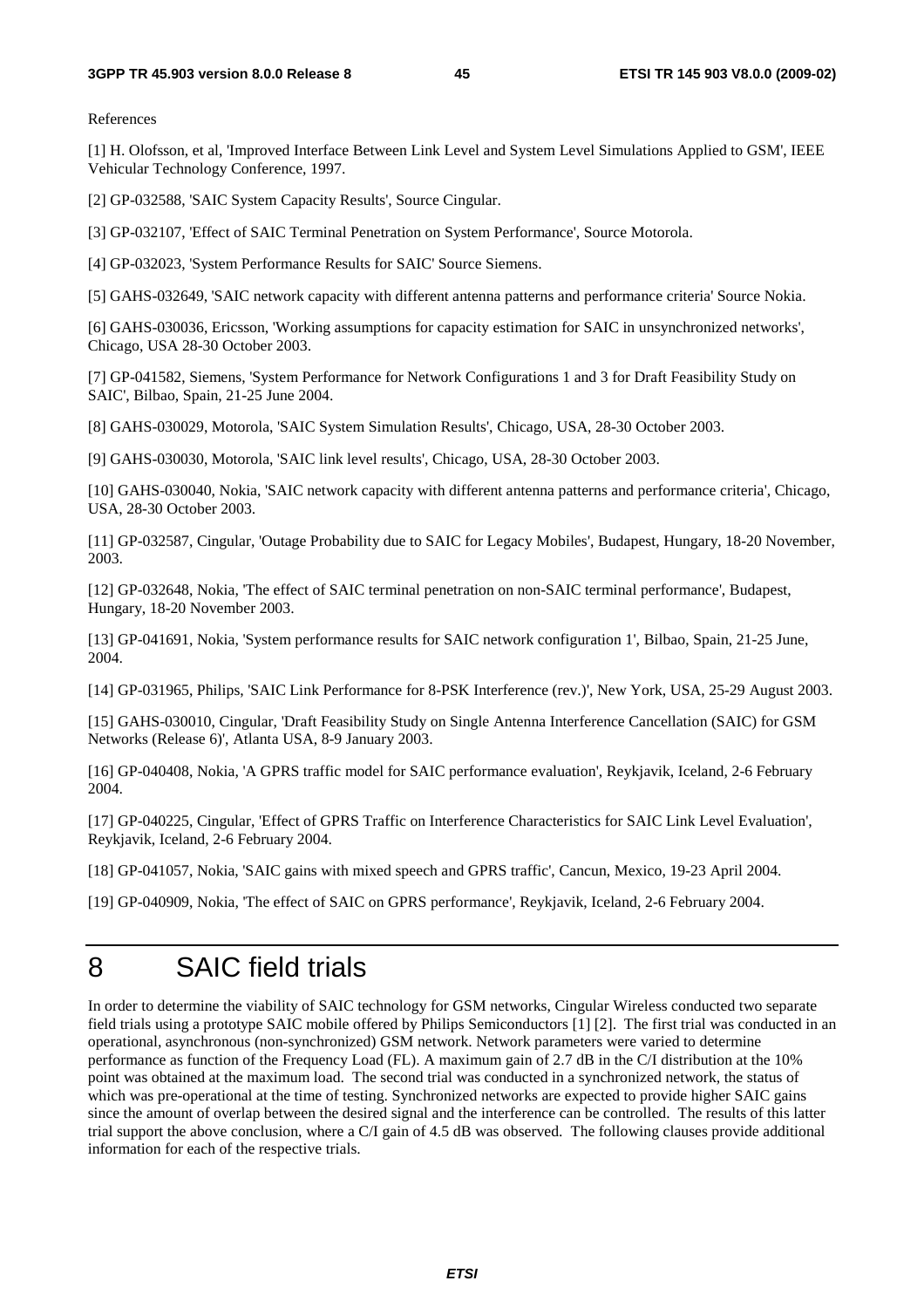### 8.1 Asynchronous network field trial

Cingular's Savannah market was chosen as the test market for the first asynchronous network trial of SAIC technology. The field trial took place in June 2002. Savannah is representative of a relatively mature GSM network, which employs Frequency Hopping (FH) on the voice traffic channels in a very tight 1/1 reuse, with the FL per sector ranging from 10- 25%. The results of the trial indicated a gain in the downlink C/I distribution at the 10% points of 2.7 dB for the most heavily loaded test condition, Figure 8.1.1. This gain was measured by alternately toggling SAIC on and off every RXQUAL reporting period (0.48 s). Gain was also observed in terms of a reduction in the BER and FER as recorded by the mobile. For example, for the most heavily loaded condition, the probability of the BER being less than 3% increased from 75% to 82%, while the average FER decreased from 4.4% to 2.5%.

Additional testing was performed where the duty cycle of SAIC on to off was changed to see the effect SAIC might have on Downlink Power Control (DPC). The results of this latter testing at a SAIC on-to-off duty cycle of 15:1 indicated a decrease in the average BTS transmit power of 1.8 dB and a 1.3 dB decrease in the average received signal level at the mobile. In addition, the mobile reported RXQUAL was almost identical for both duty cycles indicating that performance was not compromized for the high SAIC on duty cycle condition.



**Figure 8.1.1. C/I distributions for asynchronous field trial.** 

#### 8.2 Synchronous network field trial

To determine performance in a synchronized network the same SAIC Philips' prototype was tested in Cingular's Delaware market in November 2002. This trial was particularly useful as the Delaware network was pre-operational at the time of SAIC testing, and as such offered the unique capability to test SAIC under both synchronized and nonsynchronized conditions. Tests were conducted for synchronized random FH with three and five interferers, and for non-synchronized random FH for one and three interferers..

The results of the synchronized random FH tests with five interferers indicate a gain in the C/I distribution of approximately 4.5 and 5.0 dB at the 10 and 20% points, respectively, as shown in Figure 8.2.1. The results of the same test for three interferers indicate a gain in the C/I distribution in the range of 2-3 dB. This decrease is expected since the network load was not as high as the five-interferer condition, and thus, there was not as much interference for SAIC to cancel.

For the non-synchronized tests, the amount of gain observed varied with the delay between the desired signal and the interfering signals. This was expected since as the delay increases a 'second' interferer begins to overlap the slot of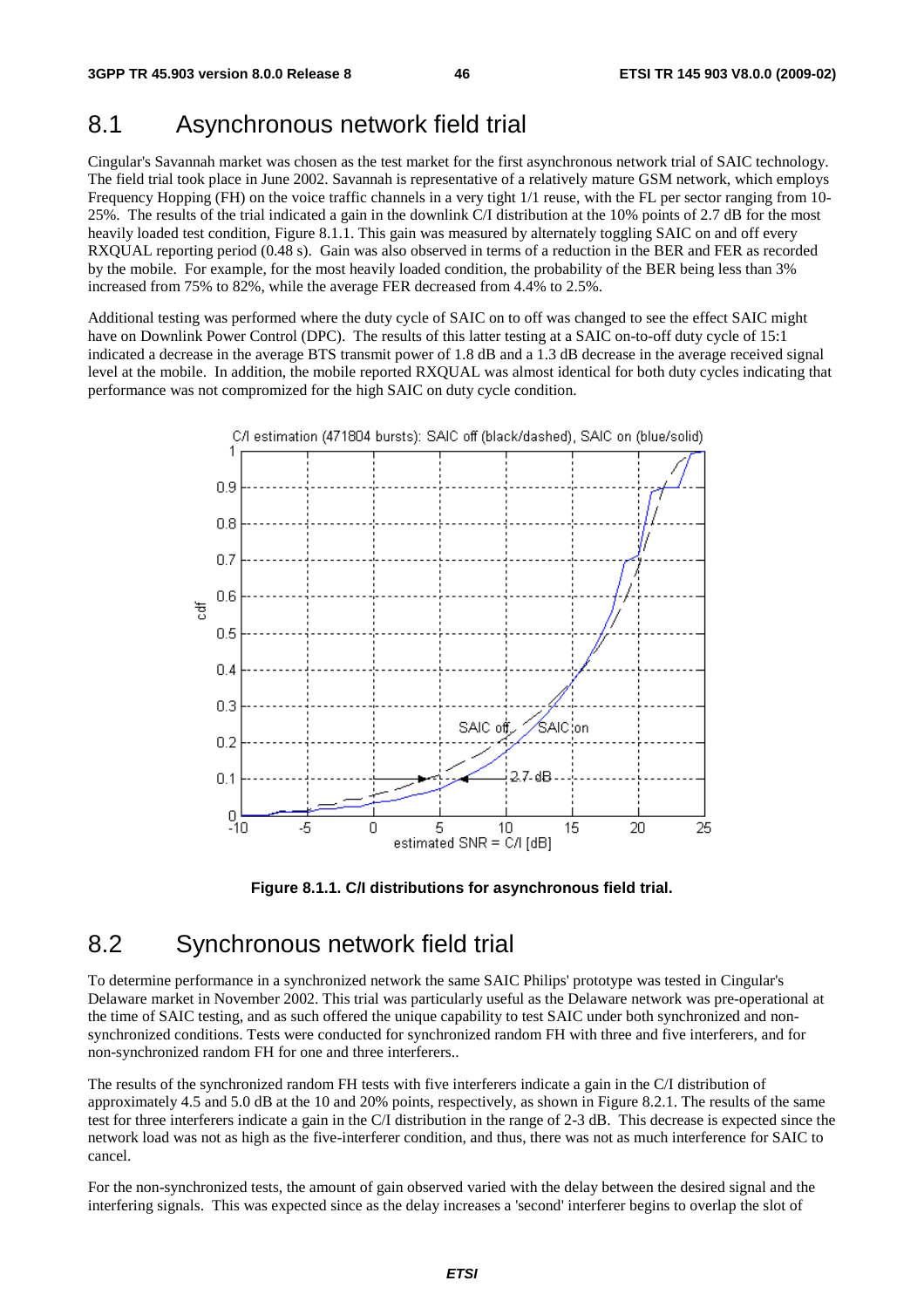interest and thus, causes degradation in performance. For a single interferer, the gain in C/I distribution at the 10% points ranged from 0 dB when the delay was equal to about 80 symbols (near worst case) to 5.3 dB when the delay was less than 19 symbols. For the three-interferer tests the same trends were observed. The lowest gain of 1.6 dB was observed when all three interferers had delays of greater than 20 symbols, while a gain of 4.0 dB was observed when only one of the three had a delay greater than 20 symbols.

The conclusion from these trials is that SAIC will provide gains in both non-synchronized and synchronized networks, but that maximum gains will be achieved with a synchronized network, where the amount of overlap between desired signal and interference can be controlled.



**Figure 8.2.1. C/I distributions for synchronous field trial.** 

#### References

[1] GP-022557, "Laboratory & Field Testing of Mono Interference Cancellation (MIC) for GSM Networks", Source: Philips Semiconductors, Cingular Wireless.

[2] GP-032497, "SAIC Field Trials for Asynchronous and Synchronous GSM Networks", Source: Cingular Wireless.

# 9 Test considerations

#### 9.1 Introduction

While it is not within the scope of the SAIC Feasibility Study to define detailed performance requirements for inclusion into e.g. 3GPP TS 45.005, nor detailed test scenarios for 3GPP TS 51.010 to verify conformance to those requirements, it is recognized that the Feasibility Study Technical Report should comment on the requirements and practicality of the test apparatus required to assess SAIC receivers.

This clause therefore briefly discusses the testing of SAIC capable MSs, which clearly is far from trivial. In the event SAIC is accepted by GERAN as a feasible technology (which is the recommendation of this report, see clause 12), more comprehensive studies will be needed both in TSG GERAN WG1 and WG3. Note some of these studies are already in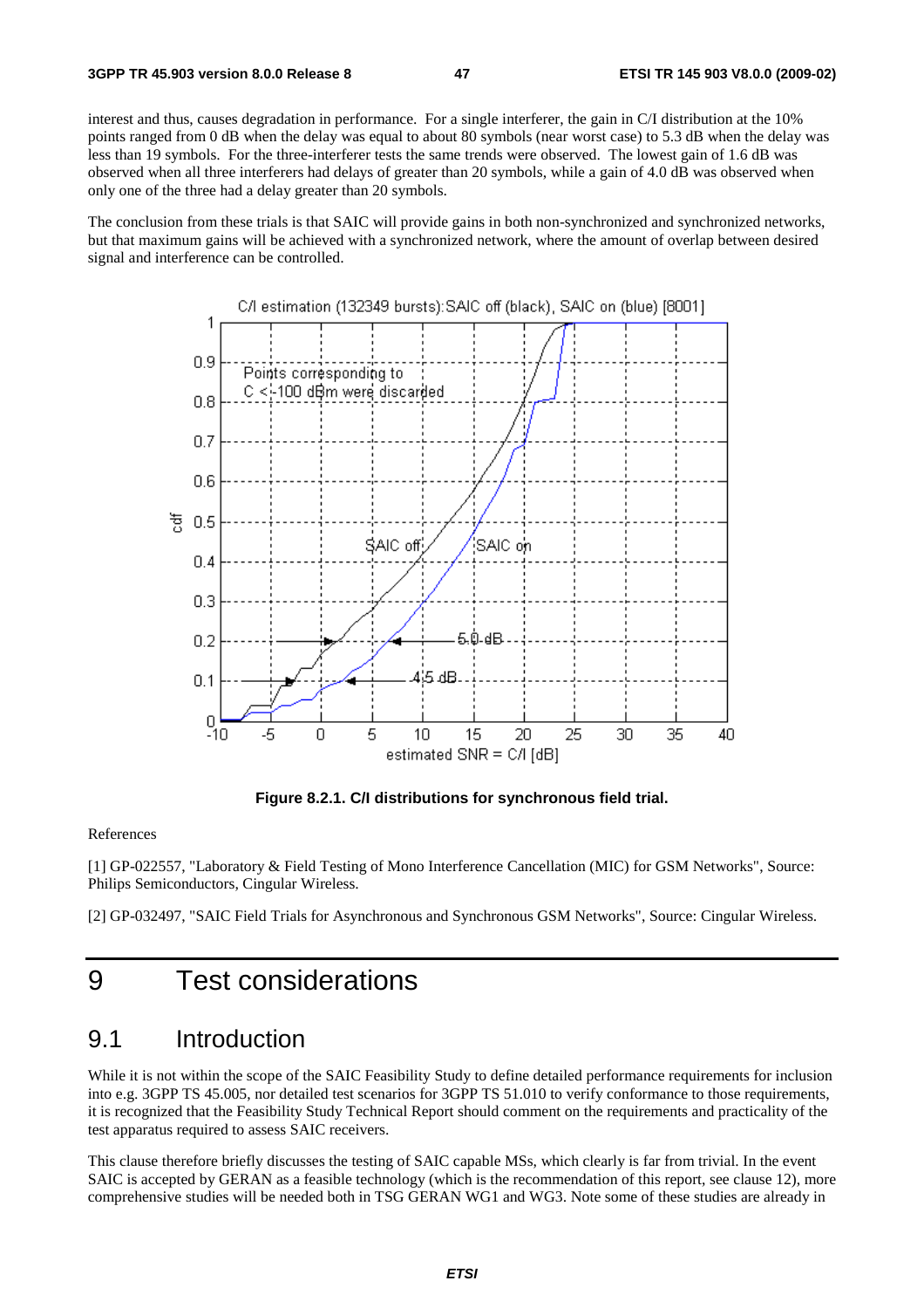progress with preliminary test scenarios defined for both synchronous and asynchronous operation [GP-041572] [GP-041576]. In performing this work it is respectfully suggested that WG1 and WG3 take particular care to ensure that:

- a) the requirements which are adopted reflect and warrant those receiver performance improvements identified as feasible during the Feasibility Study phase, and in doing so, ensure the realisation of the original goals of the Feasibility Study,
- b) improvements in specific areas of receiver performance are not achieved at the expense of poorer performance in other areas, or by creating the risk of non-robust receiver operation under normal GSM/GPRS/EGPRS system conditions, and
- c) any effort to simplify the assessment criteria used by the Feasibility Study (in order, for example, to simplify test apparatus or procedures) should be done without risking adherence to item a) above.

#### 9.2 Discussion

Conformance to the 3GPP TS 45.005 and 3GPP TS 51.010 specifications requires that a combination of narrowband and modulated signal sources be made available as part of the test apparatus. Fundamentally, however, the most commonly required test configuration can be summarized by the structure shown in Figure 9-1.



**Figure 9.1: Summary – current MS test configuration**17**.** 

At the same time, however, in order to capture real-world network scenarios the synchronous and asynchronous linklevel models identified by the SAIC Feasibility Study capture more complex interference scenarios, including:

- a) simultaneous generation of multiple, independently-faded, co- and adjacent channel interferers,
- b) burst-formatted interfering signals with randomly varying training sequences,
- c) randomly-selected interferer delays & frequency offsets, and

-

d) interferer inter-burst phase changes, DTX (optional) and power control.

These scenarios were determined to be very important when investigating achievable link and system level performance gains for SAIC mobiles, and it is recommended that they are used as the starting point in determining test procedures and requirements for SAIC-enhanced terminals. If TSG GERAN determines that direct implementation of these scenarios is an essential part of SAIC terminal assessment, one possible approach to synthesising such signals in real-

**<sup>17</sup>** No AWGN test signal is currently specified in 51.010 although available in most test equipment.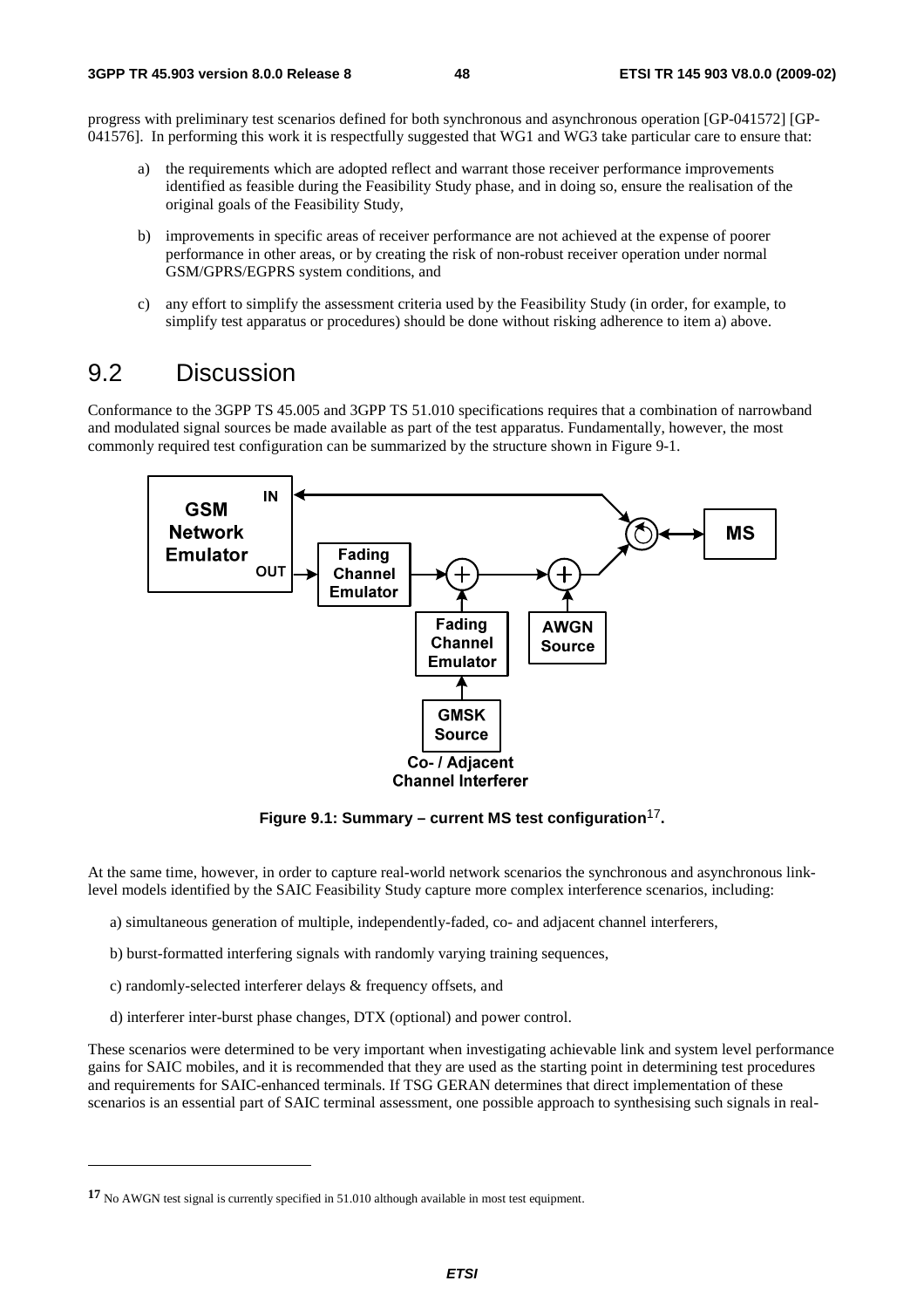time appears in Figure 9-2**18**, where a general-purpose streaming signal source is used to generate multiple interfering signals which are agile in terms of embedded training sequence, delay and frequency offset etc.



**Figure 9.2: Alternative potential configuration for complex test signal scenario generation.** 

It is also recognized, however, that support for such an approach could represent a considerable technical and economic challenge and may well be too complex to realise in practice. Accordingly, it may be necessary to consider which elements of the GERAN interference models are necessary to verify conformance, and how the models could potentially be simplified.

In considering potential simplifications, the following considerations and options should be considered.

*Requirement for Simultaneous Co- and Adjacent Channel Interference* – Although the current CIR and DIR definitions do not discriminate between interferer types (i.e. co- or adjacent channel), it may be possible to reduce the required number of simultaneous discrete interferers by restricting performance assessment to be *either* on the basis of co-channel *or* adjacent channel performance. Alternatively if a combined test is seen as necessary, a single co- or adjacent channel interferer could be combined with residual interferers to model more complex scenarios.

*Structured Interfering Signals* – A departure from the currently-specified continuous, randomly-generated interfering signal definition can be principally divided into a) selection of an interfering burst type, and modification of the interfering signal power burst envelope, and b) modification of the interfering symbol content. It is obviously commonplace to generate interfering signal bursts compliant with the envelope definition of 3GPP TS 45.005, and the normal burst could be a natural choice when synthesising transmitted waveforms for test purposes.

Similarly, generation of an interfering signal with a pseudo-randomly generated training sequence and pseudo-randomly generated data payload is not fundamentally difficult**19**. Indeed, training sequences (TSCs) could be selected on a perburst basis, or – if this was not feasible – selection of constant TSCs per interferer could also be considered. However, either change would most likely require upgrading of test apparatus, depending on the capability of the signal generators currently available to each tester, and could also make calibration of e.g. interferer power marginally more difficult. One possible simplification would be to require only that a specified bit sequence (i.e. tail bits, data payload, and training sequence) be periodically applied to the interfering signal, and that the interfering signal remain a continuously-modulated waveform.**<sup>20</sup>**

**<sup>18</sup>** All of the outline equipment configurations proposed in this clause should be regarded as 'potential' configurations; i.e. the identification of a preferred configuration is for further study.

**<sup>19</sup>** Such a test signal is currently not available in 3GPP TS 51.010.

**<sup>20</sup>**Note that the nominal 156.25 symbol normal burst duration may create further difficulties with this approach.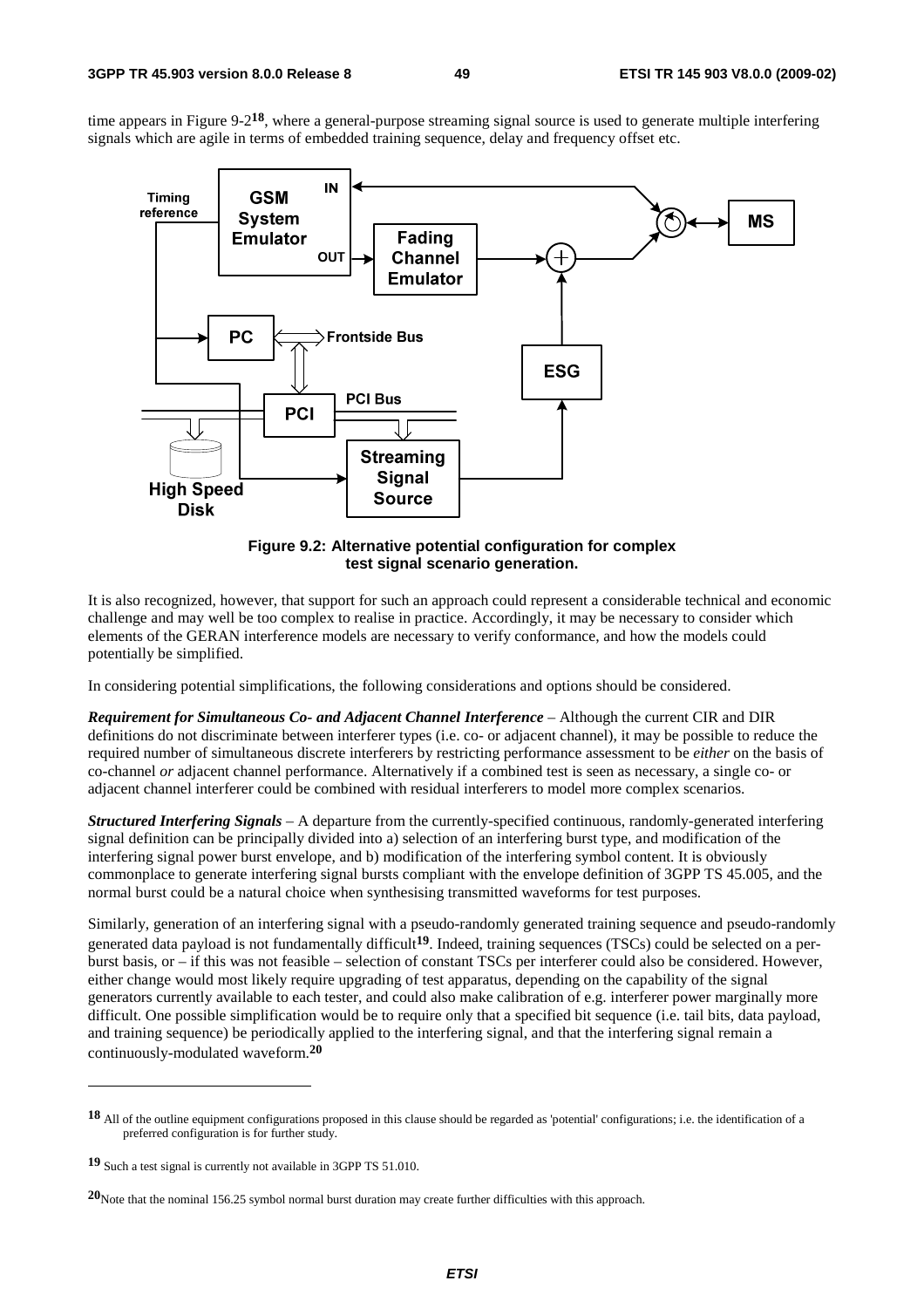*Number of Interfering Signals* – The GERAN models currently define a total of 3 co-channel interferers, plus a residual co-channel interferer. Synthesis of the residual co-channel interference term could, with the addition of an appropriate filter, be achieved relatively straightforwardly using the apparatus of Figure 9.1. Using the discretelyconfigured apparatus of Figure 9.1 as a guide, however, a requirement to synthesise 3 co-channel interfering signals could be challenging, since it would imply a requirement for multiple discrete fading channel emulators. An obvious alternative is to reduce the number of co-channel interferers to 2 or even a single interferer. Restricting testing to be performed only with a single interferer would, however, represent a significant departure from the GERAN models, and therefore testing under dual interferer conditions could represent a practical compromise.**21** For test apparatus where the desired signal fading is handled by the system emulator, this would require the provisioning of only a single dualchannel fading emulator. A *possible* system configuration appears in Figure 9-3. Importantly, however, the relative power of the interfering signals would need to be established by further work, as would the equivalence (in terms of guaranteeing performance) of this configuration compared to the link scenarios generated in the GERAN Feasibility Study.

*Interferer Frequency Offset* – The GERAN models currently specify a normally distributed interferer frequency offset, with a new offset generated for each interfering signal burst. Again, provided the network emulator (Figure 9-1) and interfering signal generator have a shared triggering signal, and the interfering signal generator is appropriately programmable, this is not a difficult proposition. However, this requirement again complicates laboratory calibration and traceability, and older apparatus may not possess such a capability. As an alternative, constant interferer frequency offsets could be applied to each interfering signal source (using values specified in the Work Item phase). Indeed, based on future simulation results, such a requirement could be found to have little bearing on receiver performance and might be eliminated as redundant.

*Interferer Delay Generation* – Again, specification of a pseudo-randomly generated interferer delay (according to the GERAN interferer models) could present practical difficulties to legacy signal generators, or add complexity to the overall timing control of the test apparatus. However, in a similar fashion to the frequency offset problem, a constant delay or set of delays could be specified for each interferer. In more detail, the synchronous case could make use of a constant delay which could include zero relative delay for interferers, or alternatively a simplified delay distribution could be used. Again this would depend on test vendor capability and further simulation work. Potential simplifications for asynchronous operation would also be for further study, since such scenarios are recognized as important in establishing robust receiver operation.

*Power Control and DTX* – The power control distribution requirement and (optional) DTX aspect of the asynchronous interferer scenario could also be potentially difficult (although not impossible) for contemporary test apparatus to implement. Nevertheless, a subsequent Work Item phase could determine that assessment of robust performance in asynchronous network scenarios is important, and it is therefore worthwhile to consider how the current asynchronous GERAN model could be approximated. One potential approach would be to simply convert the GERAN-specified power control distribution into a simple binary distribution, and to essentially 'gate' each interfering signal (i.e. on or off). This approach has the advantage of a relatively simple calibration procedure.

**<sup>21</sup>** Of course, single-interferer tests could be defined in addition to multi-interferer tests.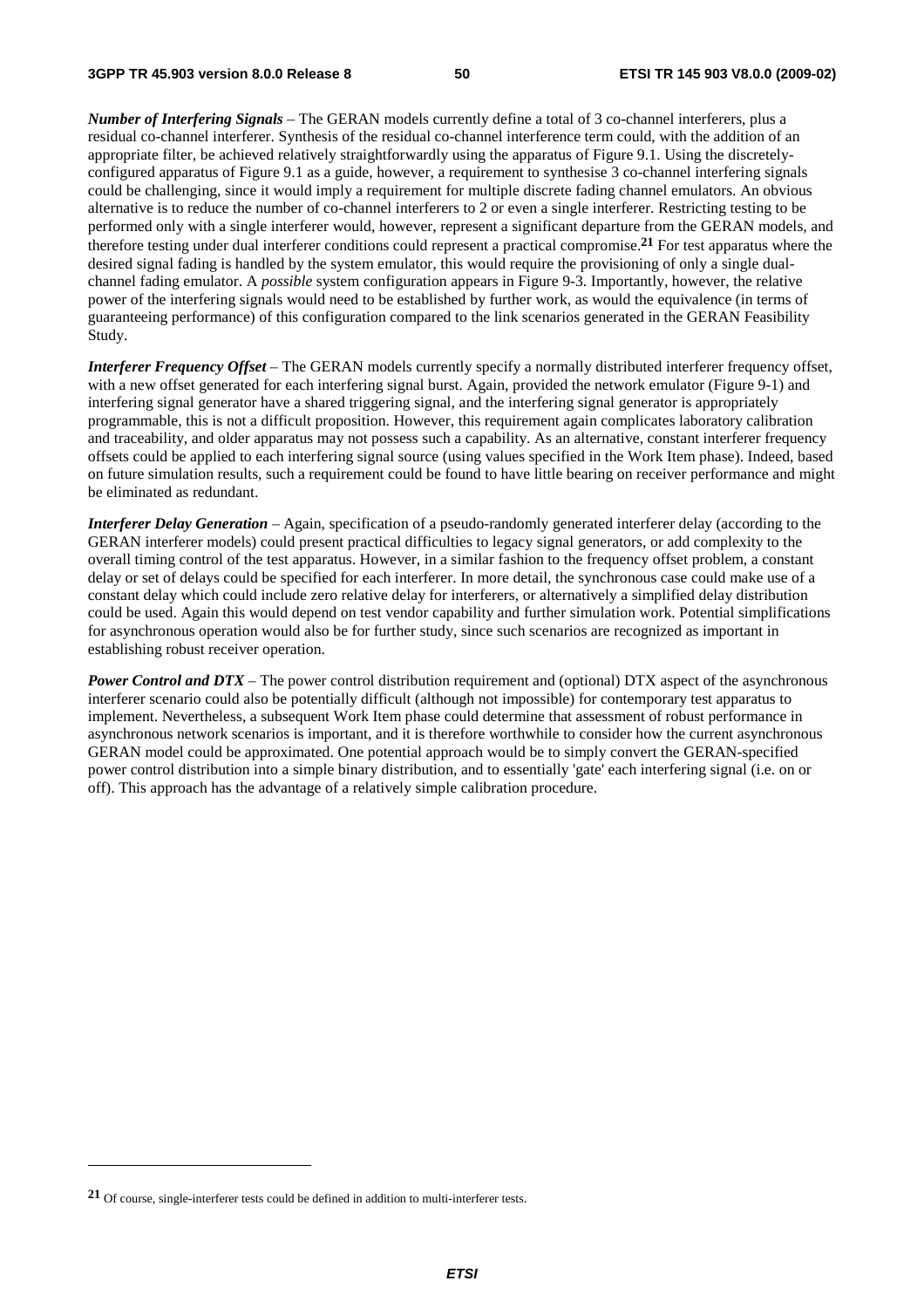

**Figure 9-2 – Potential reduced-order co-channel interference configuration.** 

## 9.3 Summary

It is beyond the scope of the SAIC Feasibility Study to specify exactly which test scenarios are addressed during a performance specification phase. A variety of options exist for constructing test waveforms that may be either precisely or approximately consistent with the GERAN Feasibility Study. The exact nature of the conformance of these approaches to the original Feasibility Study models is for further study. This clause has identified some potential approaches to achieving this; the views of test equipment vendors will be needed in the performance and test specification phase of SAIC.

# 10 Signalling considerations

Over the course of the feasibility study, due consideration has been given regarding whether or not the network would benefit from the knowledge of whether a mobile terminal supports a SAIC advanced receiver technique or not [1, 3, 4]. Discussed was the option of eliminating signalling altogether from this work item, but it is noted that without *a priori* knowledge by the network of mobile receiver performance, the network must deduce from multiple uplink measurement reports whether SAIC were supported or not. This may have significant impacts on such radio resource management operations by the network as dynamic channel allocation and/or MAIO allocation strategies.

In order for networks to take full advantage of intelligent radio resource management techniques, the participants involved in the SAIC feasibility study felt that it is generally desirable for the mobile terminal to indicate to the network whether it supports an advanced receiver capabilities. Following are some possibilities for indicating receiver capability to the network:

- 1) Classmark information using the version number, i.e. that advanced receiver support may be inferred for mobiles beyond a certain specification version
- 2) Explicitly specifying level of advanced receiver support in Classmark 3 IE [1,2]
- 3) Explicitly specifying level of advanced receiver support in MS Radio Access Capability IE [3,4,7]

Subsequent discussions among manufacturers have indicated that the most appropriate method, given the constraints of the existing GSM system and specifications, is a means by which the network would be informed by an optional field in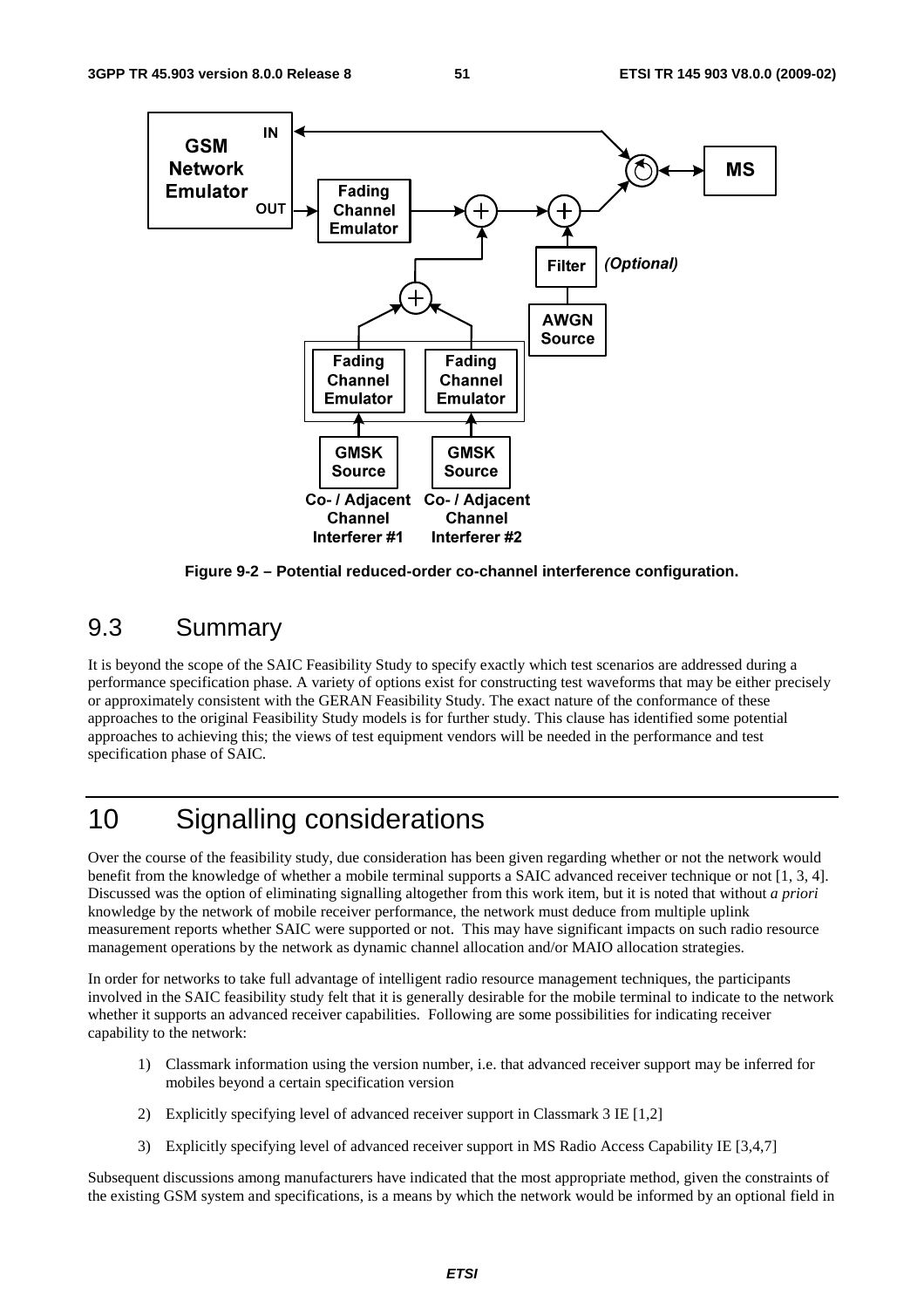the "Classmark 3" Information Element specified in TS 24.008, clause 10.5.1.7, [5], which was added to accommodate the notification of support for such 2.5G and 3G enhancements as GPRS/EDGE, various Multislot capabilities and Dual Transfer Mode. In case of GPRS, the network would be informed of MS SAIC capability by an optional field in "MS Radio Access Capability" IE.

The Classmark 3 and MS Radio Access Capability Information Elements are easily modifiable to accept an optional element indicating advanced receiver support. The method is inversely-compatible with the legacy mobile population, *viz*. that legacy mobiles would not send the optional information element, thereby allowing the network to infer that they do not support an advanced receiver such as SAIC, but rather use conventional receivers. It is also very simple to implement in both the specifications and equipment. There are nevertheless limitations to this approach which are further addressed in this clause.

## 10.1 Logical binding of receiver performance to protocol version

One way to specify the signalling requirements for what to send in the Classmark is simply to define a flag in TS 24.008 [1, 6] to indicate advanced receiver availability by the mobile terminal, then to define i) the scope and ii) meaning of the flag as it relates to the current version of the protocol. The following is an example of how the requirement may be worded:

*"The optional Boolean flag ADVANCED\_RX\_SUPPORTED shall be sent in the Classmark 3 message if the mobile station supports advanced receiver requirements. If this flag is present, then it indicates that the mobile station conforms to the optional advanced receiver performance specifications defined by the version of the core specification to which the mobile station was implemented."* 

For example, if ADVANCED\_RX\_SUPPORTED is present and the version of the protocol is R6, then the mobile shall exhibit performance requirements consistent with the performance requirements for advanced receiver operation specified by TS 45.005 R6, and accordingly meet certification tests as specified by the tests of TS 51.010 R6 as well.

The consequences of such a technique is that it mandates the continuous upgrade of receiver requirements from one version of the specification to the next, if advanced receiver performance specifications differ from the previous version. This is important, since it may present difficulties for manufacturers and operators who wish to offer their users an additional feature found in a subsequent release, but without incurring the time-to-market impact of having to implement the next level of advanced receiver specifications. In effect, once an advanced receiver is implemented in a mobile terminal product, this signalling approach makes upgrading to the next version of e.g. SAIC mandatory to the next level of GERAN protocol release version. This would mean e.g. to support a new R8 feature, the mobile terminal would also require its receiver to be updated to conform to any updated advanced receiver performance requirements specified in R8. This expectation may or may not be the intention of the industry.

## 10.2 Release-independent indication of receiver performance: Classmark 3 IE

An alternative to binding advanced receiver support, and therefore receiver performance requirements, to the protocol release is to send an optional field in the Classmark 3 IE indicating an actual level of receiver performance specifications supported by the mobile terminal. For example:

Advanced Receiver Type 00 – Basic conventional receiver support

-

Advanced Receiver Type 01 – Optional receiver performance enhancement: Level I

Advanced Receiver Type 10 – Optional receiver performance enhancement: Level II

Advanced Receiver Type 11 – Optional receiver performance enhancement: Level III

The core performance specifications would define exactly what is meant by "Level I, II, III" and so on. In this manner, a mobile implemented to any protocol release beyond the initial release **22** supporting an SAIC advanced receiver would

**<sup>22</sup>** The current assumption is that the initial release is identical to Release 6. The investigation of signalling support for pre-Release 6 versions is for further study.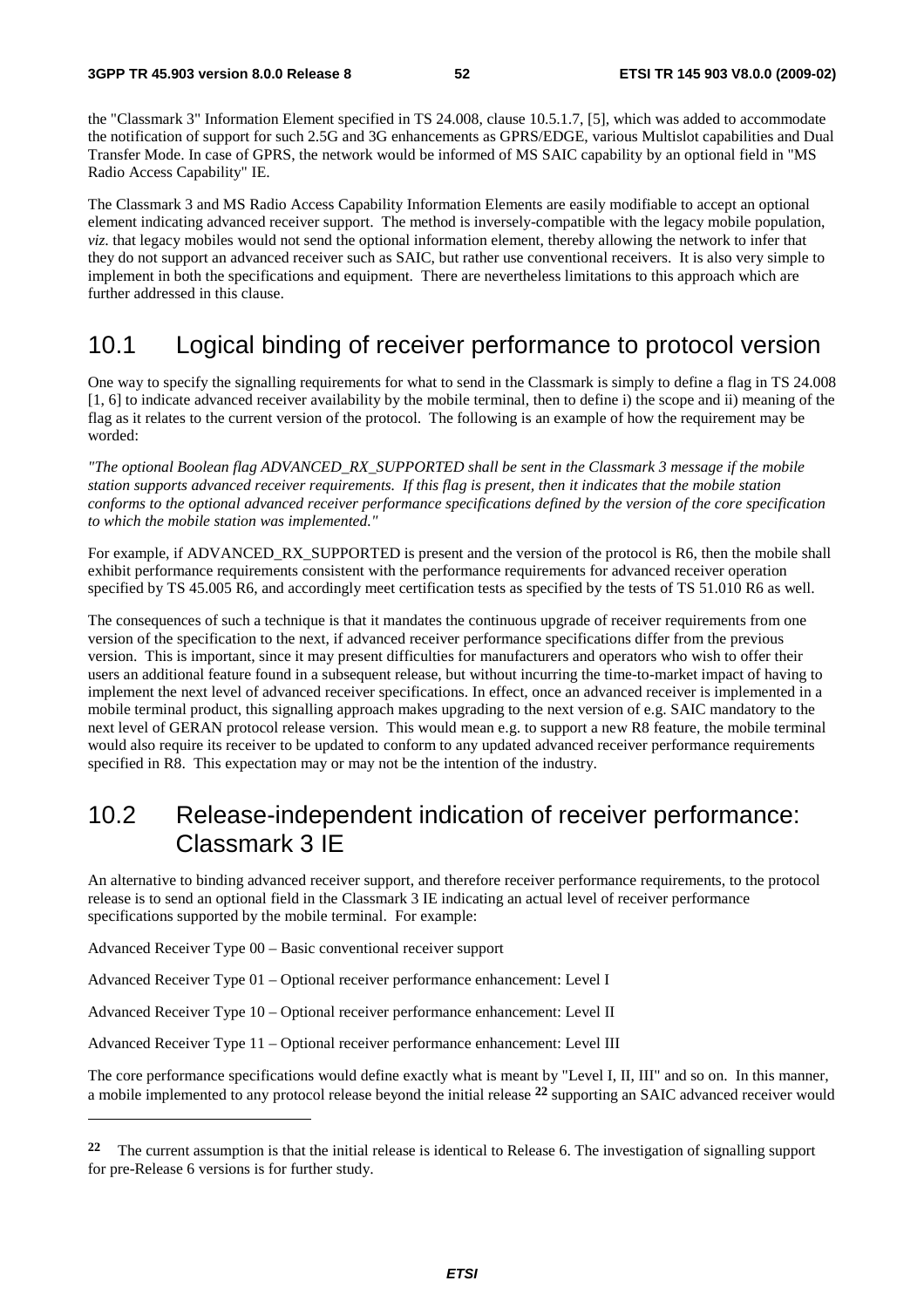be able to implement mobiles compliant to any specified set of receiver performance criteria and then indicate the performance level to the network.

There are some limitations to this approach. For example, we as an industry group must anticipate the ultimate number of advanced receiver versions, and therefore the number of bits required to express this number, over the useful lifetime of GSM.

## 10.3 Release-independent indication of receiver performance: MS Radio Access Capability IE

There is a significant limitation to the use of the Classmark 3 message in GPRS mode. It is neither used for in one phase access nor in two phase access for TBF establishment. Therefore, if the operator wishes to utilise SAIC with GPRS, then a complementary solution must be devised.

A possibility mentioned in [3,7] may be to include also the advanced receiver capability signalling, i.e. in a similar way as described in [1, 2] within the MS Radio Access Capability IE in 3GPP TS 24.008 [5]. This information is sent by the MS to the network within the first PACKET RESOURCE REQUEST message on the PACCH of the assigned TBF during GPRS two phase access and EGPRS one phase access if requested by the network [4].

For GPRS one phase access the PACKET RESOURCE REQUEST message is not sent by the MS to the network, thus a more sophisticated solution must be found. A possible approach could be to include extra signalling, i.e. one bit, in the IMMEDIATE\_ASSIGNMENT message and in the PACKET\_UPLINK\_ASSIGNMENT message, indicating that the MS shall send the PACKET RESOURCE REQUEST in the beginning of the UL TBF, as proposed in [4]. Another approach would be to use two-phase access for SAIC MS until a more generalized solution is found [7].

The inclusion into both IE, the MS Classmark 3 IE and the MS Radio Access Capability IE, should be considered for an initial release (e.g. Release 6) onwards. Below an example for including the information in the MS Radio Access Capability IE in TS 24.008 is given. The information is sent in a two bit field named Advanced Receiver Type, leading to 3 different levels of advanced receiver support.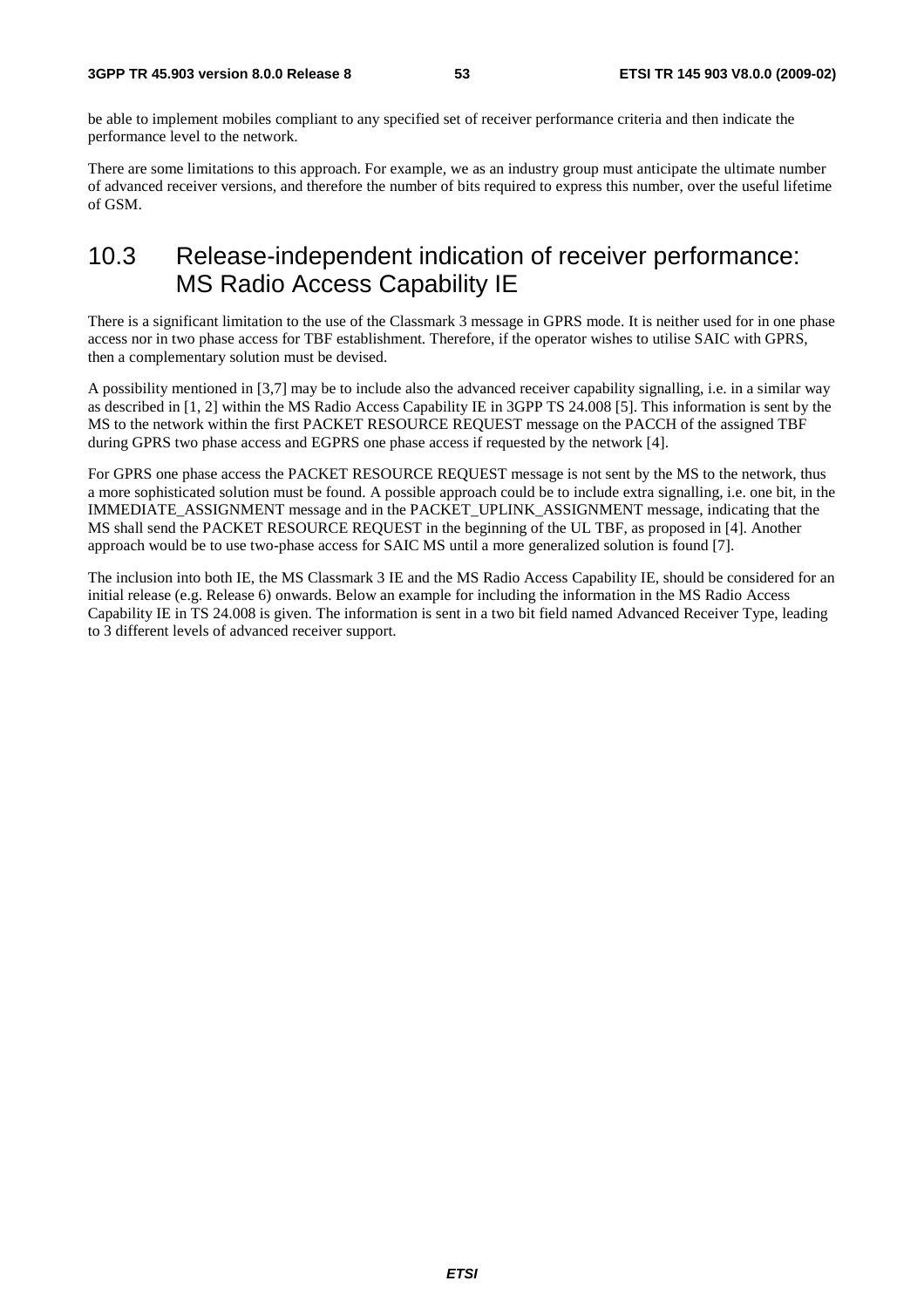```
Table 10.5.146/3GPP TS 24.008: Mobile Station Radio Access Capability Information Element 
<MS RA capability value part : < MS RA capability value part struct >> 
<spare bits>**; -- may be used for future enhancements 
<MS RA capability value part struct >::= --recursive structure allows any number of Access technologies
    { { < Access Technology Type: bit (4) > exclude 1111 
            < Access capabilities : <Access capabilities struct> > } 
     | { < Access Technology Type: bit (4) == 1111 > -- structure adding Access technologies with same capabilities
            < Length : bit (7) > -- length in bits of list of Additional access technologies and spare bits
            { 1 < Additional access technologies: < Additional access technologies struct > > } ** 0 
            <spare bits>** } } 
    { 0 | 1 <MS RA capability value part struct> } ; 
… 
-- Additions in release 5 
    { 0 | 1 < High Multislot Capability : bit(2) > } 
    < GERAN Iu Mode Capability : bit > 
\{ 0 | 1 < GMSK_MULTISLOT_POWER_PROFILE : bit (2) >
            < 8-PSK_MULTISLOT_POWER_PROFILE : bit (2) > }; 
-- Additions in release 6 
< Advanced Receiver Type : bit(2) > 
… 
Advanced Receiver Type 
This field indicates the level of support of radio receiver improvement.
Bits
\begin{array}{c} 2 1 \\ 0 0 \end{array}basic conventional receiver support (no SAIC)
0 1 optional receiver performance enhancement: Level I
10 optional receiver performance enhancement: Level II
11 optional receiver performance enhancement: Level III
```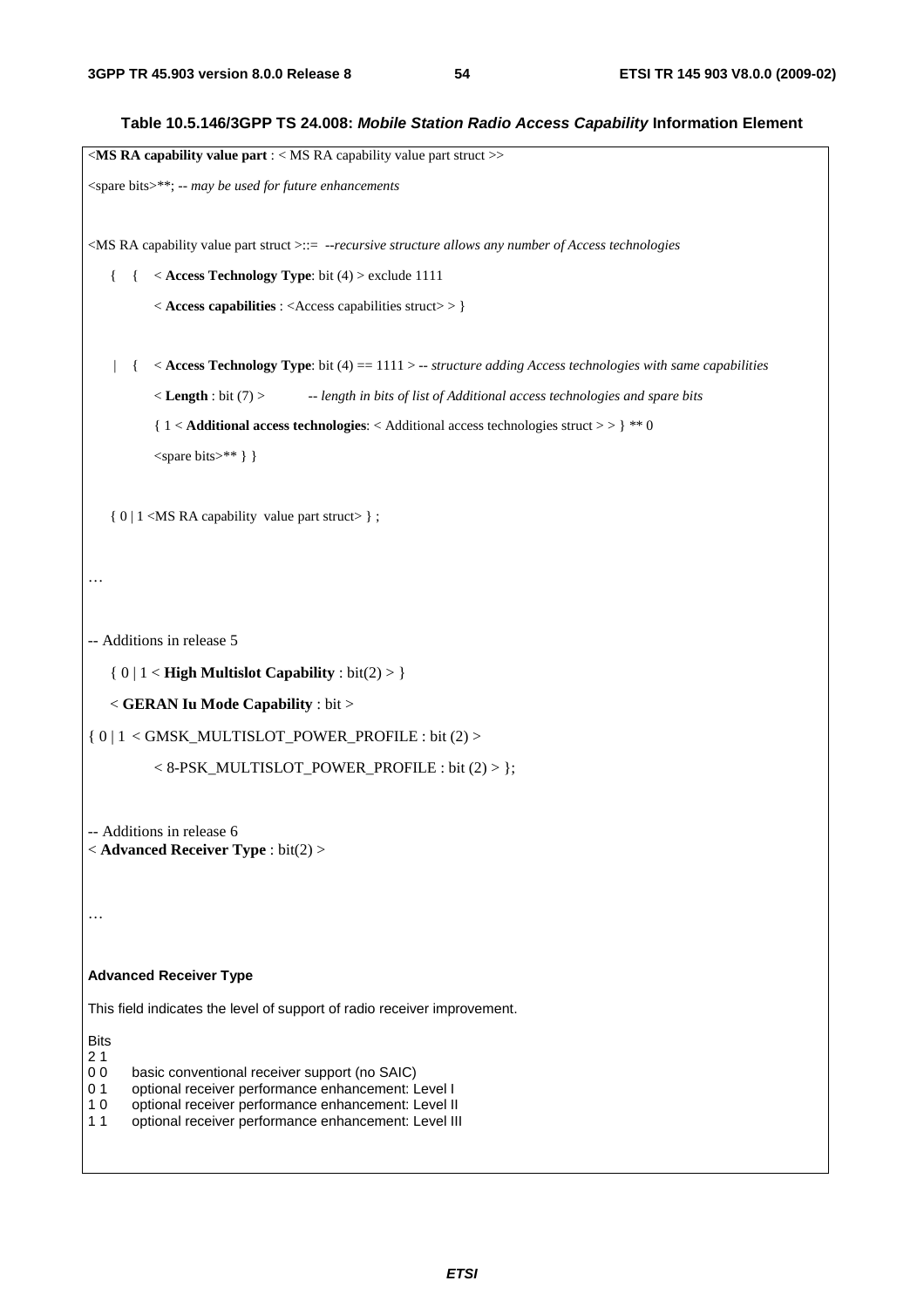We may give further consideration to whether this information field would be mandatory from an initial release (e.g. Release 6) onwards with optional indication of advanced receiver support, or completely optional. Further consideration must also be made on the number of supported advanced receiver levels, and therefore the number of required bits to accommodate future extensibility over the useful lifetime of GSM.

### 10.4 Summary

The purpose of this clause is not to make recommendations, but to present some possibilities for signalling and an evaluation of extensibility, limitations and issues so that we may have a basis from which to work when GERAN approaches changes to the core specifications for SAIC. At the close of the feasibility study, the generally preferred approach to signalling mobile receiver capabilities is the method proposed here that would send a release-independent indication of receiver support to the network in the Mobile Station Classmark 3 Information Element and the Mobile Station Radio Access Capability Information Element. We welcome the input of operators and especially network manufacturers on this topic so that we may address it in a timely manner in the core specification phase to follow.

In addition to a fundamental method of informing the network of the mobile station's basic receiver capabilities, it may be desirable to introduce an additional, more granular method of signalling for the purpose of managing EGPRS link adaptation when advanced receivers are used.

## 10.5 References

[1], Tdoc GP-023100, "SAIC: discussion on signalling requirements", (Motorola; TSG GERAN #12, Sophia Antipolis, France), November  $18<sup>th</sup> - 22<sup>nd</sup>$ , 2002.

[2], Tdoc GP-032105, "SAIC: signalling issues and alternatives, (Motorola; TSG GERAN #16, New York City, U.S.A.), August  $25^{th} - 29^{th}$ , 2003.

[3], Tdoc GAHS-030046, "Signalling support for SAIC", (Siemens; 3GPP TSG-GERAN SAIC Workshop #3; Schaumburg, IL, USA), 28-30 October 2003.

[4], Tdoc GP-032569, " Impact of SAIC on radio resource management", (Nokia; 3GPP TSG-GERAN #17 Budapest, Hungary), November  $17<sup>th</sup> - 21<sup>st</sup>$ , 2003.

[5], 3GPP TS 24.008, "3rd Generation Partnership Project; Technical Specification Group GSM EDGE Radio Access Network; Mobile radio interface layer 3 specification, Core network protocols Stage 3 specification",  $(3<sup>rd</sup>$  Generation Partnership Project (3GPP) Technical Specification (TS)).

[6], 3GPP TS 45.008, "3rd Generation Partnership Project; Technical Specification Group GSM/EDGE Radio Access Network; Radio subsystem link control", (3rd Generation Partnership Project (3GPP) Technical Specification (TS)).

[7], Tdoc GP-032615, "SAIC signalling aspects, (Nortel; TSG GERAN #17, Budapest, Hungary), November  $17<sup>th</sup>$  –  $21<sup>st</sup>$ , 2003.

# 11 Conclusions

The work item associated with the SAIC feasibility study was approved at GERAN #12 in November of 2002. Since that time a significant amount of work has been accomplished to determine if SAIC is a feasible technology for deployment in GSM networks. Based on this vast body of work, which has only been briefly summarized in this document, it is the conclusion of WG1 that SAIC is indeed a very viable and feasible technology, and that when applied to GMSK modulation and fully deployed, will provide significant gains in voice capacity in interference-limited networks, both synchronous and asynchronous. For example, SAIC was shown to support voice capacity gains ranging from 37.8% to 53.1% for a fractionally loaded, synchronous network with 1/1 reuse and frequency hopping, representative of a highly loaded U.S. deployment. (configuration 3). The gains for an asynchronous network employing 1/3 reuse with frequency hopping, which is representative of a possible European deployment were an equally impressive 34.3% (configuration 4). Even for a blocking-limited deployment (configuration 1), SAIC was shown to support a higher percentage of satisfied users, 99.5% compared to 96.1%. In addition, SAIC was also found to support modest increases in GPRS data throughput for the data traffic models considered.

A very thorough procedure was defined for developing system simulation results, which modelled the SAIC receiver performance as accurately as possible for both synchronous and asynchronous networks. This procedure included the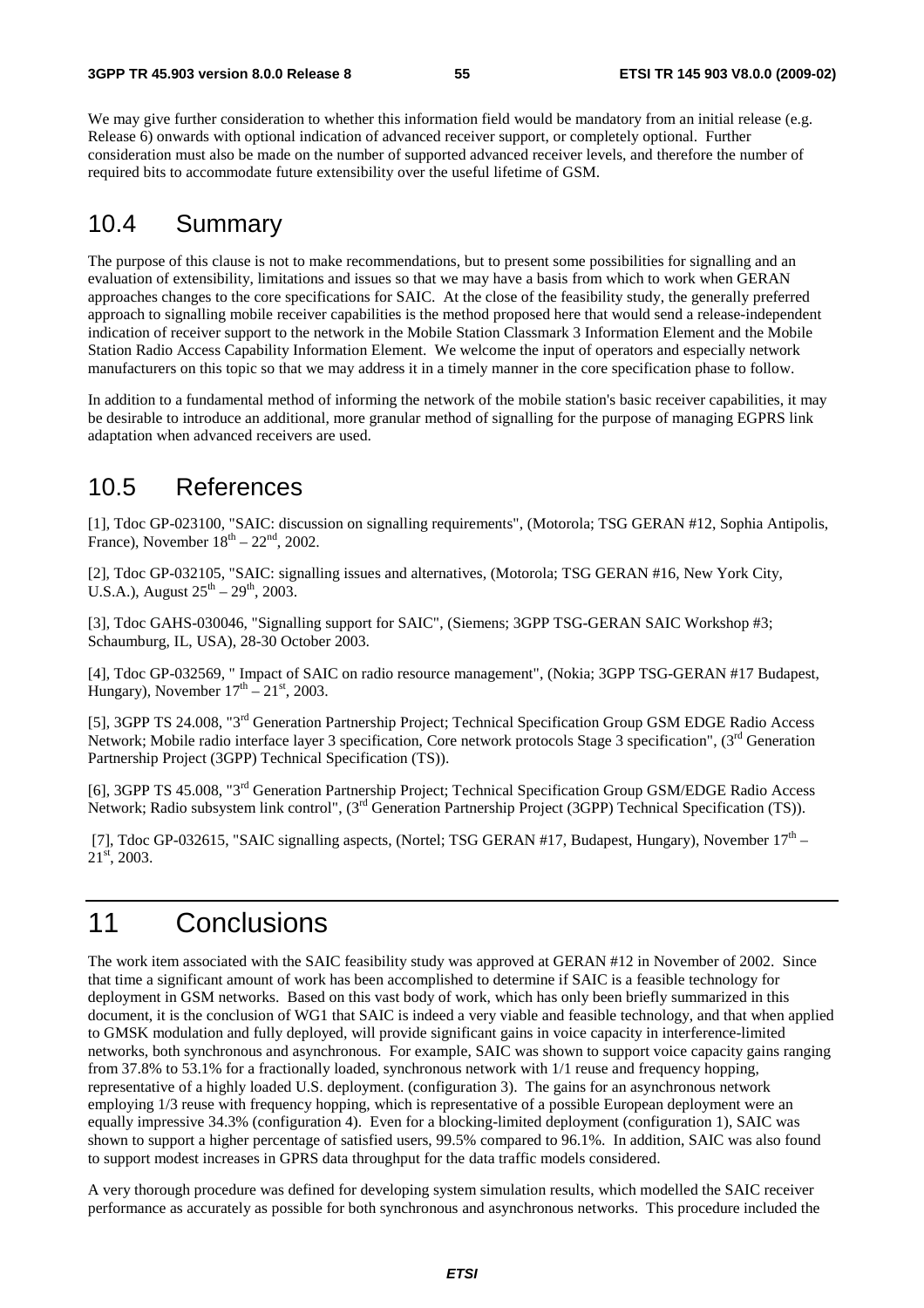conduction of initial system level simulations to determine the relevant interference statistics for the four network configurations considered. These statistics, which were defined in terms of each interferer's power relative to the dominant interferer, were then used in a link level characterization to generate not only the traditional 'long-term' average BER and FER as function of long-term, average CIR, but also the 'burst' BER as function of burst CIR and DIR. This latter burst characterization formed the basis of the link-to-system level mapping tables, which were then used in a separate system simulation to determine the estimated voice capacity and data throughput gains.

It is important to note that due to complexity constraints in system simulators, that all of the current simulators developed by the participating companies are synchronous in nature. Thus, the synchronous results are expected to be of a higher fidelity than the asynchronous results. That said, great care was taken to characterize the link level performance for asynchronous conditions so as to develop a second set of mapping tables. These latter mapping tables were then used in the synchronous system simulators to estimate performance in asynchronous networks. One other point to note is that these system simulators are fairly complex and even though a common set of assumptions were agreed to, it is not always possible to duplicate results from one company to the next. In addition, most companies used mapping tables based on their own SAIC receivers, which added even more variability to the comparison. However, for those configurations where multiple results were developed, the results were found to be fairly consistent, thus, showing SAIC to be fairly robust at least in the simulator world.

Other key conclusions that can be drawn from this study include the following:

- Capacity gain due to SAIC is not linearly related to SAIC terminal penetration. Hence, for low to moderate terminal penetration rates, SAIC is expected to provide its primary benefit in terms of immediate improvement in call quality (and GPRS throughput), with the secondary benefit of modest system capacity gain. For high terminal penetration rates (>70-80%), SAIC is expected to provide both, improvement in call quality as well as large gain in overall system capacity.
- There is no degradation to legacy MSs in terms of voice quality statistics as SAIC MSs are introduced. In fact, there is a decrease in the outage probability of legacy MSs due to a higher overall C/I environment resulting from the lower transmit powers of SAIC MSs.
- For the mix of voice and data traffic considered (70% voice, 30% data), the GPRS throughput as a function of voice load is ~2.5-13.5% for web browsing, and ~7-37% for FTP/MMS applications.
- SAIC was shown to experience no degradation in the midst of 8-PSK interference, and in fact, provided some gain, albeit less than what is achieved for GMSK interference.
- In both asynchronous and synchronous field trials, SAIC prototypes were able to demonstrate significant increases in the measured CIR (C/I) distribution. In the asynchronous case, an increase in the CIR of 2.7 dB at the 10% cdf point was observed for the most highly loaded condition. For the synchronous case a gain of 4.5 dB was observed.
- A practical SAIC solution for 8-PSK modulation has not been identified to date. It is expected that a 'joint demodulation' based receiver with a reduced number of states will be required.

Another important aspect of SAIC addressed by this study is how to test SAIC capable MSs in a laboratory environment to establish the performance values that will ultimately go into the next version of the GSM specifications. Clause 9 of this document addressed this issue, and identified some of the key elements required in testing to insure that a tested MS will have the desired SAIC capability. At the time of this writing test scenarios were already being finalized for both synchronous and asynchronous conditions. Finally, in clause 10, two signalling options were identified, which allow the MS to indicate to the network that it is SAIC capable. This capability was judged to be important, since the network could possibly exploit this information in dynamic frequency planning to further increase system capacity. The two basic options considered were to make this feature either release dependent or release independent. At the close of this feasibility study, the recommendation of at least one of the operators, and the generally preferred approach of WG1 is to make this signalling capability a release independent feature, which would be indicated by the MS Classmark 3 Information Element and the MS Radio Access Capability Information Element.

The remainder of this clause addresses the specific impacts to the specification to ensure that future MSs have an SAIC capability.

# 11.1 Specification impacts

The following two sub-clauses identify the Core and Testing Specifications that will be impacted by the addition of an SAIC capability to MSs.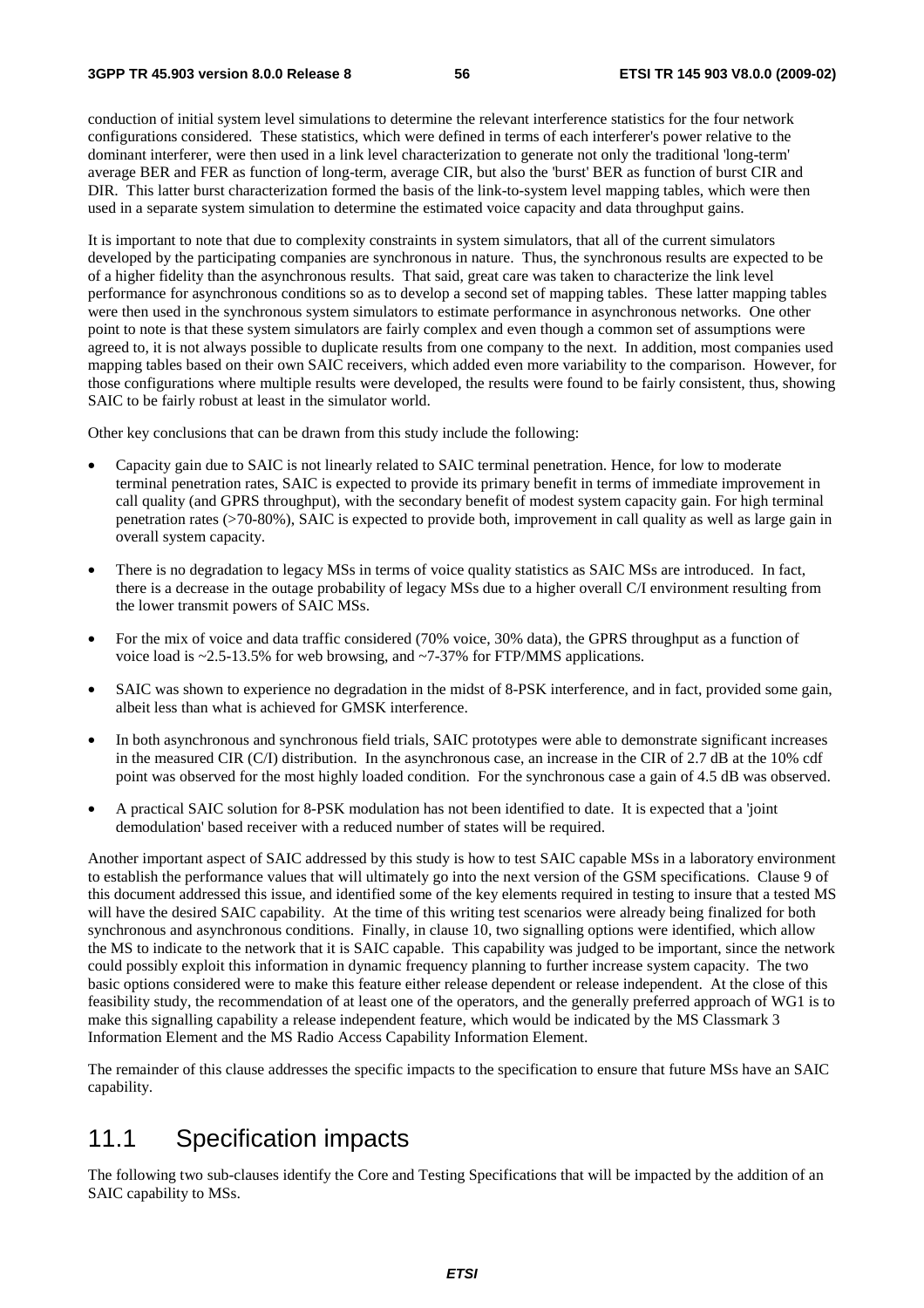# 11.1.1 Core specifications

| <b>Clause</b><br>N <sub>0</sub> | <b>Title</b>                                        | <b>Analysis</b>                                | <b>TS and clause number</b> |
|---------------------------------|-----------------------------------------------------|------------------------------------------------|-----------------------------|
| 6.3                             | Reference<br>Interference Level                     | Test scenarios and<br>performance requirements | TS 45.005 V6.6.0            |
| 10.5.1.7                        | <b>Mobile Station</b><br>Classmark 3                | <b>SAIC</b> capability<br>indication           | TS 24.008 V6.5.0            |
| 10.5.5.1<br>2a                  | <b>Mobile Station</b><br>Radio Access<br>Capability | <b>SAIC</b> capability<br>indication           | TS 24,008 V6.5.0            |

# 11.1.2 Testing specifications

| <b>Clause</b><br>N <sub>0</sub> | <b>Title</b>                              | <b>Analysis</b>      | TS and clause number |
|---------------------------------|-------------------------------------------|----------------------|----------------------|
| 14.4                            | Receiver, Co-<br>channel rejection        | MS conformance tests | TS 51.010-1 V5.9.0   |
| 14.16.2                         | GPRS Receiver,<br>Co-channel<br>rejection | MS conformance tests | TS 51.010-1 V5.9.0   |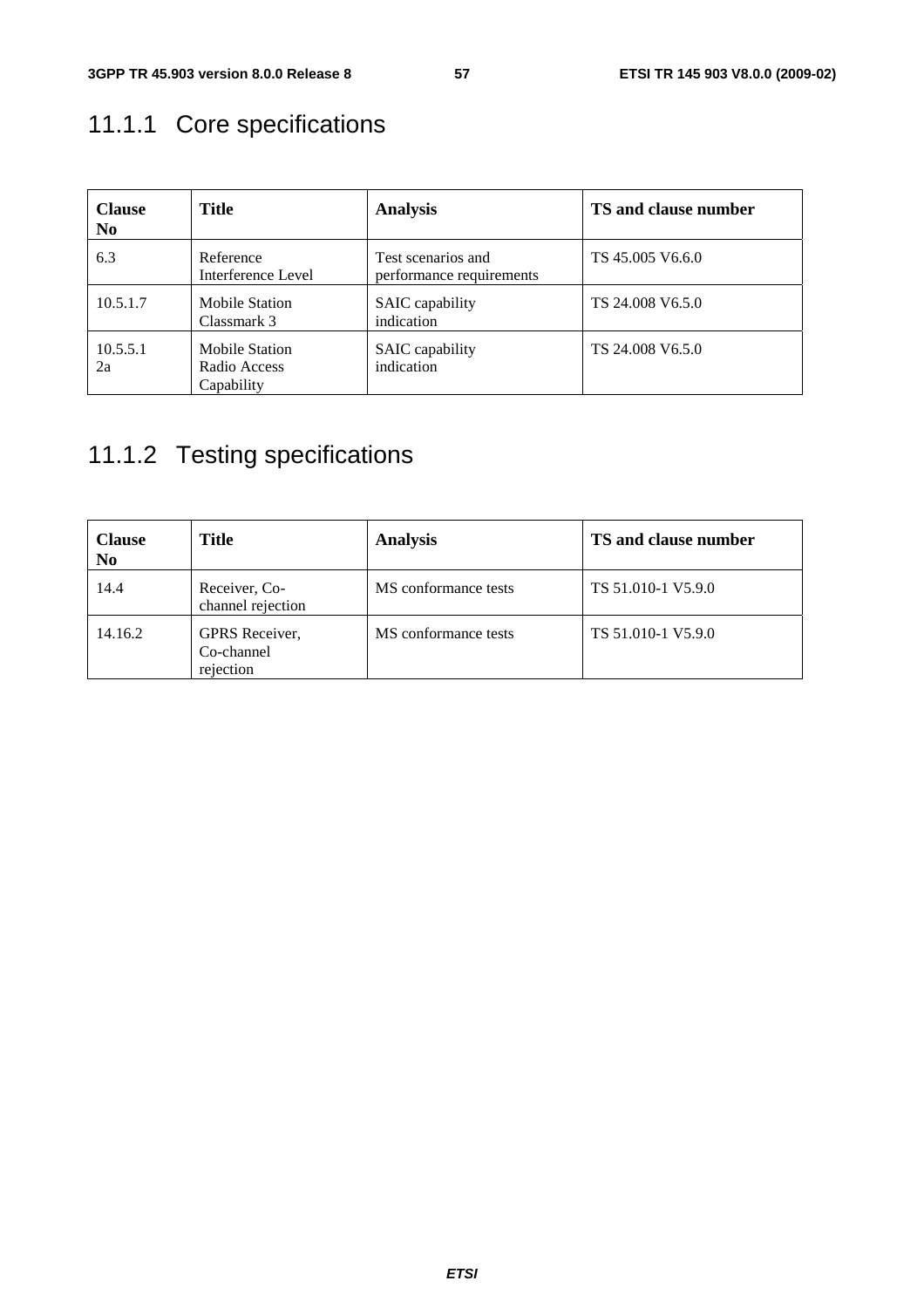# Annex A: Change history

| <b>Change history</b> |       |           |           |  |                                                     |              |            |  |  |
|-----------------------|-------|-----------|-----------|--|-----------------------------------------------------|--------------|------------|--|--|
| <b>Date</b>           | TSG # | TSG Doc.  | <b>CR</b> |  | <b>Rev Subject/Comment</b>                          | <b>l</b> Old | <b>New</b> |  |  |
| 2004-08               | 21    | GP-042261 |           |  | Approved for Release 6                              | 2.0.0        | 6.0.0      |  |  |
| 2004-11               | 22    | GP-042669 | 001       |  | System Capacity Figures for Network Configuration 4 | 6.0.0        | 6.0.1      |  |  |
| 2007-08               | 35    |           |           |  | Version for Release 7                               | 6.0.1        | 7.0.0      |  |  |
| 2007-08               |       |           |           |  | Comments removed                                    | 7.0.0        | 7.0.1      |  |  |
| 2008-12               | 40    |           |           |  | Version for Release 8                               | 7.0.1        | 8.0.0      |  |  |